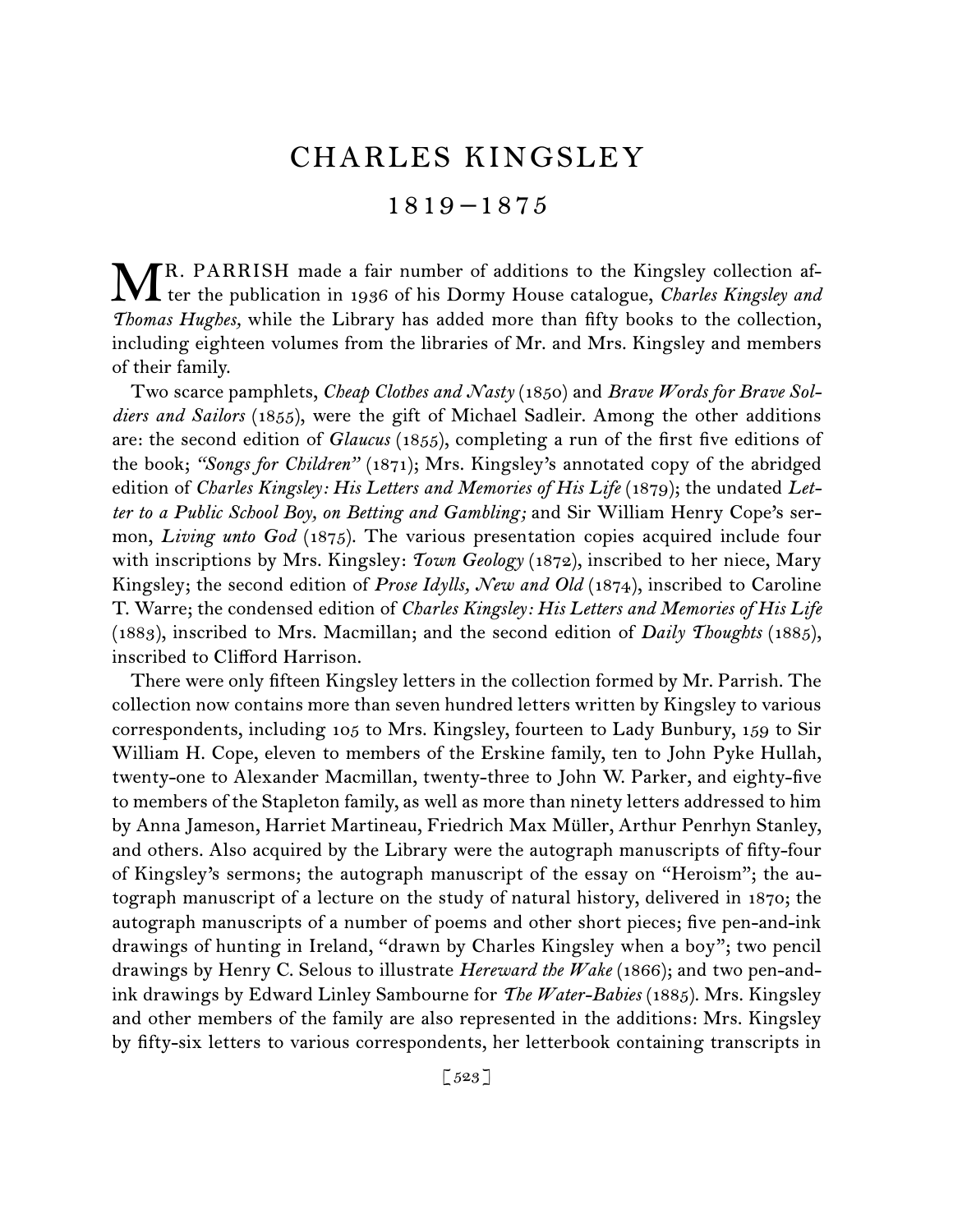her hand of seventy-four letters to her from family and friends, and correspondence, agreements, etc., concerning *Charles Kingsley: His Letters and Memories of His Life,* and by 115 letters addressed to her (excluding those from her husband); "Lucas Malet," Grenville Arthur, Henry, Mary Henrietta, Maurice, and Rose Georgina Kingsley by miscellaneous correspondence.

1. *Address by the Rev. Charles Kingsley, on Education.* [London: Printed by W. W. Head, Victoria Press], [n.d.]

Uncorrected page proof, paginated 46–58, on 5 sheets, published in *Transactions of the National Association for the Promotion of Social Science. Bristol Meeting, 1869,* edited by Edwin Pears, London: Longmans, Green, Reader, and Dyer, 1870, p. 45–57.

In *Transactions,* the caption title on p. 45 reads: Address by the Rev. Canon Kingsley, on Education.

Unbound.

2. *The Address on Education, Read Before the National Association for the Promotion of Social Science, at Bristol, on the 1st October, 1869. . . .* London: [Printed by W. Wilfred Head, Victoria Press], 1869.

15, [1] p. 21.5 cm.

An offprint from *Transactions of the National Association for the Promotion of Social Science. Bristol Meeting, 1869,* edited by Edwin Pears, London: Longmans, Green, Reader, and Dyer, 1870, p. 45–57, without headlines.

The caption title on p.  $\lceil 3 \rceil$  reads: Address by the Rev. Charles Kingsley, on Education. In *Transactions,* the caption title on p. 45 reads: Address by the Rev. Canon Kingsley, on Education.

No wrappers; stitched.

3. *Alexandria and Her Schools. Four Lectures Delivered at the Philosophical Institution, Edinburgh.* With a Preface*. . . .* Cambridge: Macmillan and Co., 1854.

 $\lceil 2 \rceil$ , xxiv, 172 p. 19.5 cm.

Dark violet horizontal straight-grain morocco cloth.

Adverts., [1] p., and "New Books and New Editions," Jan. 1857, 24 p., at back.

4. *All Saints' Day and Other Sermons. . . .* Edited by the Rev. W. Harrison*. . . .* London: C. Kegan Paul & Co., 1878.

xii, 410 p. 19 cm.

Black sand cloth, covers and spine blocked in black. Bevelled boards.

Adverts., [1] p., and "Publications," dated  $\lceil 18 \rceil 77$ , 32 p., at back.

5. *Alton Locke, Tailor and Poet. An Autobiography. . . .* London: Chapman and Hall, 1850. 2 vols. 20.5 cm.

Published anonymously.

Grayish red vertical rib cloth, covers and spine blocked in blind.

Adverts.,  $\lceil 1 \rceil$  p. at back of Vol. I.

6. ———. New York: Harper & Brothers, 1850. 371 p. 20 cm.

Published anonymously.

Grayish blue vertical straight-grain morocco cloth.

"Valuable Standard Publications," 6 p., and "Biography and History," 2 p., at back.

7. ———*. . . .* New Edition. With a New Preface. Cambridge and London: Macmillan and Co., 1862.

xxx, [2], 309, [1] p. 19.5 cm.

Deep purplish blue bead cloth, spine blocked in blind.

Adverts., [1] p., and "List of Works adapted for Presents," 16 p., at back.

8. ———*. . . .* New Edition, with a Prefatory Memoir By Thomas Hughes*. . . .* London: Macmillan and Co., 1876.

cxvii, 437 p. Front. 19.5 cm.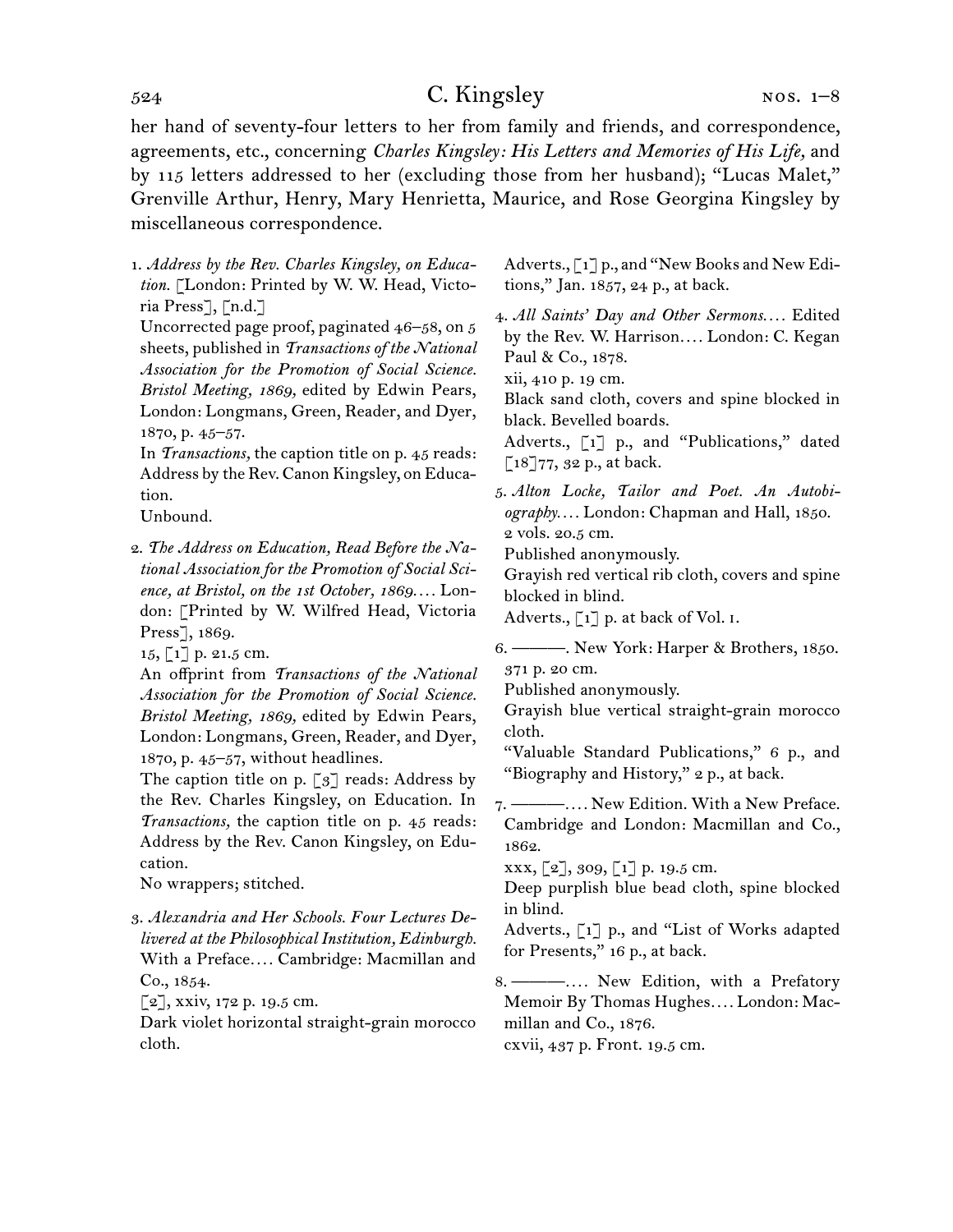"Cheap Clothes and Nasty" appended to the prefatory memoir, p. [lxiii]–lxxxvii, is a reprint of a tract published in 1850 under the pseudonym Parson Lot. Vivid purplish blue sand cloth, front cover and spine blocked in black and gold, back cover blocked in blind. Adverts., [4] p. at back. 9. *Andromeda, and Other Poems. . . .* Boston: Ticknor and Fields, 1858. 111 p. 18.5 cm. "Author's Edition." Dark brown vertical rib cloth, blocked in blind. "New Books and New Editions," March 1858, 11, [1] p. bound in after free back endpaper. Inscribed on p. [i]: Sarah J. Hale. 10. Copy 2. Moderate olive green bead cloth, different blocking in blind, spine blocked in gold. "New Books and New Editions," May 1858, 11, [1] p. bound in after free back endpaper. Bookplate of Henry A. Stinnecke. 11. *Andromeda and Other Poems. . . .* London: John W. Parker and Son, 1858. vii, 169, [1] p. 18 cm. On spine: Kingsley's Poems. Dark olive green vertical cord cloth, blocked in blind. Adverts.,  $\lbrack 2 \rbrack$  p. at back. Inscribed on free front endpaper: William Stebbing from T.R.R.S. May 16. 1858. 12. Copy 2. 17.5 cm. On spine: Andromeda and Other Poems Oulita. For minor variations in collation and contents list, see Parrish, *Charles Kingsley and Thomas Hughes,* p. 32–33. Dark grayish green vertical rib cloth, no blocking. No adverts.

Bound with *Oulita, the Serf.* At head of title: Pri-

vate Proof Copy. Inscription in pencil below this: (by Sir Arthur Helps). No imprint. 1 leaf, 169 p.

13. *The Application of Associative Principles and Methods to Agriculture: A Lecture, Delivered on Behalf of the Society for Promoting Working Men's Associations, On Wednesday, May 28, 1851. . . .* London: John James Bezer, Office of the "Christian Socialist," 1851.

64 p. 17.5 cm.

Very pale green wrappers. Adverts. on outside back wrapper.

14. At Last: A Christmas in the West Indies.... With Illustrations*. . . .* London and New York: Macmillan and Co., 1871.

2 vols. Fronts., plates, illus. 19 cm.

Five of the illustrations are by Percy W. Justyne, eight are signed with an unidentified monogram (ACL?), and the remainder are unsigned.

Dark yellowish green pebble cloth, with a West Indies scene blocked in gold on front cover, back cover blocked in blind, spine blocked in gold.

Adverts.,  $\begin{bmatrix} 4 \end{bmatrix}$  p. at back of each vol.

Bookplate with an elaborate monogram, HSP, and "Hys Boke."

15. ———*. . . .* With Illustrations. New York: Harper & Brothers, 1871.

465 p. Front., plates, illus. 19.5 cm.

On spine: A Christmas in the West Indies; on front cover: The West Indies.

The illustrations, all unsigned, are re-engravings of those in the English edition.

Moderate reddish brown dotted-line cloth, front cover and spine blocked in black and gold, back cover blocked in black. Adverts., 2 p. at back.

16. ———*. . . .* With Illustrations. New Edition. London and New York: Macmillan and Co., 1872.

xii, 401, [1] p. Front., plates, illus. 19 cm. Illustrations as in first English edition.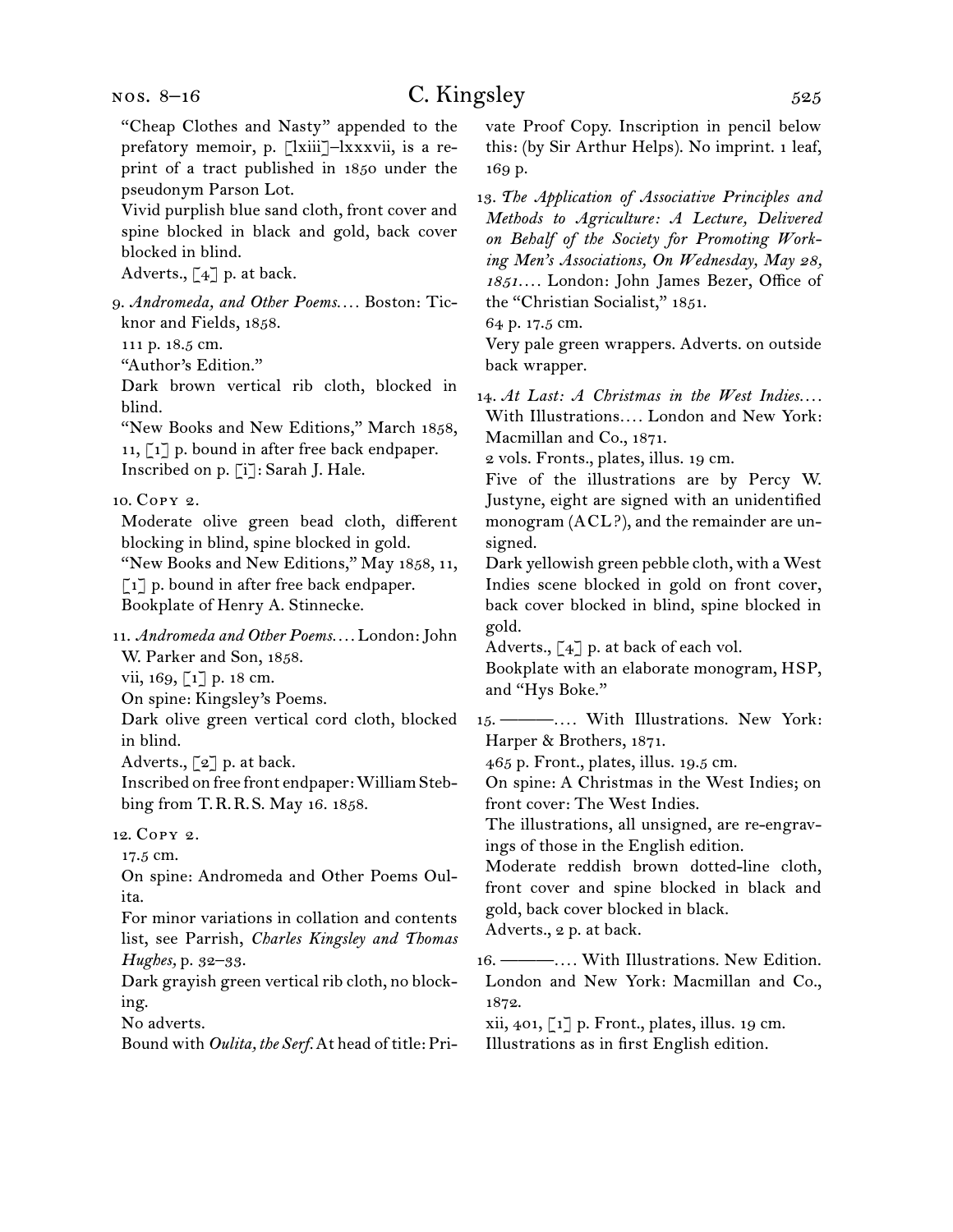Dark yellowish green pebble cloth, blocked as first English edition. T.e.g. "A Catalogue," Oct. 1871, 27 p. at back. Inscribed on halftitle: To my mother with the best love of C Kingsley Eversley April 6. 72. Annotations by a reader on p. 88, 188–190, 193–194, 196–199, 218, 223, 227, 239. Loose in binding.

17. *Brave Words for Brave Soldiers and Sailors.*  Cambridge: Macmillan & Co.; London: G. Bell, 1855. 16 p. 12.5 cm. Cover title. Published anonymously.

Grayish reddish orange wrappers.

18. *Charles Kingsley and Wellington College.* The text of 14 letters from Charles Kingsley and one from Maurice Kingsley to Edward White Benson, 1860–1872, with an introduction and notes. [Wokingham, Berks.]: Reproduced on offset litho at Wellington College, 1975.

1 prel. leaf, [1], 19 p., 1 leaf. Facsims. 30 cm. Cover title.

Edited by Mark Baker, Archivist of Wellington College, who has signed his name at the end of the Introduction, p. 6.

No wrappers; stapled.

Manuscript corrections on p. [1], 4, 5, 6, 19, and with a manuscript annotation on p. 10.

19. *Charles Kingsley. His Letters and Memories of His Life.* Edited by His Wife*. . . .* With Steel Engraved Portraits and Illustrations. London: Henry S. King & Co., 1877.

2 vols. Fronts., [3] plates, folding facsim., illus. 22.5 cm.

"… thanks are due … to the Artists, especially Sheldon Williams, Esq., and Francis Goode, Esq., of Hartley Wintney, whose sketches and photographs have been kindly given for the Illustrations of the book*. . . .*"—Preface, Vol. i, p. [vii]. The three plates and one of the three illustrations are signed J. Quartley; the other two illustrations are unsigned. The facsimile is a reproduction of the Original Manuscript of "The Three Fishers."

Light grayish reddish brown diagonal fine rib cloth, covers and spine blocked in black. Bevelled boards.

20. ———. Edited by His Wife. Abridged from the London Edition*. . . .* New York: Scribner, Armstrong & Company, 1877.

502 p. Front., [1] plate, folding facsim., illus. 21.5 cm.

Illustrations and facsimile as in English edition, except that frontispiece of Vol. ii and illustration in Vol. ii, p. 170, are not included.

Grayish reddish brown diagonal fine rib cloth. Bevelled boards. T.e.g.

Adverts., [2] p. at back.

21. *Charles Kingsley: His Letters and Memories of His Life.* Edited by His Wife*. . . .* Twelfth Edition*. . . .* With Steel Engraved Portraits and Illustrations. London: C. Kegan Paul & Co., 1878.

2 vols. Fronts., [3] plates, folding facsim., illus. 22.5 cm.

Plates, illustrations, and facsimile as in first edition.

Light grayish reddish brown diagonal fine rib cloth, covers and spine blocked in black, as first edition. Bevelled boards.

Inscribed on t.p. of Vol. i: Edward Lear. Sanremo.—1879. On t.p. of Vol. ii: Edward Lear. Sanremo Jany. 1879.

With notes in English and Greek and markings in pencil in Lear's hand throughout.

22. ———. Edited by His Wife*. . . .* Abridged Edition. With Portraits and Illustrations. London: C. Kegan Paul & Co., 1879.

2 vols. Fronts., illus. 19.5 cm.

The illustrations, except for frontispiece in Vol. II, differ from those in first edition. "The smaller Illustrations have all been taken … from Photographs by Mr. Frank Mason Good."—Contents, Vol. i, p. xi.

Vol. I, sand cloth; Vol. II, diagonal fine rib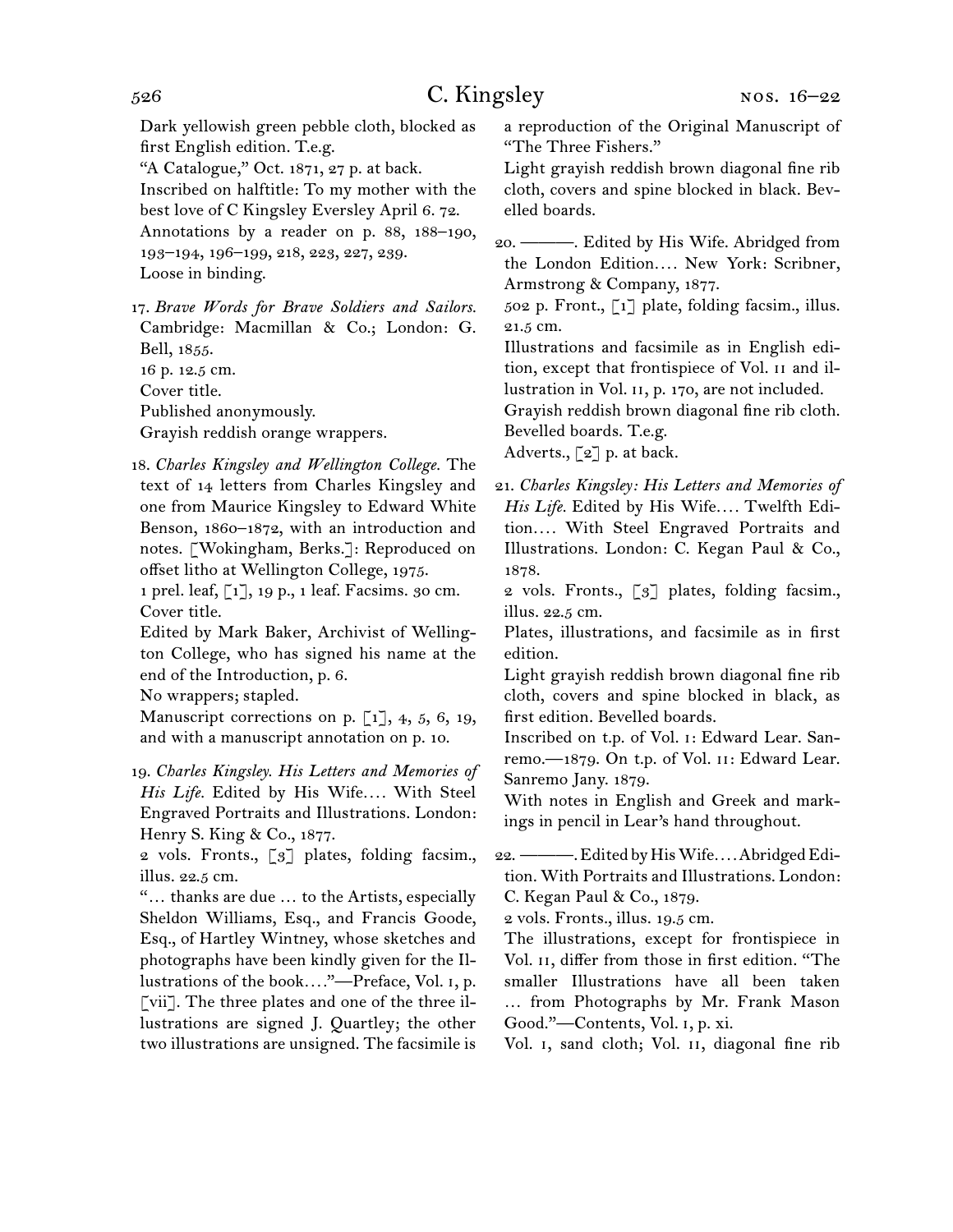nos. 22–29

## $C.$  Kingsley  $527$

cloth; light grayish reddish brown, covers and spine blocked in black.

Adverts., [2] p. at back of Vol. II.

Inscribed on halftitle of each vol.: Fanny E Kingsley Nov. 1878 Byfleet. In pencil in her hand on halftitle of Vol. i: For my dear Rose—. In pencil on halftitle of Vol. II: For my darling Rose.

Mrs. Kingsley's copy, with numerous notes, additions, and corrections in her hand for a revised illustrated edition, and several insertions, including two short poems to Mrs. Kingsley in Kingsley's hand (August 30, 1851), a letter from Mrs. Kingsley to F. D. Maurice, 1868, and a letter from Max Müller to Kingsley, August 10 [1870].

23. ———. Edited by His Wife*. . . .* With a Portrait. London: Kegan Paul, Trench & Co., 1883.

xv, 364 p. Front., 1 illus. 19.5 cm.

Condensed edition.

The illustration is a picture of Kingsley's grave taken from a photograph by Frank Mason Good.

Grayish brown sand cloth, front cover blocked in black, back cover in blind.

Adverts., [1] p., and "Publications," dated 10.83., 39 p., at back.

Inscribed by Mrs. Kingsley on halftitle: Mrs. Macmillan In Memory of Charles Kingsley From his wife with sincere regards Novr. 28. 1883.

Manuscript corrections on p. 6, 94, 114, 116, 255.

24. *Charles Kingsley. His Letters and Memories of His Life.* Edited by His Wife*. . . .* With a Portrait. London: Macmillan and Co., Limited; New York: The Macmillan Company, 1899.

xv, 364 p. Front., 1 illus. 18.5 cm.

"This One-Volume Edition was first published in 1883. Reprinted 1899."

Deep red leather, with a gold single rule border on both covers, spine blocked in gold. A.e.g. A version of multicolored antique spot marbled endpapers.

Inscribed on front flyleaf: Miss Eleanor Hall from William Fisher.

Bookplate of Edward & Eleanor Reeves.

25. *Charles Kingsley's Advice About Betting at the Races and Other Times.* Reprinted by the permission of the Author and the Publisher of "The Life of Charles Kingsley." Lincoln: James Williamson [preface February 1877]. 8 p. 18 cm.

A letter to "My dear Young Men," signed C. Kingsley, February 1st, 1871.

The preface, addressed to "My dear Young Men of Lincoln," is signed E. W. Benson. No wrappers.

26. *Charles Kingsley's American Notes: Letters from a Lecture Tour, 1874.* Edited by Robert Bernard Martin. Princeton, New Jersey: Princeton University Library, 1958.

[9], 62 p., 1 leaf. Plates, illus. 23.5 cm.

T.p. printed in gray and black.

The letters are in the Parrish Collection.

Very dark greenish blue smooth cloth. Map on endpapers, greenish blue on white.

- 27. *Charles Kingsley's Only Short Story.* Introduced and Edited by Eric Verner Sandin*. . . .* Urbana, Illinois, 1937.
- 24 p. 23.5 cm.

An abstract of a Ph.D. thesis, University of Illinois, 1937.

"The Nun's Pool. By the Author of 'Yeast,'" p. 5–24.

Light grayish yellowish brown wrappers.

28. *Cheap Clothes and Nasty.* By Parson Lot [pseud.]. London: William Pickering; Cambridge: Macmillan & Co., 1850. 35, [1] p. 18 cm.

No wrappers; stitched.

29. … ———. By Parson Lot [pseud.]. (Second Edition.) [London: Society for Promoting Working Men's Associations], [1851.]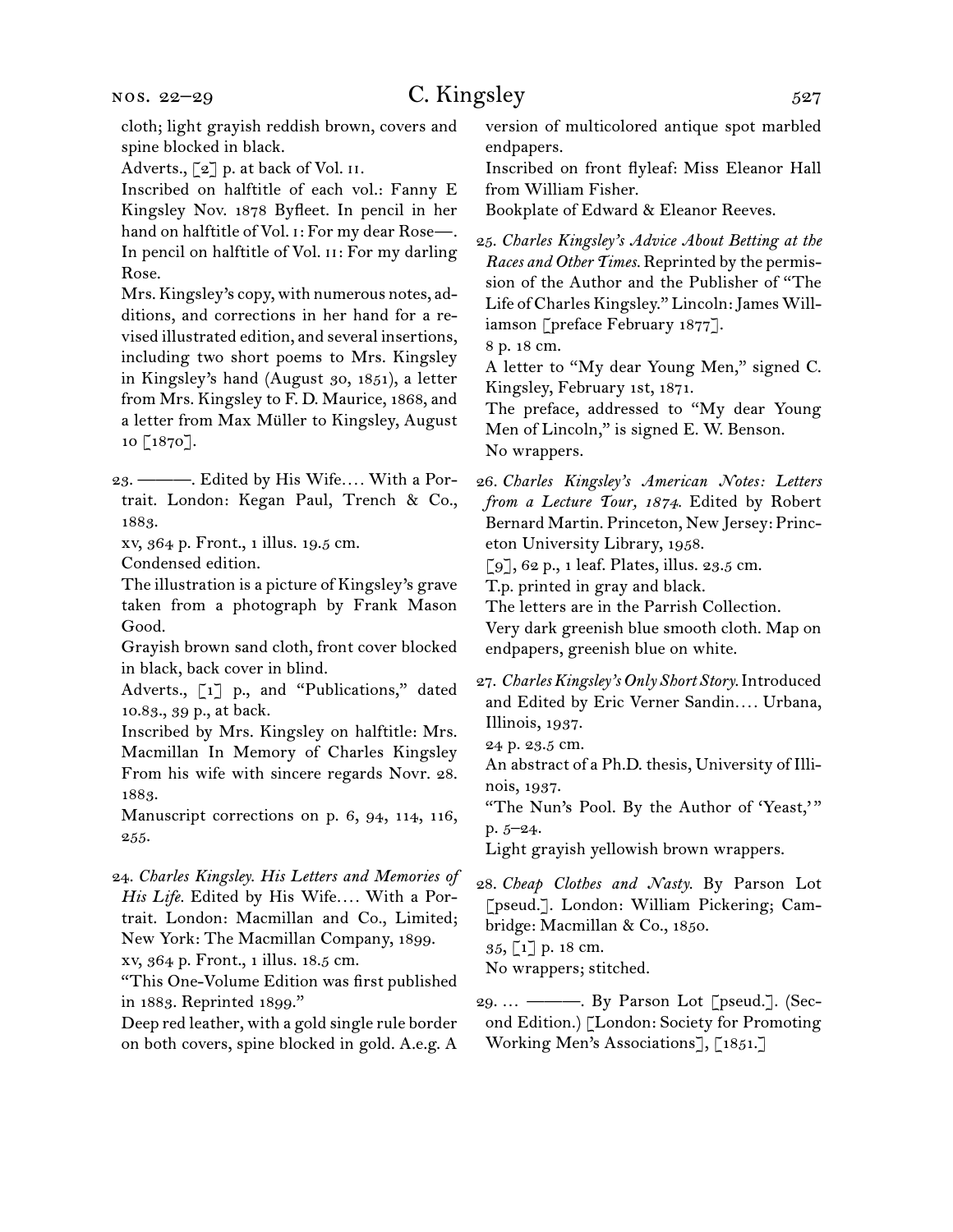22 p. 18 cm.

Caption title. At head of title: Tracts by Christian Socialists. ii.

No wrappers; stitched.

Adverts., [2] p. at back.

30. *Daily Thoughts.* Selected from the Writings of Charles Kingsley by His Wife. London: Macmillan and Co., 1884.

 $[5]$ , 296 p. 19 cm.

T.p. and text printed in red and black. Each page framed by a black single rule border within a red single rule border.

Grayish blue smooth cloth, covers and spine blocked in red and black. Edges stained red.

The deaths of 20 individuals are entered in ink under various dates.

31. ———. Selected from the Writings of Charles Kingsley by His Wife. Second Edition. London: Macmillan and Co., 1885.

 $[5]$ , 302 p., 1 leaf. 19 cm.

T.p. and text printed in red and black. Each page framed by a black single rule border within a red single rule border.

Grayish blue smooth cloth, covers and spine blocked in red and black, as first edition. Edges stained red.

Inscribed in Mrs. Kingsley's hand on halftitle: Clifford Harrison In Memory of L [?] With the Love of Two old friends CK & FEK: 1888. Four important events in Kingsley's life are noted in purple pencil or ink in Mrs. Kingsley's hand at the appropriate dates.

Pasted onto verso of t.p. is a photograph of Mary Kingsley, mother of Charles Kingsley.

32. *David: Four Sermons Preached before the University of Cambridge. . . .* Cambridge and London: Macmillan and Co., 1865.

viii, 86 p. 17.5 cm.

Grayish violet horizontal cord cloth.

Adverts.,  $\lbrack 2 \rbrack$  p. at back.

Inscribed by Kingsley in purple ink on halftitle: Mrs. William Cowper with the vy kind regards of the Author.

33. *David: Five Sermons. . . .* Second Edition, Enlarged. London: Macmillan and Co., 1874.

vi p., 1 leaf, 112 p. 17.5 cm.

Moderate violet sand cloth, covers and spine blocked in black.

"A Catalogue of Theological Books," June 1874, 48 p. at back.

34. *Discipline, and Other Sermons. . . .* London: Macmillan and Co., 1868.

vi p., 1 leaf, 312 p. 17.5 cm.

Moderate violet pebble cloth, covers and spine blocked in black.

Bookplate of Cotton.

35. *Fireside Sundays. No. II. . . .*

In *Good Words,* May 1882. London, Edinburgh, Dublin: Isbister and Company, Limited. Pages 331–333. 25 cm.

Dark reddish orange illustrated wrappers.

36. *Frederick Denison Maurice. A Sermon Preached in Aid of the Girls' Home, 22, Charlotte Street, Portland Place. . . .* London: Macmillan and Co.; Sold by Taylor and Co. and at the Girls' Home, 1873.

15 p. 21.5 cm.

Pale blue wrappers.

37. *From Death to Life. Fragments of Teaching to a Village Congregation with Letters on the Life After Death.* By Charles Kingsley*. . . .* Edited by his Wife. London and New York: Macmillan and Co., 1887.

vi p., 1 leaf, 111, [1] p. 17 cm.

Grayish blue smooth cloth, front cover and spine blocked in black and red. Glazed red edges.

Adverts., [2] p. at back.

*From Death to Life. German*

38. *Vom Tode zum Leben. Worte über das Leben nach dem Tode. . . .* Autorisierte Übersetzung von Marla Baumann. Gotha: Friedrich Andreas Perthes, 1891.

viii p., 1 leaf, 116 p. 19.5 cm.

Dark olive smooth cloth, front cover with a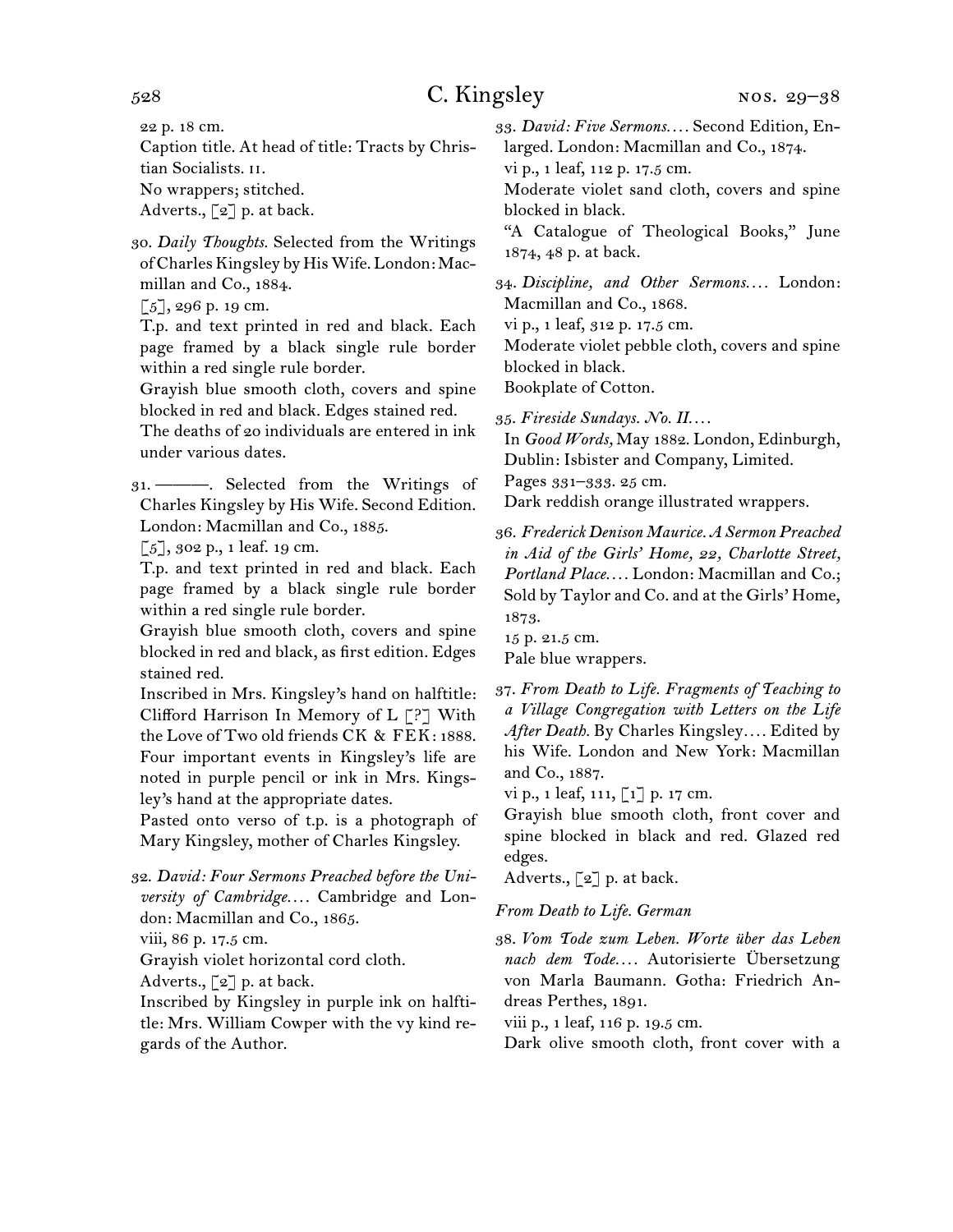single rule border blocked in gold. Bevelled boards. Brown and blue hair-vein marbled edges. Patterned endpapers, white on grayish brown. Inscribed on verso of free front endpaper: Ihrer lieben Mrs. Fish mit den herzlichsten Glück- und Segenswünschen zum 12/v 1898 Die Uebersetzerin. Bookplate of E.F. 39. *Glaucus; or, The Wonders of the Shore. . . .* Boston: Ticknor and Fields, 1855. [7], 165 p. 17 cm. Grayish brown vertical rib cloth, covers blocked in blind, spine blocked in gold. 40. ———*. . . .* Cambridge: Macmillan & Co., 1855. [8], 165 p. Front. 17.5 cm. The frontispiece is by William Dickes. Light grayish yellowish brown horizontal rib cloth, with sea motifs blocked in black on both covers and a cut of Neptune blocked in gold on front cover, spine with sea motifs blocked in gold. Adverts., [1] p., and "Publications," May 1855, 16 p., at back. Inscription on halftitle: From the Author [and in pencil, in Edmund Gosse's hand:] to Philip Henry Gosse 1855. 41. Copy 2. Dark olive green vertical rib cloth, same blocking in black and gold. Adverts. as above. With an inscription on halftitle dated 14 June 1855. 42. ———*. . . .* Second Edition. Cambridge: Macmillan and Co., 1855. [8], 165 p. Front. 17.5 cm. The frontispiece is by William Dickes. Light yellowish brown vertical rib cloth, blocked as above. Adverts., [1] p., and "Publications," Aug. 1855, 16 p., at back. 43. ———*. . . .* Third Edition, Corrected and Enlarged. Cambridge: Macmillan and Co., 1856. [8], 168 p. Front. 17 cm. The frontispiece is by William Dickes. Light yellowish brown vertical rib cloth, blocked as 1855 editions. A.e.g. Adverts., [8] p., and "New Books and New Editions," Feb. 1857, 24 p., at back. 44. ———*. . . .* Fourth Edition Corrected and Enlarged; with Coloured Illustrations. Cambridge and London: Macmillan and Co., 1859. [8], 230 p. 12 colored plates. 18 cm. The plates are signed: W. Dickes; Plates 1, 5, and 8 are also signed: G. B. Sowerby & C. K. del. Dark yellowish green horizontal rib cloth, double rule border blocked in blind on both covers. Adverts., [1] p. preceding plates at back. 45. Copy 2. 17 cm. Light brown horizontal rib cloth, with sea motifs blocked in blind on both covers and a cut of Neptune blocked in gold on front cover, spine with sea motifs blocked in gold. A.e.g. Adverts., [1] p., and "List of Works Adapted for Presents," dated 25.4.60., 16 p., following plates at back, which have tissue guards. 46. ———*. . . .* Fifth Edition, Corrected and Enlarged; with Coloured Illustrations. London: Macmillan and Co., 1873. xi,  $\lbrack 3 \rbrack$ , 227,  $\lbrack 1 \rbrack$  p. 12 colored plates including front., illus. 18.5 cm. The plates as in Fourth Edition, with tissue guards. Vivid purplish blue sand cloth, front cover blocked in black and gold, spine blocked in gold. Bookplate of Sir Francis Montefiore, Bart. 47. *The Good News of God: Sermons. . . .* London: John W. Parker and Son, 1859.

iv, 379 p. 17.5 cm.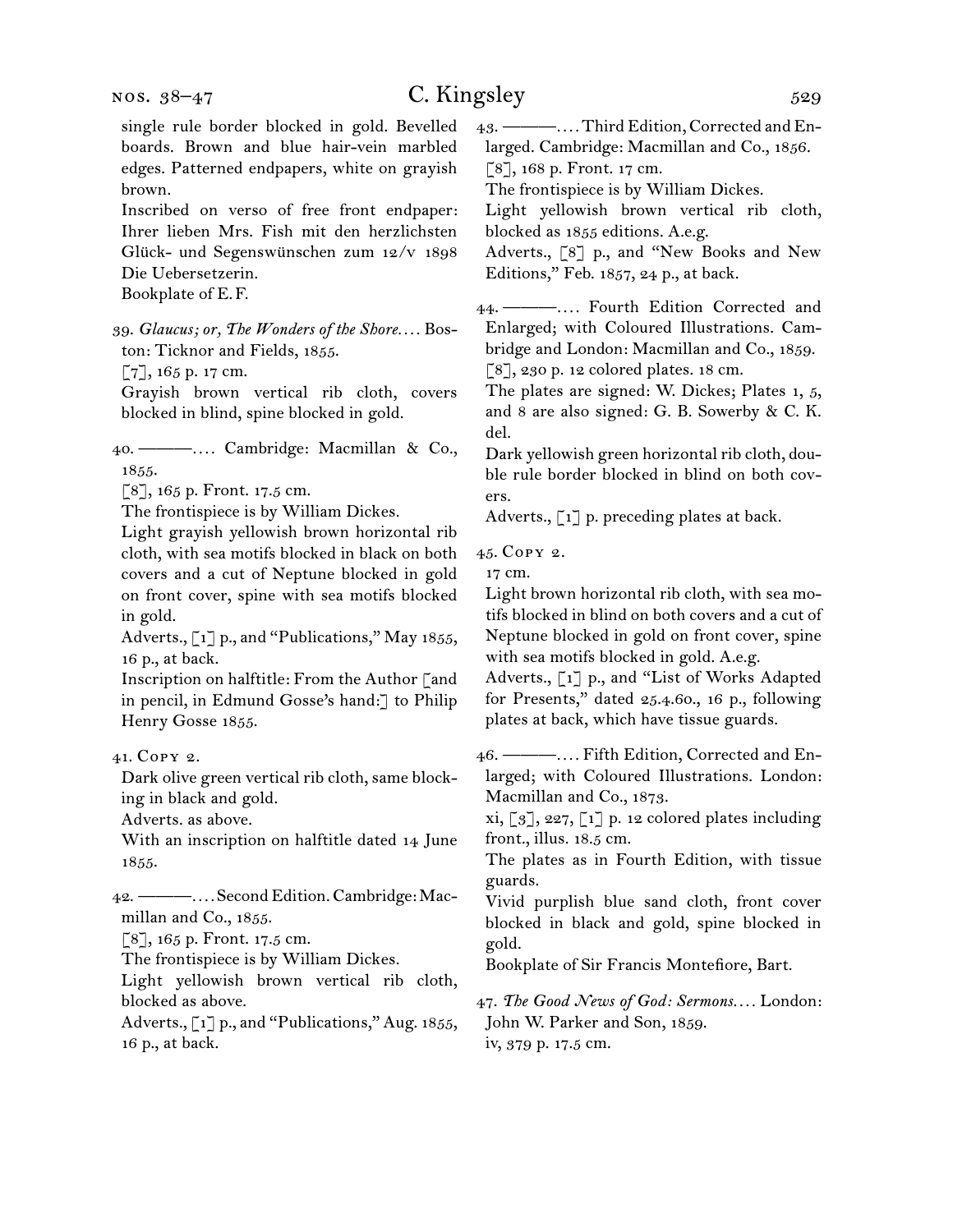| 530                                                                                                                                                                                                                                                                                                                                                                               | C. Kingsley<br>NOS. 47-54                                                                                                                                                                                                                                                                                                                                                                                                                  |  |
|-----------------------------------------------------------------------------------------------------------------------------------------------------------------------------------------------------------------------------------------------------------------------------------------------------------------------------------------------------------------------------------|--------------------------------------------------------------------------------------------------------------------------------------------------------------------------------------------------------------------------------------------------------------------------------------------------------------------------------------------------------------------------------------------------------------------------------------------|--|
| Black diagonal wave cloth. Paper label on<br>spine.<br>"Standard Books," 16 p. at back.                                                                                                                                                                                                                                                                                           | burgh: Thomas Nelson and Sons Ltd. [1927].<br>127 p. 17 cm.<br>On halftitle: Books within Books. Edited by Ri-                                                                                                                                                                                                                                                                                                                             |  |
| 48. The Gospel of the Pentateuch. A Set of Parish<br>Sermons With a Preface. Published by Re-<br>quest. London: Parker, Son, and Bourn, 1863.<br>xviii, 235 p. 18 cm.                                                                                                                                                                                                             | chard Wilson No. 6.<br>Grayish blue buckram. Strong yellowish brown<br>patterned endpapers.<br>Adverts., verso of p. 127.                                                                                                                                                                                                                                                                                                                  |  |
| Grayish violet diaper cloth. Paper label on<br>spine.<br>Adverts., 2 p., and "Standard Books," 8 p., at<br>back.                                                                                                                                                                                                                                                                  | 53. The Hermits [London]: Macmillan & Co<br>$[1868]$ .<br>3 parts ([6], 335 p.). Front., [2] plates. 19<br>cm.                                                                                                                                                                                                                                                                                                                             |  |
| 49. Health and Education London: W. Isbister<br>& Co., 1874.<br>$\lbrack 5 \rbrack, 411, \lbrack 1 \rbrack$ p. 19.5 cm.<br>Grayish reddish brown diagonal fine rib cloth,<br>front cover and spine blocked in black.<br>"New Books," [2] p., and "Book List," 32 p.,<br>at back.                                                                                                  | Colored illustrated t.p.<br>Title page and other preliminary pages at front<br>of Part III. Text is consecutive, Parts I and II<br>ending in mid-sentence.<br>The three parts dated April, May, and June<br>1868 on outside front wrapper. Also on outside<br>front wrapper: Sunday Library for Household<br>Reading. No. II.                                                                                                              |  |
| 50. Hereward, the Last of the English Boston:<br>Ticknor and Fields, 1866.<br>1 prel. leaf, iv, 397 p. 19.5 cm.<br>"Author's Edition."<br>Dark grayish green honeycomb cloth, blocked<br>in blind.<br>Book label of Young Ladies' Library Associa-<br>tion, Oakland Female Institute.<br>51. Hereward the Wake, "Last of the English"<br>London and Cambridge: Macmillan and Co., | The frontispiece is signed by John Jellicoe and<br>Jasper F. Cropsey; the illustration on the t.p.<br>and the two plates are signed with an uniden-<br>tified monogram.<br>Pale yellowish pink wrappers, printed in black,<br>red, and green. Adverts. on inside front and in-<br>side and outside back wrappers.<br>"Sunday Library Advertisements," 8 p. at front<br>of each part. Adverts., March 1868, [4] p. at<br>back of each part. |  |
| 1866.<br>2 vols. 19 cm.<br>Dark red sand cloth, with a shield, a knot and<br>a motto, and a border of knotted rope blocked<br>in gold on front cover, the border blocked in<br>blind on back cover and in gold at head and                                                                                                                                                        | 54. $-$<br>$\lceil 1868 \rceil$ .<br>$\lbrack 6 \rbrack, 335$ p. Front., $\lbrack 2 \rbrack$ plates. 19.5 cm.<br>Colored illustrated t.p.<br>On first unnumbered page: the device of The<br>Sunday Library for Household Reading.                                                                                                                                                                                                          |  |
| foot of spine.<br>Inscribed on halftitle of Vol. 1: From the<br>Publishers.<br>Adverts., $\lbrack 2 \rbrack$ p. at back of each vol.<br>Hereward the Wake                                                                                                                                                                                                                         | Vivid purplish blue smooth cloth, with the Sun-<br>day Library device blocked in gold on front<br>cover and foot of spine, with an ornamental<br>rule border in gold at head and foot of spine;<br>publisher's monogram at center of device; au-<br>thor's name on spine with a period at end.                                                                                                                                             |  |

52. *The Defence of Ely.* Taken from the Novel entitled Hereward the Wake*. . . .* London, Edin-

Adverts., March 1868, [4] p. at back. Bookplate of L. C. Ashburton, Melchet Court.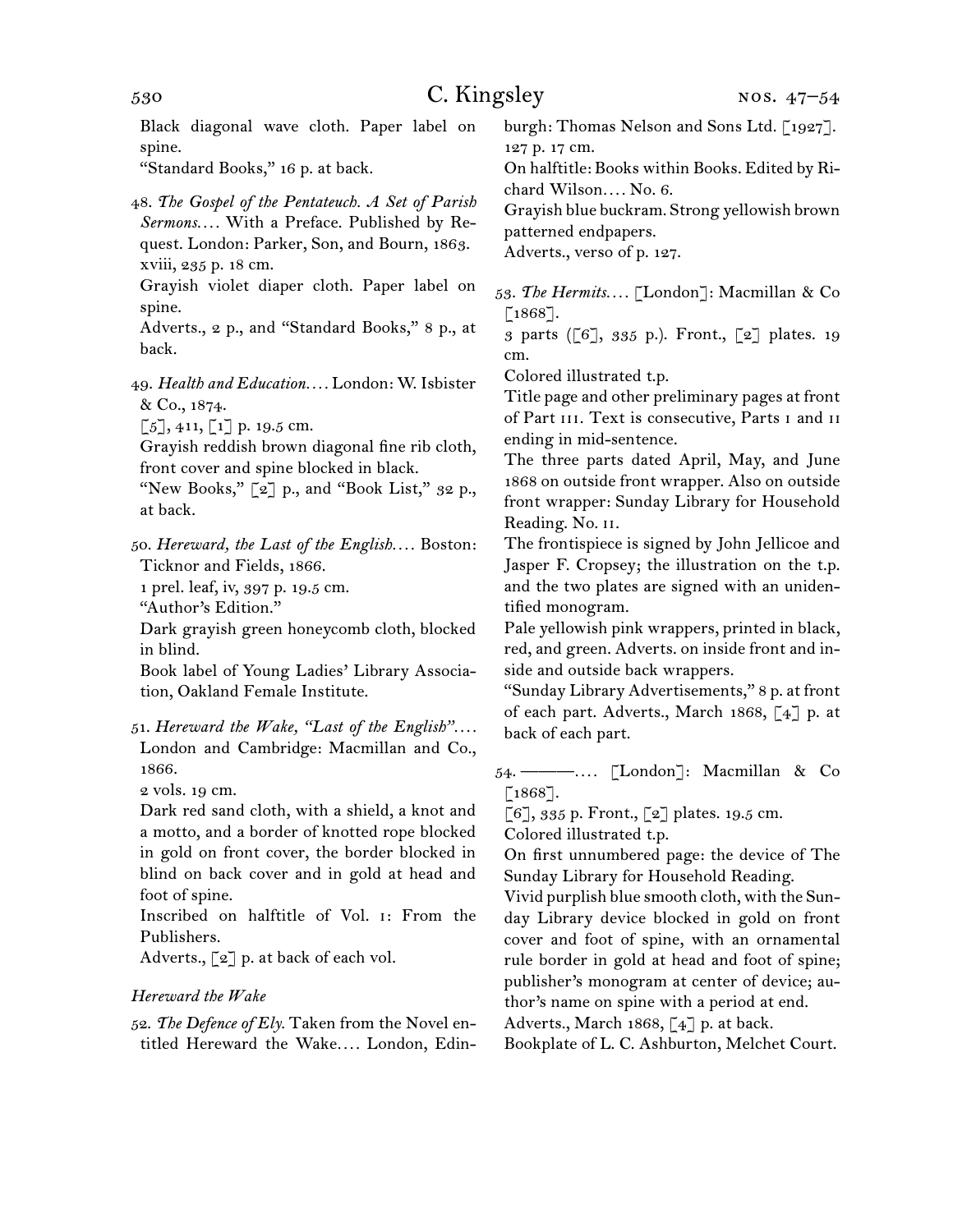55. Copy 2.

With a Maltese cross in center of Sunday Library device on front cover; author's name on spine in larger type and without a period at end.

No adverts.

#### 56. Copy 3.

With a Maltese cross in center of Sunday Library device on front cover, but with slight differences in circular ornament from that of Copies 1 and 2; author's name on spine as on Copy 1.

Adverts., dated 1870,  $\lceil 4 \rceil$  p. at back.

Bookplate with a coronet and an intertwined monogram, possibly SES.

57. Copy 4.

18.5 cm.

Sunday Library device on front cover as on Copy 2; in addition, on front cover a single rule border, and inside this a border of Maltese crosses, both blocked in gold, the borders blocked in blind on back cover; author's name on spine as on Copy 1. Bevelled boards. A.e.g. Adverts. as Copy 1.

58. Copy 5.

18.5 cm.

Vivid purplish blue flexible smooth cloth, no blocking on covers, spine blocked as Copy 1; author's name on spine as on Copy 1. Edges stained red.

No adverts.

59. *The Heroes; or, Greek Fairy Tales for My Children. . . .* With Eight Illustrations by the Author. Cambridge: Macmillan and Co., 1856. xviii p., 1 leaf, 205 p. Front., plates. 21 cm. Light yellowish brown horizontal rib cloth, with a wide decorative frame and a helmet in center blocked in black on both covers, spine blocked in black. Olive green endpapers. Adverts.,  $\begin{bmatrix} 1 \end{bmatrix}$  p. at back.

Inscribed on free front endpaper in an unidentified hand: From Papa To his darling child Mary September 12 1856.

60. Copy 2.

20.5 cm.

Strong reddish brown vertical rib cloth, blocked as above except that the helmet on front cover is in gold and there is no helmet on back cover. Light purple endpapers. A.e.g.

61. *Hints to Stammerers, by a Minute Philosopher.* Reprinted from "Fraser's Magazine," July 1859. London: Longman & Co., 1864.

1 prel. leaf, 33 p. 20 cm.

Caption and running title: The Irrationale of Speech.

Published anonymously, but with Kingsley's initials printed at foot of p. 33.

No wrappers; stitched.

62. *Historical Lectures and Essays. . . .* London: Macmillan and Co., 1880.

x p., 1 leaf, 404 p. 19.5 cm.

Added t.p. and halftitle for the bookset: The Works of Charles Kingsley. Volume xvii.

Historical Lectures and Essays.

Dark blue diaper cloth.

Adverts., Dec. 1879, [2] p. at back.

63. *Hypatia: or, New Foes with an Old Face. . . .* Reprinted from 'Fraser's Magazine'*. . . .* London: John W. Parker and Son, 1853.

2 vols. 20.5 cm.

Dark grayish yellowish brown vertical cord cloth, blocked in blind.

"New Books and New Editions," 6 p. at back of Vol. ii.

64. ———*. . . .* Copyright Edition*. . . .* Leipzig: Bernhard Tauchnitz, 1857.

2 vols. in 1. 15.5 cm.

Lacks halftitles.

Dark red nonpareil marbled boards and endpapers. Very deep red leather spine, black leather label on spine. Sprinkled edges, red.

With markings in Vol. 1 on p. xx, 12, 202, 206, and 207; in Vol. ii on p. 291, 292, 322, and 324.

Bookplate of Charles Kingsley.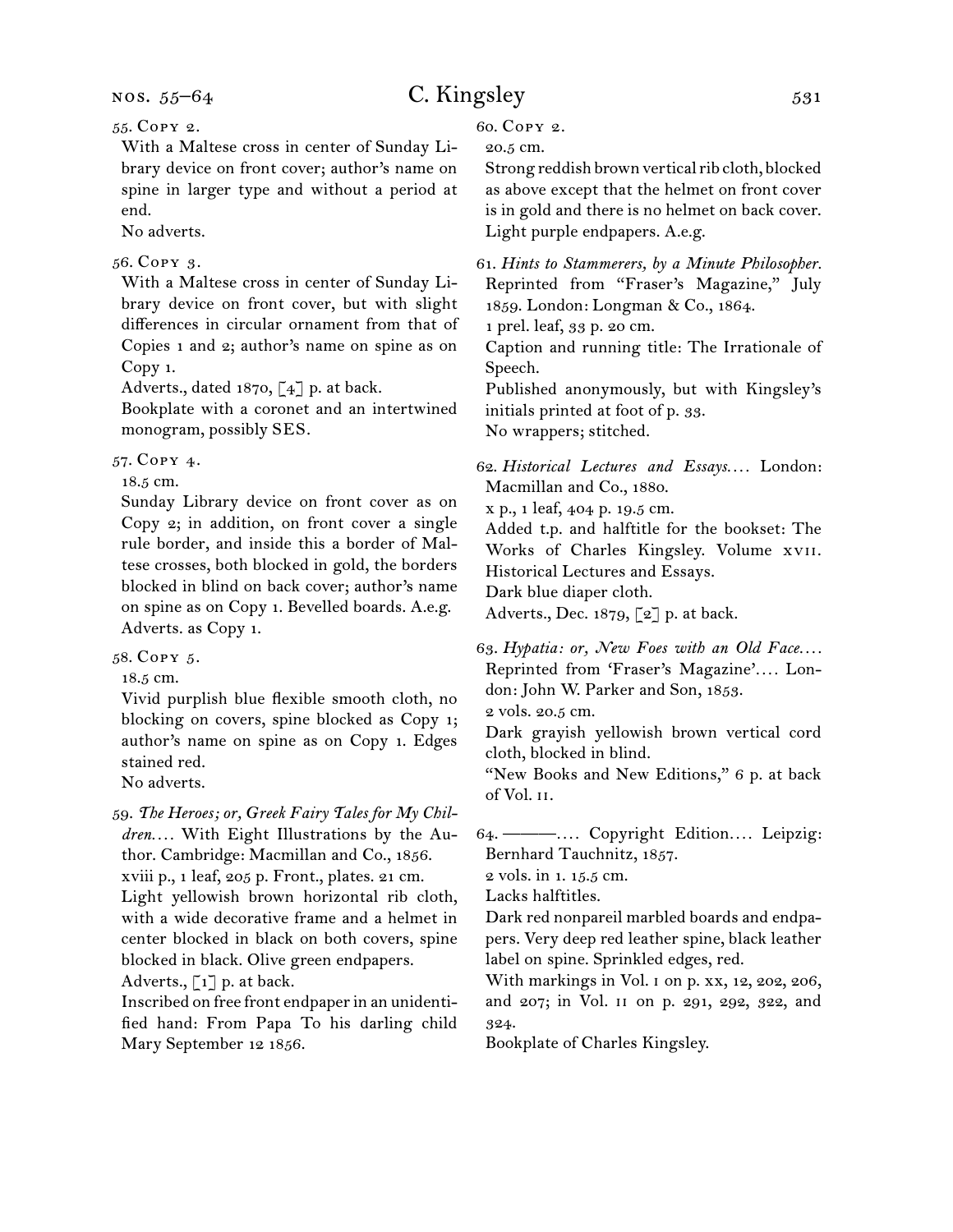65. ———*. . . .* The Fourth Edition. London and Cambridge: Macmillan and Co., 1863.

xix, 389, [1] p. 19 cm.

Rebound. Dark red horizontal cord cloth. Deep red leather spine and corners. Very deep red bouquet marbled edges and endpapers.

Inscribed on t.p.: A. G. Laurie in memory of three pleasant evenings MK Feby 14/79.

Bookplate of Maurice Kingsley, on which he has written below his name: to A.G.L.

### *Hypatia. Dutch*

66. *Hypatia, of Nieuwe Vijanden in eene Oude Gedaante.* Naar het Engelsch … door W. J. Mensing*. . . .* 'S Gravenhage: De Erven Thierry & Mensing, 1854.

2 vols. in 1. 22.5 cm.

Illustrated t.p. The vignettes on the t.ps are by Paul Tetar van Elven, engraved by D. J. Sluyter.

Black and light blue Stormont marbled boards. Black bubble cloth spine and corners.

#### *Hypatia. Greek*

67. *Hypatia; e, Neoi Exthroi upo Archaian Morphen. Mythistoria Historike. . . .* Metaphrastheisa ek tou Anglikou upo Emmanouel S. Skouphou*. . . .* En Athenais: Ek tou Typographeiou tou "Telegraphou," 1876.

2 vols. in 1. 17.5 cm.

Dark grayish reddish brown smooth cloth, covers and spine blocked in black. Glazed red edges.

68. *Lectures Delivered in America in 1874. . . .* London: Longmans, Green, and Co., 1875.

[5], 149 p. 19.5 cm.

Dark grayish reddish brown diagonal fine rib cloth, covers blocked in black, spine blocked in gold.

69. ———*. . . .* Philadelphia: Jos. H. Coates & Co., 1875.

4 prel. leaves, 149 p. 18.5 cm.

Light grayish reddish brown diagonal fine

rib cloth, front cover blocked in blind, spine blocked in gold.

Adverts.,  $\lceil 2 \rceil$  p. at back.

70. *Letters to Young Men on Betting and Gambling. . . .* London: Henry S. King & Co., 1877. 15 p. 20.5 cm.

Consists of two letters, signed C. Kingsley: to "My dear Young Men," February 1st, 1871; and to "My dearest Boy," undated.

No wrappers; stitched.

The pamphlet had been folded and addressed on verso of p. 15 to F. B. Alston Esqre, 69 Eccleston Square, London S.W., with a postage stamp, cancelled Windsor My 15 77.

71. *The Limits of Exact Science as Applied to History. An Inaugural Lecture, Delivered before the University of Cambridge. . . .* Cambridge and London: Macmillan and Co., 1860.

 $[7]$ , 72 p. 19.5 cm.

Pale yellowish pink printed boards. Adverts. on back cover.

"New Works and New Editions,"  $23$ , [1] p. at back.

72. *Literary and General Lectures and Essays. . . .* London: Macmillan and Co., 1880. x p., 1 leaf, 420 p. 19.5 cm.

Added t.p. and halftitle for bookset: The Works of Charles Kingsley. Volume xx. Literary and General Lectures and Essays. Dark grayish blue diaper cloth.

Adverts.,  $\lceil 1 \rceil$  p. at back.

73. … *Living Truths from the Writings of Charles Kingsley.* Selected by E. E. Brown. Introduction by W. D. Howells. Boston: D. Lothrop and Company [1882].

292 p. 18.5 cm.

At head of title: Spare Minute Series.

Very deep red diagonal fine rib cloth, front cover and spine blocked in gold. T.e.g. "New Publications,"  $\lceil 12 \rceil$  p. at back.

74. *The Lord Coming to His Temple.* [London: Printed by Virtue and Co., Limited], [n.d.]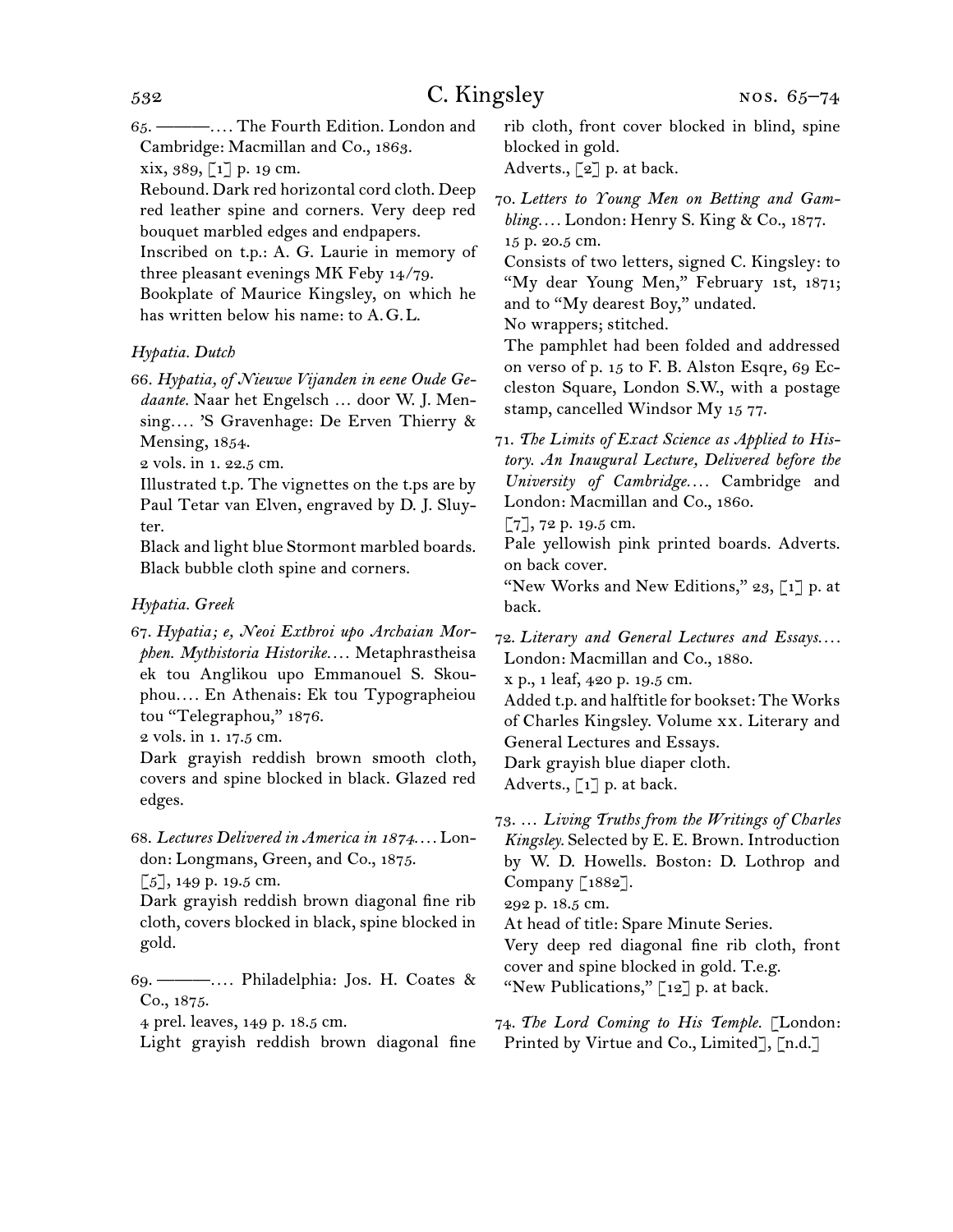Galley proof for the periodical appearance of this sermon (delivered in Westminster Abbey in November 1874) in *Good Words,* Vol. 16, No. 2, Feb. 1875, p. 122–125, with many changes and corrections in the hand of the author.

The 4 sheets are folded and bound in an oblong volume of buckram-backed marbled boards, which is preserved in a matching half-morocco slip case, both by Sangorski & Sutcliffe.

75. *Madam How and Lady Why; or, First Lessons in Earth Lore for Children. . . .* With Numerous Illustrations. London: Bell and Daldy, 1870. xv, [1], 350 p. Illus. 18.5 cm.

Ten of the illustrations are signed with an unidentified monogram; the remainder are all unsigned.

Dark yellowish green sand cloth, front cover and spine elaborately blocked in black and gold. A.e.g.

Adverts., [2] p. at back.

In *Macmillan's Magazine,* Vol. 24, No. 140, June 1871. London and Cambridge: Macmillan and Co.

Pages 126–127. 23 cm.

Dark yellowish pink decorated wrappers.

77. Copy 2.

23.5 cm.

The above issue contained in the bound volume. Dark red vertical cord cloth, covers blocked in blind, spine blocked in gold and blind. Sprinkled edges, red.

78. *The Message of the Church to Labouring Men. A Sermon, Preached at St. John's Church … On the Evening of Sunday, June the 22nd, 1851. . . .* The Second Edition. London: John W. Parker and Son, 1851.

20 p. 20.5 cm.

No wrappers; stitched.

79. *Miscellanies. . . .* Reprinted chiefly from 'Fraser's Magazine' and the 'North British Review'*. . . .* London: John W. Parker and Son, 1859. 2 vols. 20.5 cm.

Moderate red horizontal cord cloth, covers and spine blocked in blind.

"Standard Editions," Select List, No. i., b., Sept. 1859, 8 p. at back of Vol. i. Advert., [1] p. at back of Vol. ii.

80. *Nausicaa in London; or, The Lower Education of Woman.*

In *Good Words,* Jan. 1874. London, Edinburgh, Dublin: W. Isbister & Co.

Pages 18–23. 24.5 cm.

Dark reddish orange illustrated wrappers.

81. *New Miscellanies. . . .* Boston: Ticknor and Fields, 1860.

[5], 375 p. 20.5 cm.

Dark grayish brown bead cloth, covers and spine blocked in blind.

*The Nun's Pool.*

See *Charles Kingsley's Only Short Story* (No. 27). See also Contributions, under *Politics for the People* (No. 176).

82. *Ode Performed in the Senate-House, Cambridge, on the Tenth of June, M.DCCC. LXII. Composed for the Installation of His Grace the Duke of Devonshire, Chancellor of the University.* The Words by Charles Kingsley*. . . .* Set to Music by W. Sterndale Bennett*. . . .* Cambridge: Printed at the University Press, 1862.

10 p. 20 cm.

Without the music.

With the arms of the University on t.p. and outside front wrapper.

Deep red wrappers. Removed from a bound volume.

Inscribed on t.p.: To my darling wife C Kingsley Eversley June 8/62.

83. ———. The Words by Charles Kingsley*. . . .*  Set to Music by W. Sterndale Bennett*. . . .* Cambridge and London: Macmillan and Co., 1862. 10 p., 1 leaf. 22 cm.

Without the music.

Without the arms of the University.

Deep red wrappers.

<sup>76.</sup> *The Mango-Tree.*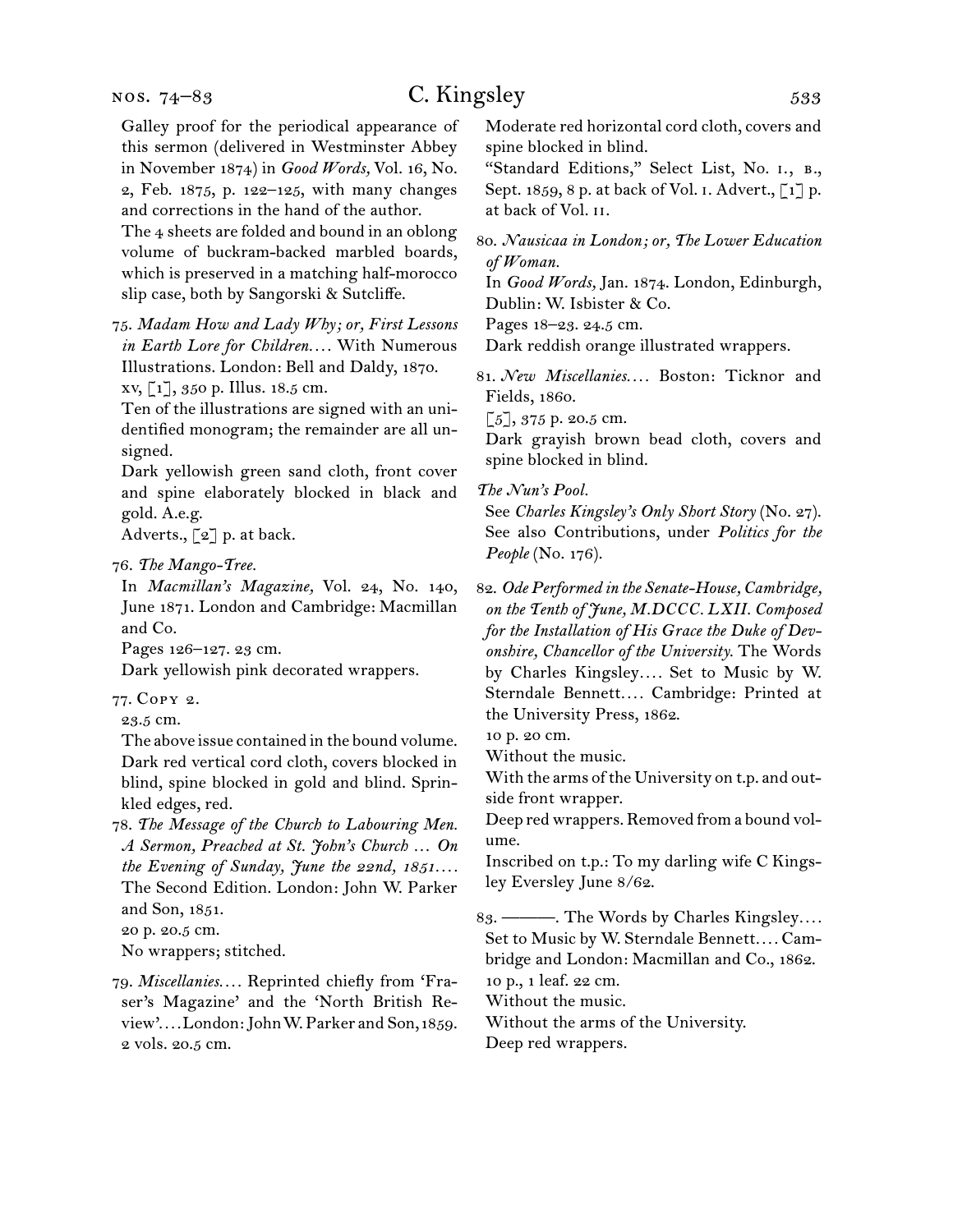84. *Out of the Deep: Words for the Sorrowful.* From the Writings of Charles Kingsley*. . . .* New York: Macmillan and Co., 1880.

[7], 196 p. 19 cm.

Each page framed with a single rule border, with a Maltese cross within each corner.

Grayish blue smooth cloth, front cover and spine blocked in dark blue. Bevelled boards. A.e.g.

"Charles Kingsley's Works,"  $\lceil 4 \rceil$  p. at back.

85. ———. From the Writings of Charles Kingsley*. . . .* London: Macmillan and Co., 1883.

[7], 196 p. 17 cm.

Each page framed with a single rule border, with a Maltese cross within each corner.

Grayish blue smooth cloth, front cover and spine blocked in dark blue and gold. Bevelled boards. A.e.g.

Adverts.,  $\begin{bmatrix} 4 \end{bmatrix}$  p. at back.

86. *Phaethon; or, Loose Thoughts for Loose Thinkers. . . .* Cambridge: Macmillan and Co., 1852.  $\lceil 3 \rceil$ , 100 p. 19.5 cm. Pale yellowish pink wrappers. Adverts. on outside back wrapper. Price on outside front wrapper: 2s. Adverts.,  $\lbrack 2 \rbrack$  p. at back.

87. Copy 2. Price on outside front wrapper: 1s.6d.

88. ———*. . . .* Third Edition. Cambridge and London: Macmillan and Co., 1859.  $[3]$ , 91,  $[1]$  p. 19 cm. Dark reddish brown sand cloth. Bookplate of John Shelly.

89. *Plays and Puritans, and Other Historical Essays. . . .* London: Macmillan and Co., 1873.  $[5], 271, [1]$  p. Front. 19.5 cm. The frontispiece is an engraved portrait of Sir Walter Raleigh.

Moderate reddish brown diagonal fine rib cloth, spine blocked in gold.

Adverts., 17–58 p. at back.

90. *The Pocket Charles Kingsley.* Being Passages Selected from the Various Works of Charles Kingsley by Alfred H. Hyatt. London: Chatto & Windus, 1907.

viii, 219,  $\lceil 1 \rceil$  p. 13.5 cm.

T.p. printed in black and red.

Dark gray buckram, front cover and spine blocked in gold.

91. *Poems. . . .* Boston: Ticknor and Fields, 1856. 284 p. 18.5 cm.

"Author's Edition."

Title on spine: Charles Kingsley's Poems.

Dark olive green vertical rib cloth, covers blocked in blind, spine elaborately blocked in gold.

"New Books and New Editions," March 1856, 11, [1] p. bound in after free back endpaper.

92. Copy 2.

Title on spine: Poems [rule] Kingsley. Dark brown vertical rib cloth, different blocking in blind on covers, spine blocked in blind. Adverts. as above.

vii, 303, [1] p. 17.5 cm.

Dark yellowish green sand cloth, with a double rule border blocked in gold on front cover, in blind on back cover, spine blocked in gold. Bookplate of Henry Thorp.

94. ———*. . . .* Collected Edition. London: Macmillan and Co., 1878.

[2], vii, 304 p. 19.5 cm.

On spine: Charles Kingsley [rule] Poems. Very dark greenish blue diaper cloth. Adverts., [2] p. at back.

95. Copy 2. 19 cm. On spine: Charles Kingsley's Poems. Very dark greenish blue diagonal fine rib cloth,

<sup>93.</sup> *Poems; Including The Saint's Tragedy, Andromeda, Songs, Ballads, &c. . . .* Collected Edition. London and New York: Macmillan and Co., 1872.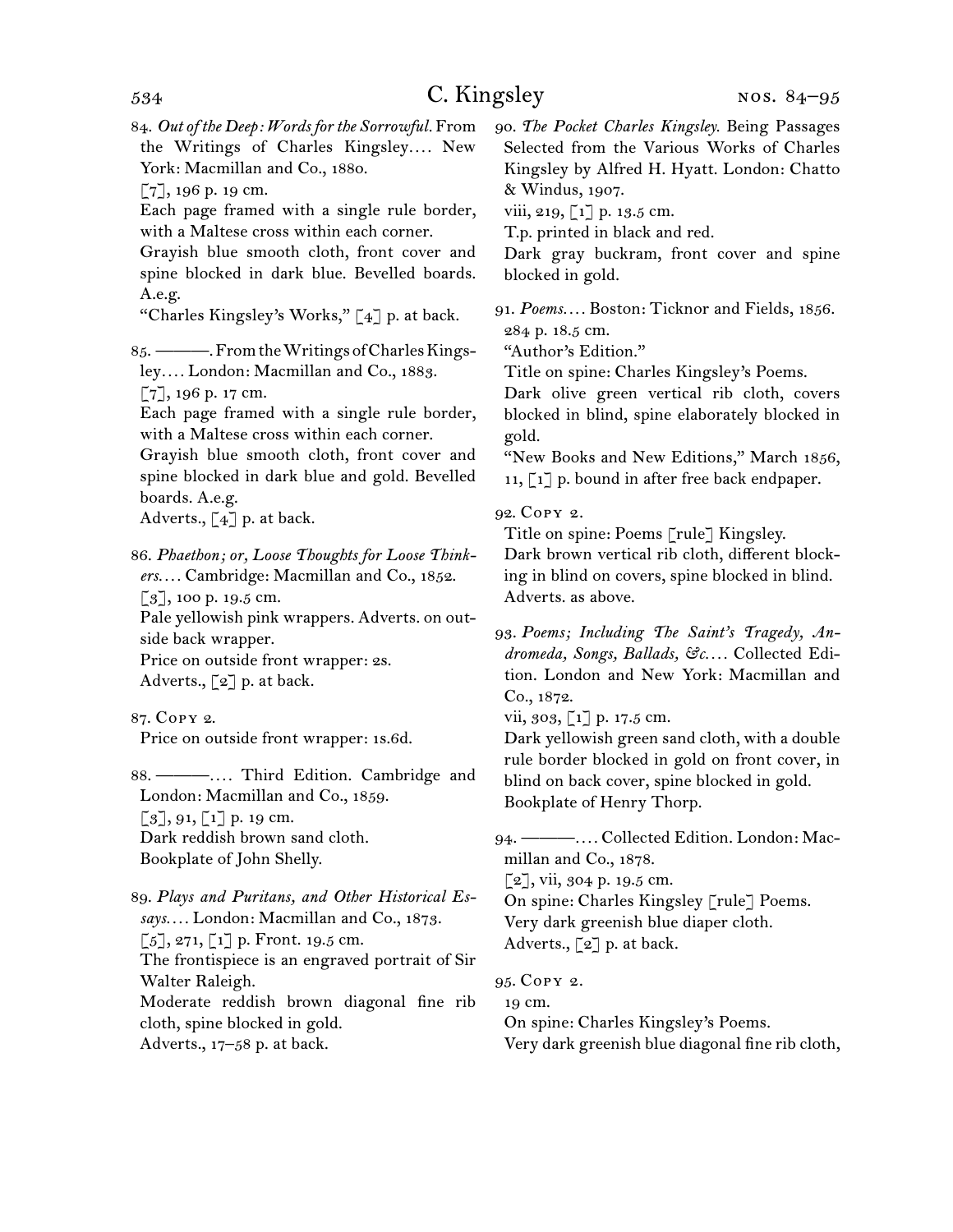with a double rule border blocked in gold on front cover, in blind on back cover. Lettering on spine in a different font. T.e.g. No adverts.

96. ———*. . . .* Collected Edition. London: Macmillan and Co., 1880.

[3], x p., 1 leaf, 326 p. 19.5 cm.

Added t.p. and halftitle for the bookset: The Works of Charles Kingsley. Volume i. Poems. Very dark greenish blue fine diaper cloth. Adverts., [2] p. at back.

97. *Prose Idylls, New and Old. . . .* London: Macmillan and Co., 1873.

 $\lbrack 5 \rbrack, 317, \lbrack 1 \rbrack$  p. 19 cm.

Moderate reddish brown diagonal fine rib cloth, spine blocked in gold.

Adverts.,  $\lbrack 2 \rbrack$  p. at back.

98. ———*. . . .* Second Edition. London: Macmillan and Co., 1874.  $[5]$ , 317,  $[1]$  p. 19 cm. Moderate reddish brown diagonal fine rib cloth, spine blocked in gold. Adverts., [2] p. at back. Inscribed by Mrs. Kingsley on halftitle: For dearest C. With much Love from FEK: Eversley Rectory April 29.1875. In Memoriam CK:

January 23.1875.

Signature on t.p.: Caroline T: Warre.

99. *Pure Water; or, A Substitute for Latin Verses.* In *Good Words,* March 1874. London, Edinburgh, Dublin: W. Isbister & Co. Pages 169–176. 24.5 cm. Dark reddish orange illustrated wrappers.

100. *Reverend Charles Kingsley's Letter to a Public School Boy, on Betting and Gambling.* [London, Brighton: Society for Promoting Christian Knowledge], [n.d.] 4 p. 17 cm. Caption title. At foot of p. [1]: No. 2218. Unbound.

101. *The Roman and the Teuton. A Series of Lectures Delivered Before the University of Cambridge. . . .* Cambridge and London: Macmillan and Co., 1864.

lvi, 340 p. 23 cm.

Dark reddish brown pebble cloth.

Adverts.,  $\lceil 12 \rceil$  p. at back.

102. ———*. . . .* New Edition, with Preface, by Professor F. Max Müller. London: Macmillan and Co., 1875.

xxix p., 1 leaf, 343 p. 19 cm.

Moderate reddish brown diagonal fine rib cloth. Inscribed on t.p.: Fanny E Kingsley—Byfleet Decr. 1875.

With several marginal notes and markings in pencil in Mrs. Kingsley's hand.

103. *The Saint's Tragedy; or, The True Story of Elizabeth of Hungary, Landgravine of Thuringia, Saint of the Romish Calendar. . . .* With a Preface by Professor Maurice. London: John W. Parker, 1848.

 $[4]$ , 271,  $[1]$  p. 17.5 cm.

Grayish violet diaper cloth. Paper label on spine.

"New Books and New Editions,"  $3, 1$ ] p. at back.

Pasted onto free front endpaper is a slip bearing Kingsley's signature in full.

Bookplates of Wilson and John Drinkwater, and with Drinkwater's signature, dated 1922, on free front endpaper.

104. Sanitary and Social Lectures and Essays.... London: Macmillan and Co., 1880. x p., 1 leaf, 300 p. 19.5 cm.

Added t.p. and halftitle for the bookset: The Works of Charles Kingsley. Volume xviii. Sanitary and Social Lectures and Essays. Dark blue diaper cloth.

Adverts., [2] p. at back.

105. *Scientific Lectures and Essays. . . .* London: Macmillan and Co., 1885. xii p., 1 leaf, 336 p. 19.5 cm.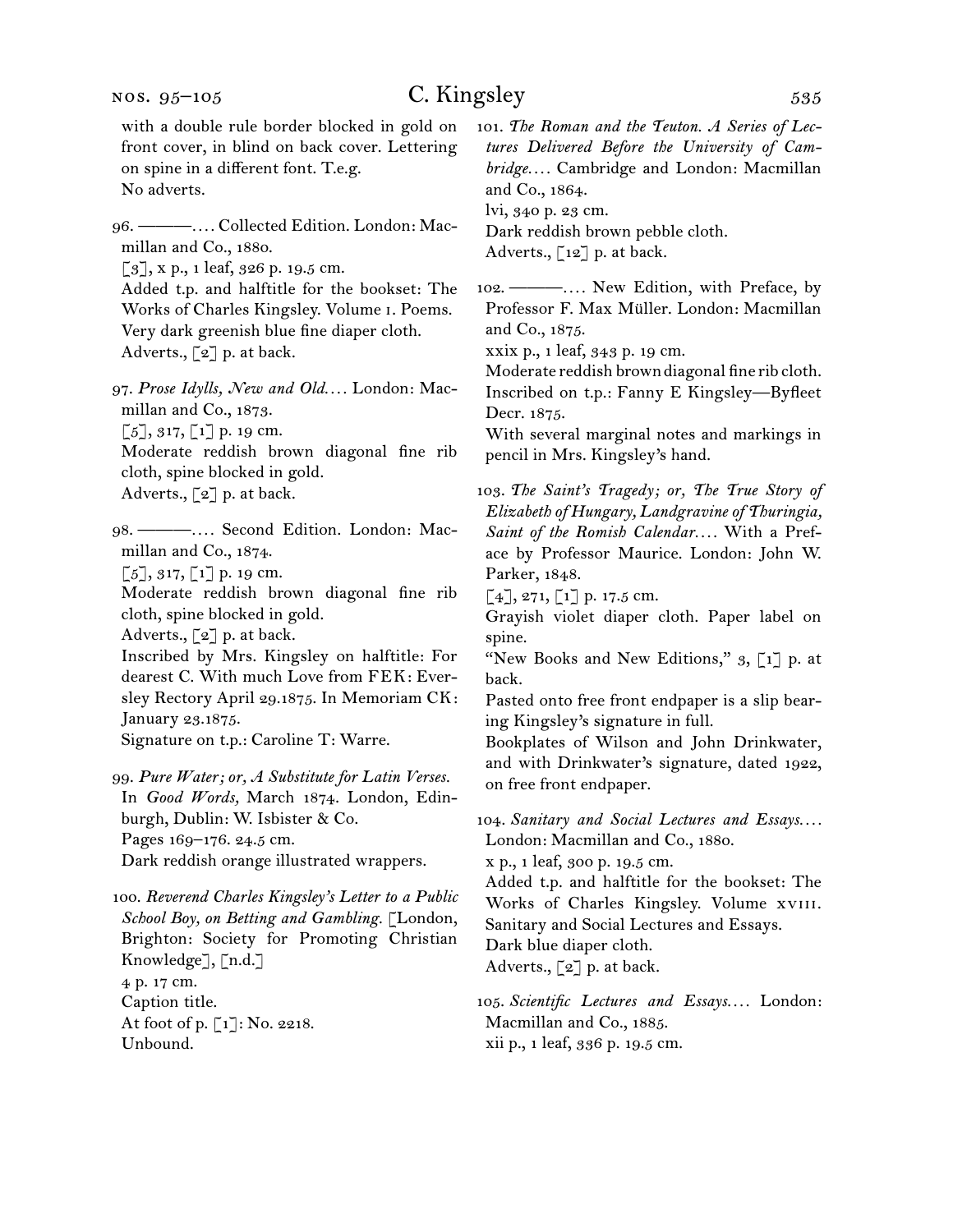Added t.p. and halftitle for the bookset: The Works of Charles Kingsley. Volume xix. Scientific Lectures and Essays.

Dark blue diaper cloth.

Adverts.,  $\begin{bmatrix} 4 \end{bmatrix}$  p. at back.

106. *Sea Sermons. . . .* London: Kegan Paul, Trench, & Co., 1885. 1 prel. leaf, [165]–181 p. 19 cm. An offprint from *True Words for Brave Men,*  1878. Light greenish gray wrappers.

107. *Selections from Some of the Writings of Charles Kingsley.* London: Macmillan & Co., 1884. xiv p., 1 leaf, 376 p. Front. 19.5 cm. A reprint; the first edition was published by Strahan in 1873. Dark blue diaper cloth. Adverts., [2] p. at back.

108. *A Sermon on the Death of His Royal Highness the Prince Consort. Preached at Eversley Church, December 22nd, 1861. . . .* London: Parker, Son, and Bourn, 1862.

15 p. 21.5 cm.

All pages of text, including t.p., are printed with a single rule border in black.

No wrappers; stitched.

Signature of Wm. H. Callcott at head of p.  $\lceil 1 \rceil$ .

109. *Sermons for the Times. . . .* London: John W. Parker and Son, 1855.

 $\lceil 3 \rceil$ , 360 p. 17.5 cm.

Grayish violet diaper cloth. Paper label on spine.

Adverts., 1 leaf, [2] p. at back.

Bookplate of John Bell Sedgwick.

110. *Sermons on National Subjects, Preached in a Village Church. . . .* London: John J. Griffin and Co.; Glasgow: Richard Griffin and Co., 1852. viii, 312 p. 17.5 cm. Black diagonal wave cloth, blocked in blind. "New Works," 16 p. at back.

111. *Sermons on National Subjects. . . .* Second Series. London and Glasgow: Richard Griffin and Company, 1854. viii, 339, [1] p. 17.5 cm. Black diagonal wave cloth, blocked in blind. "Works Published," 4 p. at back.

112. *Sir Walter Raleigh and His Time, with Other Papers. . . .* Boston: Ticknor and Fields, 1859.  $\lceil 3 \rceil$ , 461 p. 21 cm. "Author's Edition."

Caption and running title: Kingsley's Miscellanies.

Grayish red horizontal cord cloth, covers and spine blocked in blind.

"New Books and New Editions," Oct. 1858, 11, [1] p. at back.

113. Copy 2.

Vivid purplish blue vertical cord cloth, same blocking in blind.

Adverts. as above.

114. *Song of the River....* Illustrated. Boston: Estes and Lauriat, 1887.

 $\lceil 6 \rceil$  p.,  $\lceil 13 \rceil$  leaves. Front.,  $\lceil 14 \rceil$  plates. 31.5 cm. Illustrated by W. L. Taylor, Charles Copeland, George A. Teel, J. D. Woodward, H. Winthrop Peirce, C. Hirschberg, W. St. John Harper, and W. F. Halsall, and with decorative drawings by H. P. Barnes.

Very dark red soft leather treated to simulate morocco. A.e.g. Floral-patterned endpapers, moderate purplish pink and gold on very deep red.

115. ———*. . . .* Illustrated. London: Macmillan & Company, 1887.

2 prel. leaves,  $\lceil 2 \rceil$  p.,  $\lceil 13 \rceil$  leaves. Front.,  $\lceil 14 \rceil$ plates. 32 cm.

Illustrated as above.

Grayish yellow illustrated smooth cloth, printed in brown. A.e.g.

116. *Speech of Lord Dundreary in Section D. On Friday Last. On the Great Hippocampus Question.* Published by Private Request. Cambridge and London: Macmillan and Co., 1862.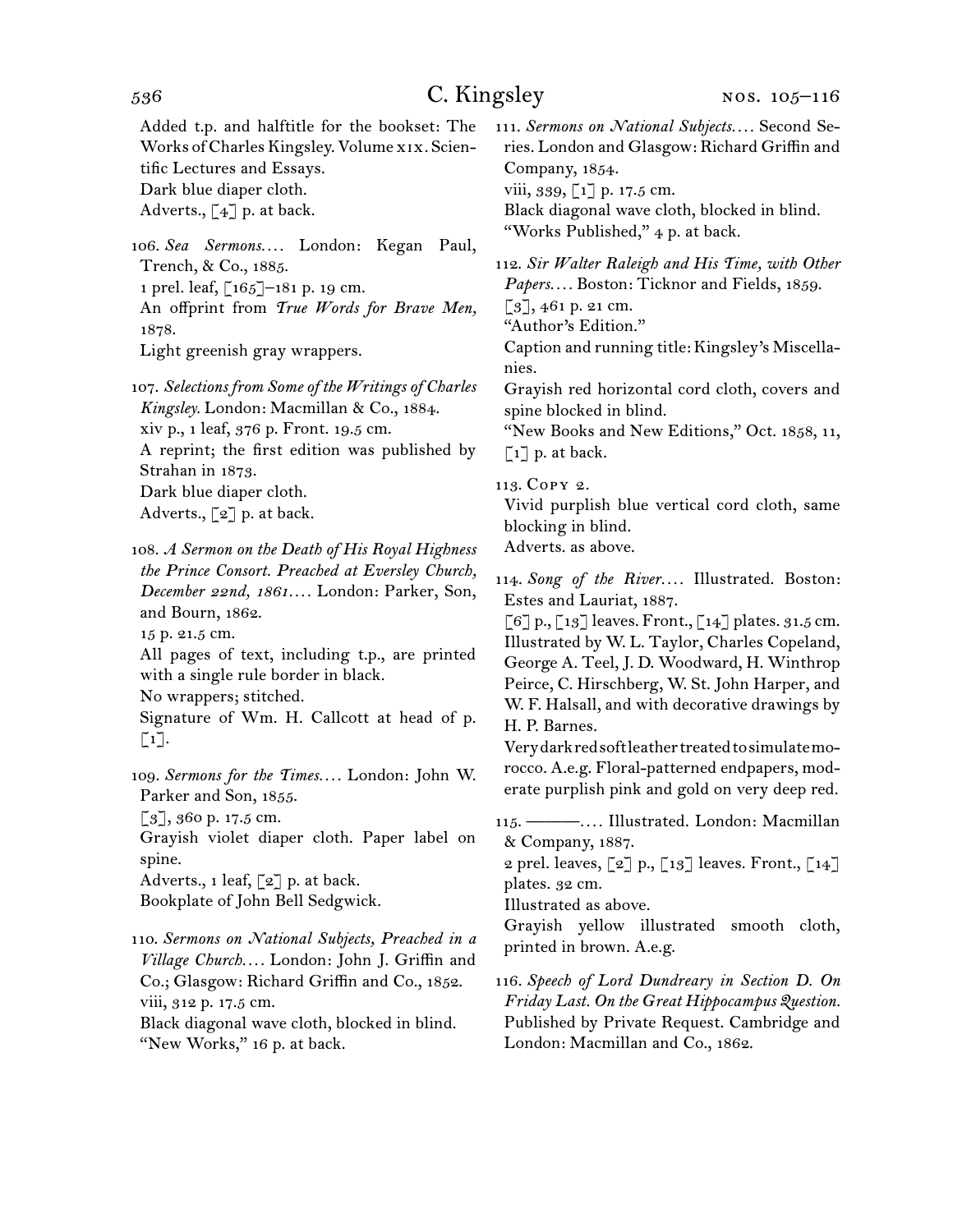nos. 116–128

10 p. 19 cm. Published anonymously. No wrappers; stitched.

## C. Kingsley 537

and spine blocked in black, back cover blocked in blind.

Adverts., [6] p. at back.

117. *Three Lectures Delivered at the Royal Institution, on the Ancien Regime as It Existed on the Continent before the French Revolution. . . .* London: Macmillan and Co., 1867. xxiv, 136 p. 19 cm. On spine and halftitle: Ancien Regime. Strong brownish red smooth cloth, spine blocked in gold. Adverts., [2] p. at back.

118. Town and Country Sermons.... London: Parker, Son and Bourn, 1861. [4], iv, 380 p. 17.5 cm.

Black diagonal wave cloth. Paper label on spine.

"Standard Books," 8 p. at back.

119. *Town Geology.*

In *Good Words,* Vol. 13, Nos. 1–7, Jan. –July 1872. London: Strahan & Co. Pages 18–23, 119–126, 162–168, 227–234, 307–

311, 379–383, 443–447. 24.5 cm.

Contained in the bound volume.

Dark grayish blue morocco cloth.

In ANTHONY TROLLOPE collection  $[AT 142]$ .

120. ———*. . . .* London: Strahan & Co., 1872.

1 prel. leaf, lvi, 239 p. 18.5 cm.

Vivid purplish blue pebble cloth, front cover and spine blocked in black, back cover blocked in blind.

"New Books and New Editions," [6] p. at back.

### 121. Copy 2.

Inscribed in Fanny Kingsley's hand on t.p.: Mary Kingsley from C & F K: 1872. Bookplate of Oliver Brett.

122. ———*. . . .* New York: D. Appleton and Company, 1873. lvi, 239 p. 18.5 cm.

Dark yellowish green sand cloth, front cover

123. *The Tree of Knowledge.* In *Good Words,* Feb. 1874. London, Edinburgh, Dublin: W. Isbister & Co.

Pages 90–94. 24.5 cm.

Dark reddish orange illustrated wrappers.

124. *True Words for Brave Men. . . .* A Book for Soldiers' and Sailors' Libraries. London: C. Kegan Paul & Co., 1878.

viii, 246 p. 17.5 cm.

Dark red flexible sand cloth, covers and spine blocked in black.

Adverts., 2 leaves, and "Publications," dated [18]78, 32 p., at back.

125. *The Tutor's Story.* An Unpublished Novel by the Late Charles Kingsley. Revised and Completed by His Daughter Lucas Malet (Mrs. Mary St. Leger Harrison). London: Smith, Elder & Co., 1916. viii, 371 p. 19.5 cm.

Moderate red smooth cloth.

126. Copy 2.

Inscribed on t.p.: Mary St Leger Harrison from Lucas Malet Not to be appropriated by others! On pastedown front endpaper: MStLH.

With notes in pencil in Mrs. Harrison's hand throughout the text, indicating portions written by Kingsley and portions written by herself.

127. ———. An Unpublished Novel by the Late Charles Kingsley. Revised and Completed by His Daughter Lucas Malet (Mrs. Mary St. Leger Harrison). New York: Dodd, Mead and Company, 1916.

vii, 376 p. 19.5 cm.

Deep red sand cloth, front cover blocked in gold.

128. *Twenty-five Village Sermons. . . .* London: John W. Parker, 1849.

viii, 268 p. 19.5 cm.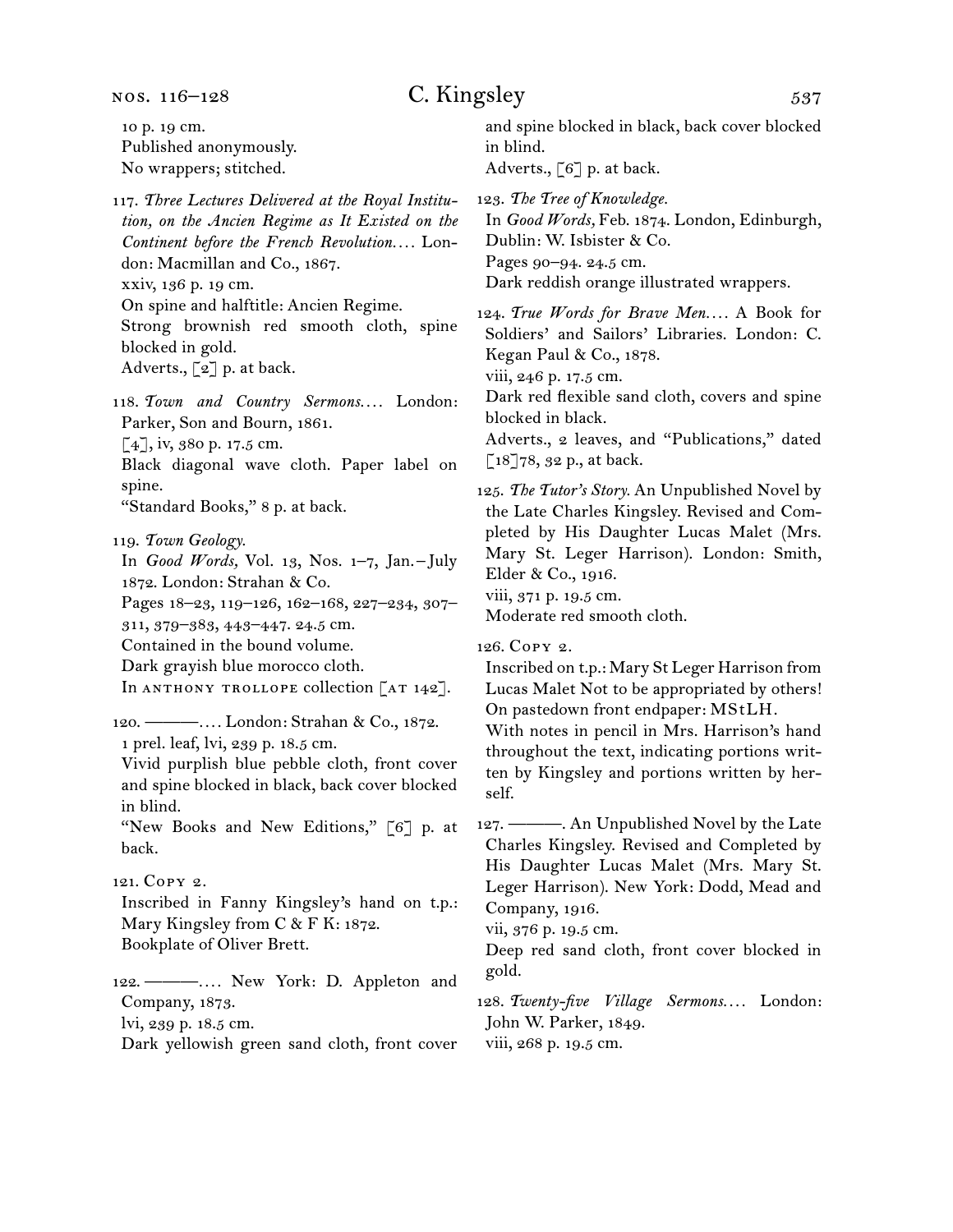538 C. Kingsley Dark purplish blue diaper cloth. Paper label on spine. "New Books and New Editions," [4] p., 17.5 cm., at back. 129. ———*. . . .* Second Edition, Revised. London: John W. Parker and Son, 1852. viii, 254,  $[2]$  p. 19.5 cm. Dark purplish blue diaper cloth. Paper label on spine. "New Books and New Editions," 4 p. at back. Inscribed on t.p.: From the Revd. C Kingsley Junr. 130. … *The Two Breaths. . . .* Reprinted, by permission, from "Good Words." London: Jarrold and Sons; The Ladies' Sanitary Association [1869]. 30 p. 16.5 cm. At head of title: Ladies' Sanitary Association. No wrappers; stitched. Adverts., [2] p. at back. 131. *Two Sermons of Charles Kingsley.* Charles H. Muller*. . . .* Pietersburg: University of the North [1979]. [4], 21 p. Front., illus. 20.5 cm.

Series A, No. 22.

The autograph manuscripts of the sermons are in the Parrish Collection.

Brilliant red decorated wrappers.

"Publications of the University of the North,"  $\lceil 6 \rceil$  p. at back.

132. *Two Years Ago. . . .* Boston: Ticknor and Fields, 1857.

xxiii, 540 p. 20.5 cm.

"Author's Edition."

Moderate olive green horizontal cord cloth, blocked in blind.

133. ———*. . . .* Cambridge: Macmillan and Co., 1857.

3 vols. 19.5 cm.

Deep purplish blue diagonal wave cloth.

Adverts., [4] p. at back of Vol. i. "New Books and New Editions," Jan. 1857, 24 p. at back of Vols. ii and iii.

134. Copy 2.

Vivid purplish blue horizontal cord cloth. Lettering on spine in a different font. Same adverts.

135. Copy 3.

18.5 cm.

Deep purple vertical wave cloth. On spine are only title (within two sets of double rules) and volume numbers (in arabic).

No adverts.

136. ———*. . . .* Copyright Edition*. . . .* Leipzig: Bernhard Tauchnitz, 1857.

2 vols. in 1. 16 cm.

Lacks halftitles.

Dark blue and moderate greenish blue shell (close to Stormont) marbled boards, edges, and endpapers. Moderate yellowish brown leather spine and corners.

137. *Village Sermons, and Town and Country Sermons. . . .* New Edition. London: Macmillan and Co., 1877.

ix p., 1 leaf, 452 p. 19.5 cm.

Dark grayish brown fine pebble cloth.

138. *The Water-Babies: A Fairy Tale for a Land-Baby. . . .* With Two Illustrations by J. Noel Paton*. . . .* London & Cambridge: Macmillan and Co., 1863.

 $[8]$ , 350 p. Front., plate, illus. 21 cm.

With L'Envoi leaf, p.  $\lceil 1 \rceil - \lceil 2 \rceil$ .

The small illustrated initial letter at the beginning of each chapter is unsigned.

Very dark green smooth cloth, with a cut on front cover of a water-baby and other water creatures blocked in gold, with a triple rule border in gold on front cover, in blind on back cover. T.e.g.

Advert.,  $\begin{bmatrix} 1 \end{bmatrix}$  p. at back.

139. Copy 2.

 $\lceil 8 \rceil$ ,  $\lceil 3 \rceil$ –350 p.

Without L'Envoi leaf.

Very dark yellowish green smooth cloth, same blocking in gold and blind. T.e.g.

Advert. as above.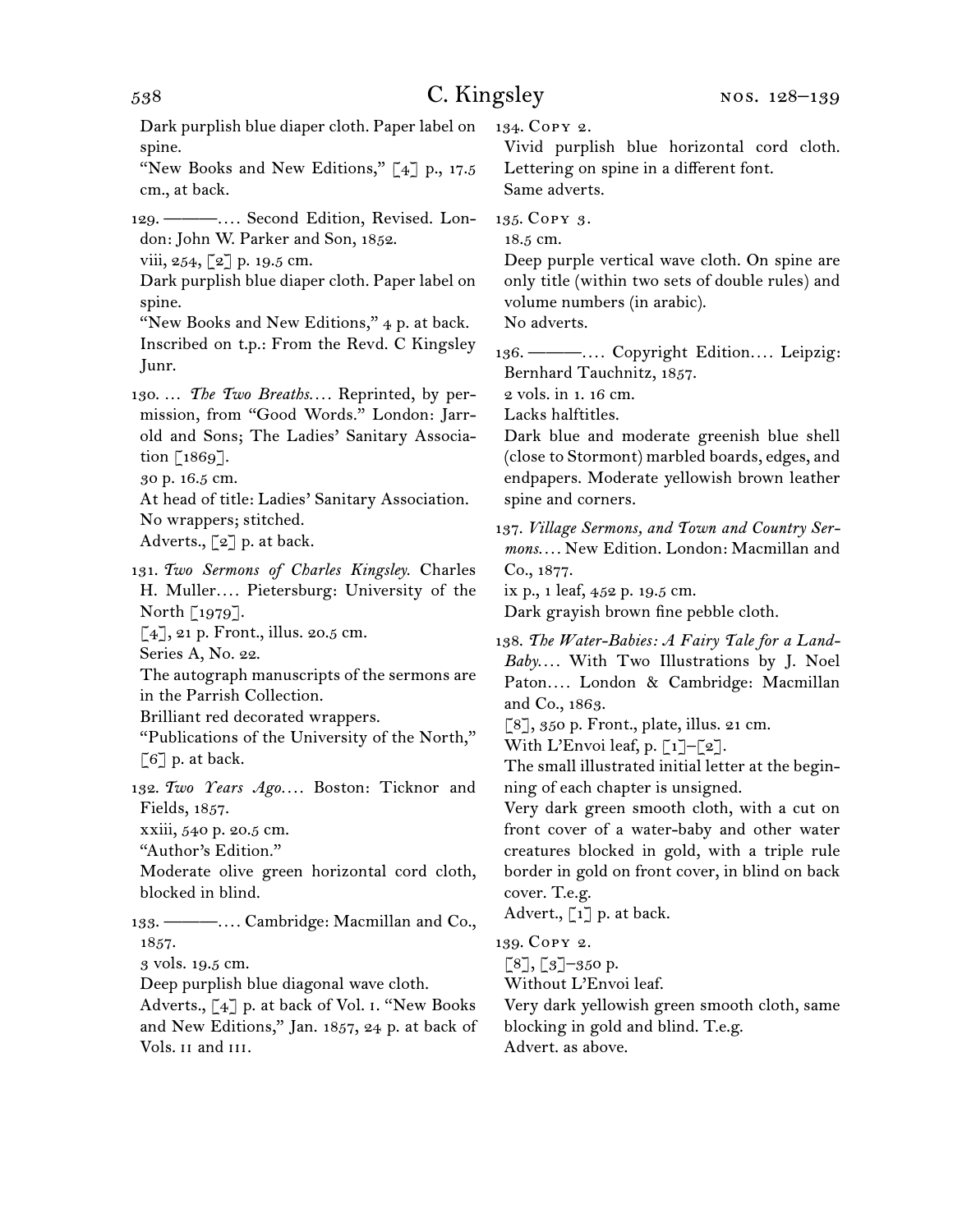140. *The Water of Life, and Other Sermons*.... London: Macmillan and Co., 1867. vi p., 1 leaf, 328 p. 17.5 cm.

Blackish red sand cloth, spine blocked in gold.

141. *Westminster Sermons*.... London: Macmillan and Co., 1874. xxxii, 339 p. 22.5 cm.

Moderate violet sand cloth, covers and spine blocked in black.

142. *Westward Ho! or, The Voyages and Adventures of Sir Amyas Leigh, Knight, Of Burrough, in the County of Devon, in the Reign of Her Most Glorious Majesty Queen Elizabeth.* Rendered into Modern English By Charles Kingsley. Cambridge: Macmillan & Co., 1855.

3 vols. 20 cm.

Deep purplish blue diagonal wave cloth.

Adverts., [2] p. at front of Vol. i. "Publications," Feb. 1855, 16 p., 19 cm., at back of Vol. i.

143. Copy 2.

Vivid purplish blue vertical cord cloth. Lettering on spine in a different font.

Adverts. at front of Vol. i, as above. "Publications," April 1855, 16 p., 18.5 cm., at back of Vol. i.

144. ———. Rendered into Modern English By Charles Kingsley. Copyright Edition*. . . .*  Leipzig: Bernhard Tauchnitz, 1855. 2 vols. in 1. 15.5 cm.

On halftitles: Collection of British Authors. Vol. cccxxviii [cccxxix].

Multicolored nonpareil marbled boards, edges, and endpapers. Brown leather spine, gilt, and corners. Dark green leather label on spine. Bookplate of Richard B. Martin.

145. *Westward Ho! The Voyages and Adventures of Sir Amyas Leigh, Knight, Of Burrough, in the County of Devon, in the Reign of Her Most Glorious Majesty Queen Elizabeth.* Rendered into Modern English By Charles Kingsley*. . . .* Boston: Ticknor and Fields, 1855. vi, 588 p. 20.5 cm.

On spine: The Adventures of Amyas Leigh. Dark grayish olive green vertical rib cloth, blocked in blind.

146. Westward Ho!.... Illustrated by Thornton Oakley. Philadelphia: George W. Jacobs & Co.  $\lceil$  c1920].

604 p. Colored plates, illus., maps. 24 cm.

Colored illustrated t.p.

Blackish blue vertical rib cloth, with a colored illustration printed on paper and mounted on front cover, spine blocked in gold. Top edge stained blue. Illustrated endpapers, printed in black and yellow.

Inscribed on front flyleaf: To Miss. Emily Hallowell, upon her memorable birthday. With the warm regard and best wishes of the artist, Thornton Oakley January 18th. 1922.

#### *Westward Ho! Dutch*

147. *Naar het Westen! Een verhaal.* Naar den vierden druk uit het Engelsch*. . . .* Sneek: Van Druten & Bleeker, 1860.

2 vols. 23 cm.

Illustrated t.p. The lithographed illustrations are unsigned by the artist.

Black boards embossed and varnished to simulate pebble cloth. Black bead cloth spine. Sprinkled edges.

*"What, Then, Does Dr. Newman Mean?"*

See Contributions, under Newman, John Henry, Cardinal (No. 173).

148. *Who Are the Friends of Order? A Reply to Certain Observations in a Late Number of Fraser's Magazine on the So-called "Christian Socialists". . . .* London: Edward Lumley and John James Bezer, 1852.

16 p. 20.5 cm.

No wrappers; stitched; spine backed with a paper strip.

149. *Who Causes Pestilence? Four Sermons.* With Preface*. . . .* London and Glasgow: Richard Griffin and Company, 1854.

45 p. 16 cm.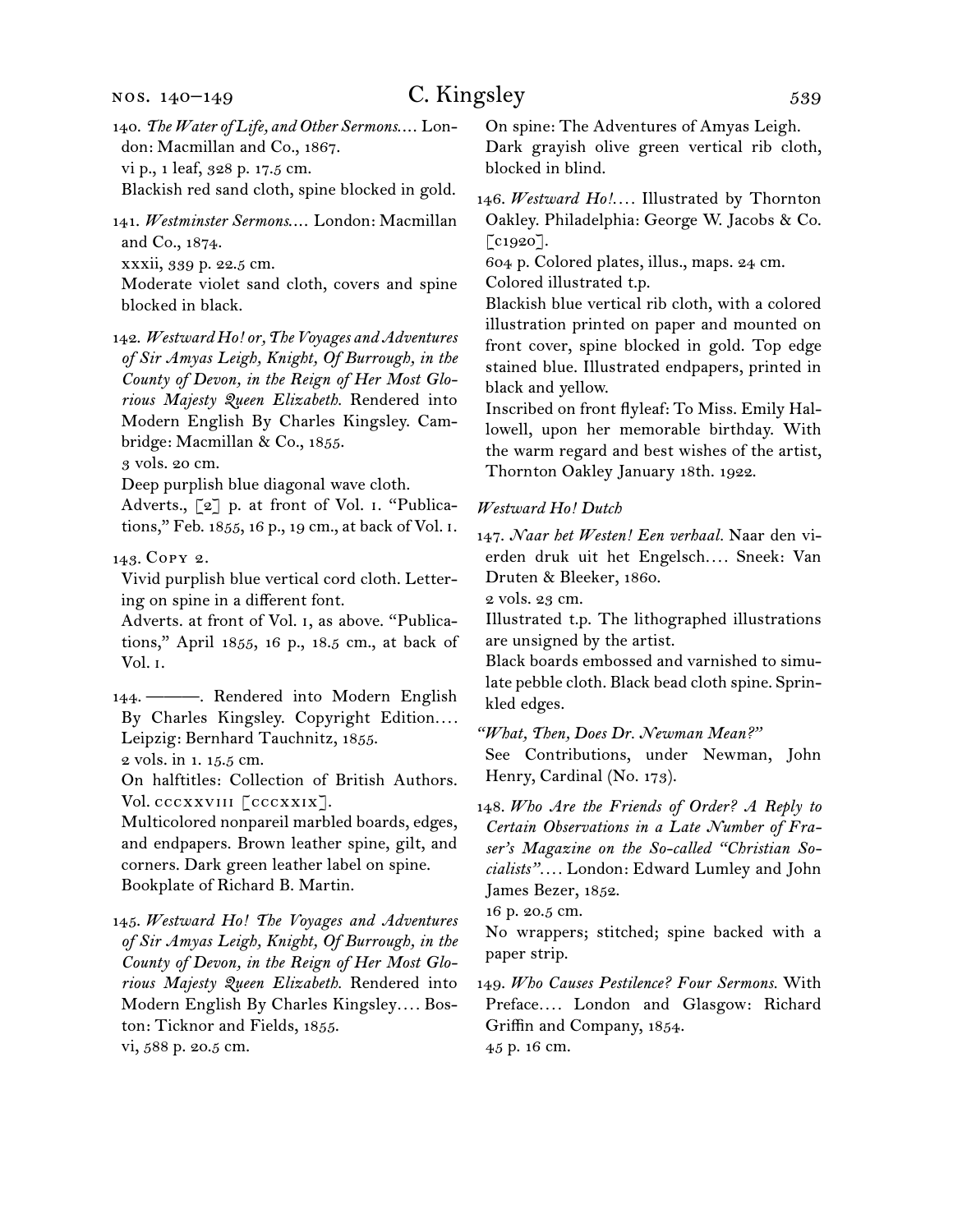No wrappers; stitched. Adverts.,  $\lceil 2 \rceil$  p. at back.

150. *Why should we Pray for Fair Weather? A Sermon, Preached in Eversley Church, August 26th, 1860. . . .* London: John W. Parker and Son, 1860.

13, [1] p. 16.5 cm.

Grayish yellow wrappers.

Adverts., [2] p. at back, second page headed "Fraser's Magazine for September." Bookplate of John Bell Sedgwick.

151. Copy 2.

Second page of adverts. headed "Fraser's Magazine for October."

152. *Women and Politics. . . .* Reprinted from 'Macmillan's Magazine.' Published by the London National Society for Women's Suffrage. London and Westminster: Printed by Spottiswoode & Co., 1869. 24 p. 21 cm.

No wrappers; stitched.

153. *Words of Advice to School-Boys.* Collected from hitherto unpublished Notes and Letters of the late Charles Kingsley, Edited by E. F. Johns*. . . .* With a Preface by Lucas Malet [pseud.]. London: Simpkin & Co., Ltd.; Winchester: Warren & Son, Ltd. [1912].

24 p. Front., port. 19.5 cm.

Lucas Malet was the pseudonym of Mary St. Leger Harrison, the younger daughter of Charles Kingsley.

Dark greenish blue flexible patterned sand cloth.

154. *Yeast; or, The Thoughts, Sayings, and Doings of Lancelot Smith, Gentleman.*

The sheets extracted from *Fraser's Magazine,* July –Dec. 1848, and bound into one volume. [London: J. Fraser.] Pages [102]–115, [195]–210, 284–300, 447– 460, 530–[547], 689–711. 22 cm. Caption title.

Published anonymously.

Multicolored nonpareil marbled boards, edges, and endpapers. Very dark yellowish green leather spine and corners, with the initials C.K. and decorative borders tooled in gold on a red leather label on spine.

With corrections in the author's hand throughout.

Inscribed on front flyleaf: Fanny E Kingsley Eversley Rectory 1850.

155. *Yeast: A Problem.* By the Author of Alton Locke. Copyright Edition. Leipzig: Bernhard Tauchnitz, 1851.

x, 337, [1] p. 16 cm.

On halftitle: Collection of British Authors. Vol. 207.

Deep red nonpareil marbled boards and edges. Deep red leather spine and corners.

Inscribed on halftitle: Mary Birkett Baden-Baden August 15th 1865.

156. ———. Reprinted, with Corrections and Additions, from Fraser's Magazine. London: John W. Parker, 1851.

vi p., 1 leaf, 379, [1] p. 20.5 cm.

Published anonymously.

Grayish red vertical ripple cloth, covers and spine blocked in blind.

"New Books and New Editions," 8 p. at back. Bookplate of William J. E. Bennett.

157. ———. Reprinted, with Corrections and Additions, from Fraser's Magazine. New York: Harper & Brothers, 1851.

292 p. 20 cm.

Published anonymously.

Dark grayish purple vertical cord cloth.

Adverts., 6, 4, 7, 3 p. at back.

158. ———*. . . .* The Fourth Edition, with a New Preface. London: John W. Parker and Son, 1859.

xvii p., 1 leaf, 355, [1] p. 17.5 cm.

Grayish red horizontal ripple cloth, blocked in blind.

Adverts., [1] p., and "Standard Books," 6 p., at back.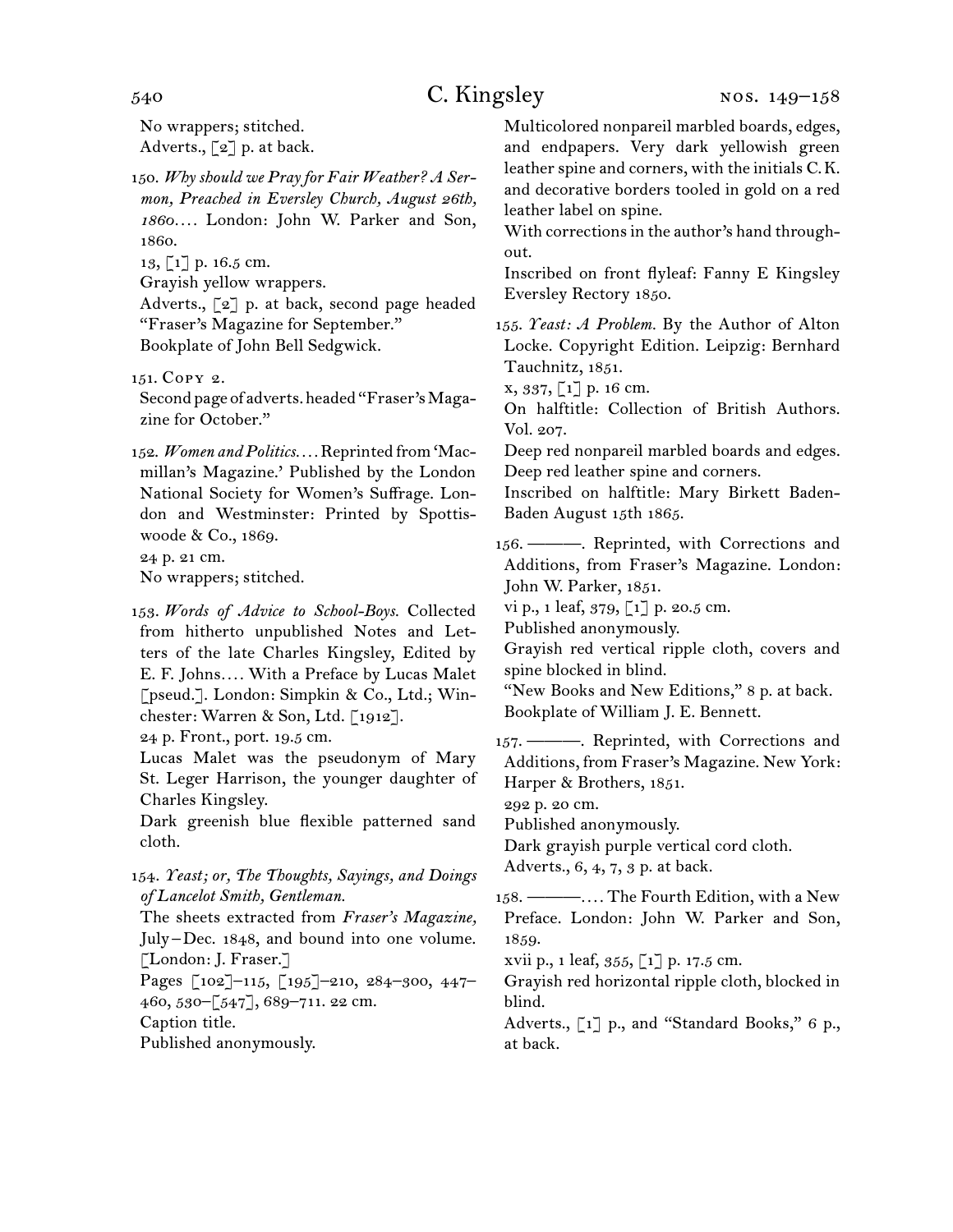*The Fool of Quality: or, The History of Henry Earl of Moreland. . . .* A New and Revised Edition, with a Biographical Preface, by the Rev. Charles Kingsley*. . . .* London: Smith, Elder and Co., 1859.

2 vols. Front. in Vol. i. 20.5 cm.

"Preface," Vol. i, p. [iii]–lv.

Dark purplish blue vertical wave cloth, with a coronet blocked in gold at head of spine.

"New and Standard Works," June 1859, 24 p. at back of Vol. ii.

#### 160. Bunyan, John.

*Bunyan's Pilgrim's Progress.* With Illustrations by Charles Bennett and a Preface by the Rev. Charles Kingsley. London: Longman, Green, Longman, and Roberts, 1860.

xxxv, 399, [1] p. Front., plates, illus. 21 cm. "Preface," p. [v]–xviii.

Deep reddish brown horizontal cord cloth, covers and spine blocked in blind and gold. Bevelled boards. A.e.g.

Bookplate of Alfred B. Langmore.

161. *The Christian Socialist: A Journal of Association.* Conducted by Several of the Promoters of the London Working Men's Associations. London: Printed by the Working Printers' Association, Published by John Tupling [1850]–51.

2 vols. Vol. i: 28 cm. Vol. ii: 22 cm.

Vol. ii published by John James Bezer.

A weekly, published in 61 numbers, November

2, 1850 to December 27, 1851.

Edited by John M. Ludlow.

Contributions by Charles Kingsley in Vol. i: No. 1 (Nov. 2, 1850), "Thoughts on the Frimley Murder," by Parson Lot, p. 3–4, "The Day of the Lord," by Parson Lot, p. 8; No. 2 (Nov. 9, 1850), "Bible Politics: or God Justified to the People," No. i, by Parson Lot, p.  $[9]$ –10; No. 3 (Nov. 16, 1850), "Thoughts on the Frimley Murder," by Parson Lot, p. 18–19; No. 4 (Nov. 23, 1850), "Bible Politics: or God Justified to the People," II, by Parson Lot, p.  $[25]$ –26; No. 5 (Nov. 30, 1850), "Thoughts on the Frimley Murder," No. iii, by Parson Lot, p. 34–35; No. 7 (Dec. 14, 1850), "My Political Creed," by Parson Lot, p. 50–51; No. 9 (Dec. 28, 1850), "Thoughts on the Frimley Murder," No. iv, by Parson Lot, p. [65]–66; No. 11 (Jan. 11, 1851), "A Christmas Carol," by Parson Lot, p. 88; No. 15 (Feb. 8, 1851), "Bible Politics: or God Justified to the People," III, by Parson Lot, p. [113]–114; No. 16 (Feb. 15, 1851), "The Church versus Malthus," by Parson Lot, p. [121]; No. 17 (Feb. 22, 1851), "Bible Politics: or God Justified to the People," iv, by Parson Lot, p. 130–131; No. 19 (March 8, 1851), "Bible Politics: or God Justified to the People," v, by Parson Lot, p. 146; No. 20 (March 15, 1851), "Bible Politics: or God Justified to the People," vi, by Parson Lot, p. [153]–154; No. 21 (March 22, 1851), "Bible Politics: or God Justified to the People," VII, by Parson Lot, p. 162-163; No. 22 (March 29, 1851), "The Church versus Malthus," II, by Parson Lot, p. 170; No. 23 (April 5, 1851), "The Church versus Malthus," iii, by Parson Lot, p. 179; No. 24 (April 12, 1851), "The Church versus Malthus," iv, by Parson Lot, p. 186; No. 25 (April 19, 1851), "Bible Politics; or, God Justified to the People," viii, by Parson Lot, p. [193]–194; No. 26 (April 26, 1851), "Bible Politics; or, God Justified to the People," ix, by Parson Lot, p. 202; No. 32 (June 7, 1851), report of "The Lecture of the Rev. C. Kingsley … on 'Co-operation applied to Agriculture' … delivered on Wednesday, May 28th, 1851, at the Concert Rooms, 71, Mortimer-street," p. 252–253.

Contributions by Charles Kingsley in Vol. ii: No. 36 (July 5, 1851), "The Nun's Pool," by the author of "Yeast" ("The following Tale was originally written for, but not published in, 'Politics for the People.' Portions of it were afterwards incorporated in 'Yeast.'"), p. 13-15; No. 37 (July 12, 1851), "The Nun's Pool," by

<sup>159.</sup> Brooke, Henry.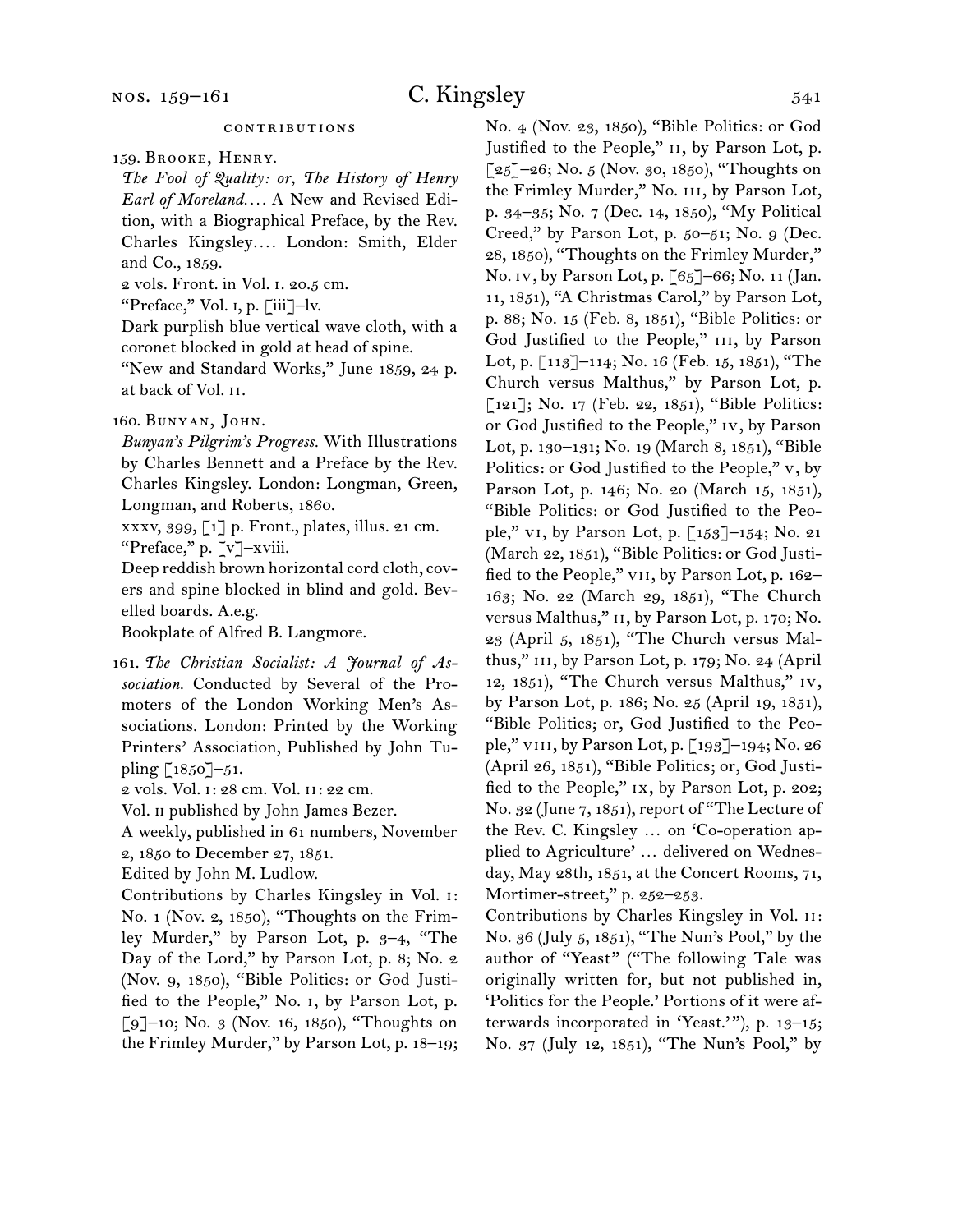the author of "Yeast," p. 29–31; No. 38 (July 19, 1851), "The Nun's Pool," by the author of "Yeast," p. 46–47; No. 40 (Aug. 2, 1851), "The Nun's Pool," by the author of "Yeast," p. 78– 79; No. 41 (Aug. 9, 1851), "The Nun's Pool," by the author of "Yeast," p. 94–95; No. 43 (Aug. 23, 1851), "The Nun's Pool," by the author of "Yeast," p. 125-127; No. 44 (Aug. 30, 1851), "The Nun's Pool," by the author of "Yeast," p. 142–143; No. 46 (Sept. 13, 1851), "A Rough Rhyme on a Rough Matter," From "Yeast," p. 166–167, "The Ugly Princess," p. 175; No. 48 (Sept. 27, 1851), "Sonnet," signed C. K., p. 207; No. 50 (Oct. 11, 1851), "Three fishers went sailing out into the West," p. 239; No. 53 (Nov. 1, 1851), "A Thought from the Rhine," p. 287, "Of equality, there are two kinds …," signed Kingsley, p. 287; No. 55 (Nov. 15, 1851), "The Long Game: or A Few Words to the Workmen of England on the Present Crisis," i, by Parson Lot, p. [305]–307; No. 56 (Nov. 22, 1851), "The Long Game: or A Few Words to the Workmen of England on the Present Crisis," ii, by Parson Lot, p. [321]–323; No. 57 (Nov. 29, 1851), "The Long Game: or A Few Words to the Workmen of England on the Present Crisis,"  $III$ , by Parson Lot, p. [337]-339. Brown Spanish marbled boards. Green leather spine, rebacked, and corners. Edges marbled.

162. Elderkin, John.

*A Brief History of the Lotos Club. . . .* New York: Club House  $\lceil c_1 895 \rceil$ .

166, 57, [1] p. Front., plates. 20.5 cm.

Speech by Kingsley, p. 29–30.

Very dark bluish green diagonal fine rib cloth, front cover blocked in gold. T.e.g.

163. *From a Victorian Post-Bag: being Letters addressed to the Rev. J. Llewelyn Davies, by Thomas Carlyle & Others.* London: Peter Davies Limited, 1926.

77 p. 19.5 cm.

Letters xxix–xxxii, by Charles Kingsley, p. 46–50.

Grayish reddish orange wrappers, folded over plain white wrappers.

164. *Golden Book of Tales: Holiday Readings in the Legendary Lore of All Nations.* Edited by William Swinton and George R. Cathcart. New York and Chicago: Ivison, Blakeman, Taylor, and Company, 1882.

8, 339 p. Front., illus. 23 cm.

"The artistic renderings which so richly embellish this volume are from the pencils of the most eminent masters, including Gustave Doré, Cruikshanks, Tenniel, Fredericks, Church, Dielman, White, Hopkins, Thos. Moran, and Sol. Eytinge."—Preface, p. 6.

"How Theseus Slew the Minotaur," by Charles Kingsley, p. 266–280, an extract from *The Heroes.*

Vivid purplish blue diagonal fine rib cloth, with illustrations and decoration blocked in gold and black on covers and spine. Bevelled boards. T.e.g. Very pale blue moiré horizontal rib endpapers.

Inscribed in pencil on free front endpaper: From Grandpa Ivison Nov. 15th 1881.

In READE collection  $\lceil$  CR 184].

165. *Introductory Lectures, Delivered at Queen's College, London.* London: John W. Parker, 1849. viii, 352 p. 17.5 cm.

"On English Composition," p. [28]–42, and "On English Literature," p. [43]–66, by the Rev. Charles Kingsley.

Dark purplish blue diaper cloth. Paper label on spine.

"New Books and New Editions," [8] p. at back.

166. [Kingsley, Rose Georgina.]

*South by West; or, Winter in the Rocky Mountains and Spring in Mexico.* Edited with a Preface By the Rev. Charles Kingsley*. . . .* With Illustrations. London: W. Isbister & Co., 1874.

xvii p., 1 leaf, 411 p. Front., illus., folding map. 22.5 cm.

"Preface," p. [vii]–x.

Although eight of the illustrations are signed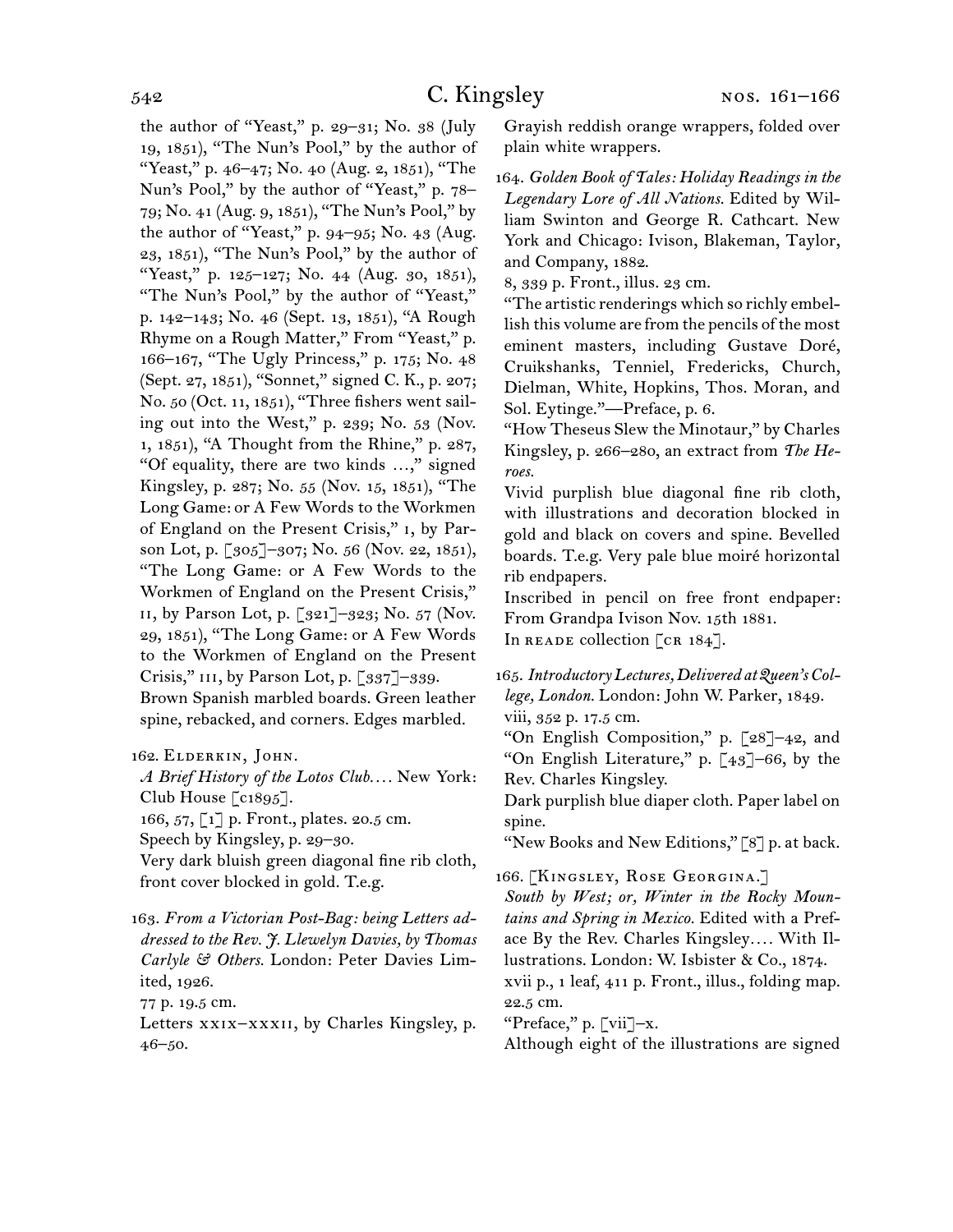by the engraver (Dalziell), only one (p. 33) appears to be signed by the artist, with the monogram MK, which may stand for the author's brother, Maurice Kingsley.

Dark reddish purple sand cloth, front cover and spine blocked in black and gold.

Advert.,  $\lceil 1 \rceil$  p. at back.

167. Copy 2.

21.5 cm.

Red, blue, and yellow nonpareil marbled boards. Dark green leather spine and corners. Edges stained orange.

Lacks advert.

Inscribed on free front endpaper: Rose G Kingsley Keys. Eversley.

Bookplate of Charles Kingsley.

The book is dedicated by the author "To my Father and Mother" (Mr. and Mrs. Charles Kingsley).

168. *Laurel Leaves. Original Poems, Stories, and Essays. . . .* Illustrated. Boston: William F. Gill and Company, 1876.

446 p. Front., plates, illus. 22.5 cm.

Illustrated by Sol Eytinge, Jr., Robert Lewis, Hammatt Billings, and others.

"The Leap of the Knight of Altenahe [*sic*]," by Canon Kingsley, p. [279]–284, illustrated by Alfred Fredericks.

Dark yellowish green diagonal fine rib cloth, front cover and spine blocked in black and gold. Bevelled boards. A.e.g.

169. *Lectures to Ladies on Practical Subjects.* Cambridge: Macmillan and Co., 1855.

viii, 295 p. 19.5 cm.

On spine: Practical Lectures to Ladies.

"Lecture ii. The Country Parish," by the Rev. C. Kingsley, p. 53–66.

Dark yellowish pink horizontal cord cloth. "Publications," Oct. 1855, 16 p. at back.

170. *Letters to Macmillan.* Selected and Edited by Simon Nowell-Smith*. . . .* London, Melbourne, Toronto, New York: Macmillan, St Martin's Press, 1967.

384 p. Front., plates, illus., facsims. 22 cm. "Charles Kingsley," p. [34]–39.

Deep purplish red smooth cloth, spine blocked in gold. Top edges stained deep purplish red. Illustrated endpapers, white on black.

In stevenson collection. *Catalogue,* Part iii, No. 52.

171. MANSFIELD, CHARLES BLACHFORD.

*Paraguay, Brazil, and the Plate. Letters Written in 1852–1853. . . .* With a Sketch of the Author's Life, by the Rev. Charles Kingsley.... Cambridge: Macmillan & Co., 1856.

 $xxi, [1], 504$  p. Front., illus., folding map. 20 cm.

On spine: Brazil Buenos Ayres & Paraguay.

"In Memoriam C.B.M.," by C. Kingsley, p. xi– xvi.

Vivid purplish blue horizontal cord cloth.

"New Books and New Editions," April 1856, 24 p. at back.

Inscribed on inset advertisement leaf at front: From the Editor.

172. Newman, John Henry, Cardinal.

*Mr. Kingsley and Dr. Newman: A Correspondence On the Question Whether Dr. Newman Teaches That Truth Is No Virtue?* London: Longman, Green, Longman, Roberts, and Green, 1864. 1 prel. leaf, 34 p. 21 cm. No wrappers; stitched.

173. Copy 2.

22 cm.

Without the preliminary leaf.

Bound with:

*But Isn't Kingsley Right After All? A Letter to The Rev. Dr. Newman from the Rev. F. Meyrick. . . .* London and Oxford: Rivingtons, 1864. 14 p., 1 leaf.

and:

*"What, Then, Does Dr. Newman Mean?" A Reply to a Pamphlet Lately Published by Dr. Newman.* By the Rev. Charles Kingsley*. . . .* London and Cambridge: Macmillan and Co., 1864. 48 p.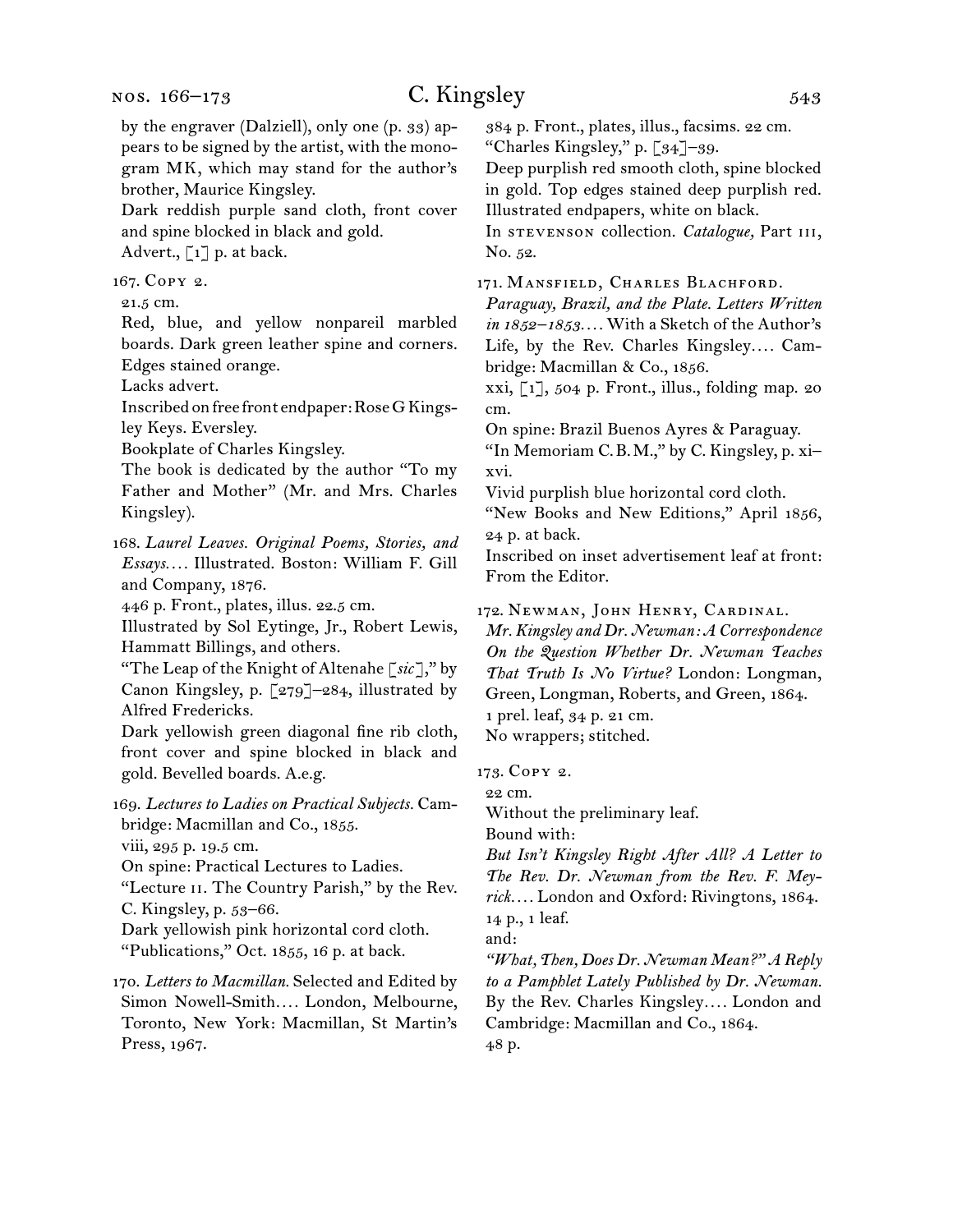Strong yellowish brown calf, rebacked. Glazed red edges. Grayish blue antique spot marbled endpapers.

174. *The Opinions of certain Authors on the Bookselling Question.* London: John W. Parker and Son  $\lceil 1852 \rceil$ .

vi p., 3 leaves,  $[13]$ -71,  $[1]$  p. 20.5 cm.

"To The Right Hon. Lord Campbell; The Very Rev. The Dean of St. Paul's; George Grote, Esq.," signed John W. Parker and Son, West Strand, May 14th, 1852, p. [vii].

Includes a letter from C. Kingsley to John W. Parker, Eversley, May 3rd, 1852, p. 40–41.

Brown Stormont marbled wrappers (not original).

175. *Partnerships of Industry. Greening & Co., Limited. Conference and Soiree, held in Manchester, under the Presidency of Thomas Hughes. . . .*

In *The Co-operator,* Vol. 7, No. 89, 1 June 1866. London: F. Pitman; Manchester: John Heywood; Dewsbury: Joseph Ward.

Pages  $\lceil 1 \rceil$ –17. 24.5 cm.

Contains a letter from C. Kingsley to Edwd. Owen Greening, May 18 [1866], p. 6.

No wrappers; stitched.

Adverts., p. [18]–20.

With an undated [4] p. leaflet headed: "Times" Leader, May 22, 1866, on Partnerships of Industry and Greening & Co. (Limited.) In HUGHES collection. [HU 93]

176. *Politics for the People.* London: John W. Parker, 1848.

iv, 284 p. 22.5 cm.

A weekly, with monthly Supplements, published in 17 numbers, May 6 to July 29, 1848. There are two Supplements for May (one laid, not bound, in), both numbered 5.

Edited by F. D. Maurice and J.M.F. Ludlow. Contributions by Charles Kingsley: No. 1 (May 6), "Workmen of England," unsigned, p. 2, "The National Gallery.—No. i," by Parson Lot, p. 5–6; No. 2 (May 13), "Letters to the Chartists.—No. i," by Parson Lot, p. 28–

30, "Old and New—A Parable," unsigned, p. 30; No. 3 (May 20), "The National Gallery.— No. II," by Parson Lot, p. 38-41, "Old Saws New Set.—No. i. A Greek Fable to an English Moral," unsigned, p. 47–48; No. 4 (May 27), "Letters to the Chartists.—No. ii," by Parson Lot, p. 58–59, "Old Saws New Set.— No. II. England for the English," [and] "No. III. The Golden Goose," unsigned, p. 64; No. 5 (Supplement for May), "Tales of Whitford Priory.-No. I. The Nun's Pool," unsigned, p. [65]–80 [misnumbered 11]; No. 8 (June 17), "Letters to the Chartists.-No. III," by Parson Lot, p. 136–137; No. 11 (July 1), "The British Museum," by Parson Lot, p. 183–185.

"The Nun's Pool" (No. 5, Supplement for May 1848) is not bound in, nor is there any reference to it in the Index issued with the final number. The pagination in the bound volume skips from p. 64 to  $\lceil 81 \rceil$ .

Grayish yellowish brown boards. Moderate purple diaper cloth spine, reddish brown smooth cloth corners. Paper label on spine.

"Works published by John W. Parker, Select List No.  $II,''$  4 p. at back.

Laid in is a copy of "The Nun's Pool" with changes throughout in Kingsley's hand. Inscribed at head of p. [65]: [in Kingsley's hand?] Never published again. [in Mrs. Kingsley's hand:] Fanny E Kingsley.

"The Nun's Pool" was published in *The Christian Socialist,* July 5 –August 30, 1851, and portions of it were incorporated in *Yeast.*

### 177. Copy 2.

The pagination skips from p. 64 to [81] and there is no reference to "The Nun's Pool" in the Index issued with the final number.

Grayish yellowish brown boards. Moderate purple diaper cloth spine. Paper label on spine.

"Works published by John W. Parker, Select List No. 1," 8 p. at back.

178. *"Songs for Children."* Words Written by Revd. Charles Kingsley: George Macdonald: Adelaide Procter & Revd. Dr. Neale. The Music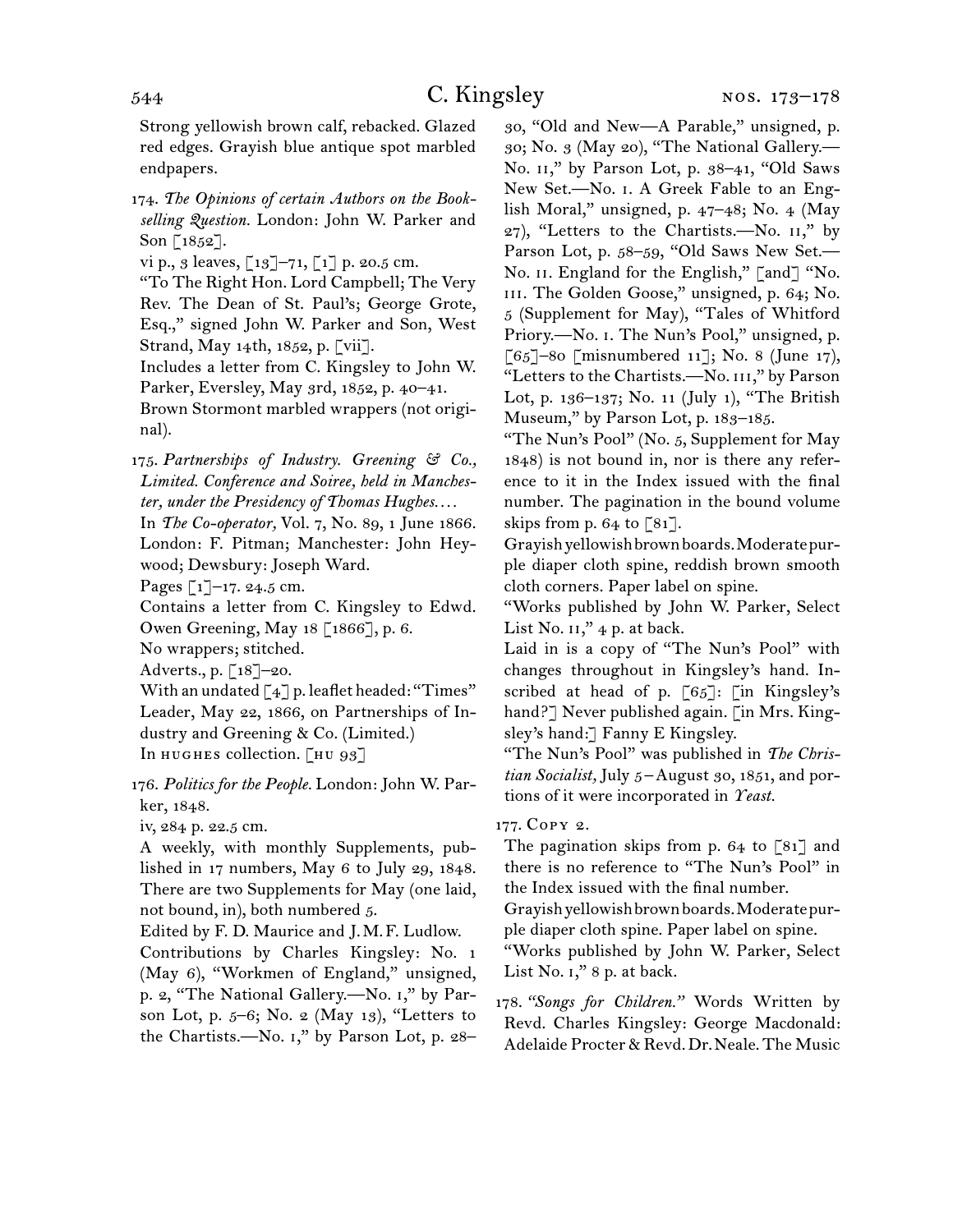Composed by William Boyd. London: Weekes

& Co., and Simpkin, Marshall & Co. [1871]. 1 leaf, 22 p. 17 by 26 cm.

Cover title.

"Preface," p. [1], dated London 1871.

Words and music.

By Charles Kingsley: "I once had a sweet little doll, dears," p. 4–5; "A Parable," p. 10–11; "When all the world is young," p. 19–20.

White wrappers, printed in brown and black. A chromolithographic cut in color of a girl (head and shoulders) is pasted in center of t.p.

Advert. for William Boyd's *The Songs from "Alice's Adventures in Wonderland"* on inside back wrapper.

179. *Speeches at the Lotos Club.* Arranged by John Elderkin, Chester S. Lord, Horatio N. Fraser*. . . .* New York: Privately Printed, 1901.

xxii, [2], 414 p., 1 leaf. Front., plates. 23.5 cm. T.p. printed in black and red.

Added t.p., printed on parchment paper and illuminated in gold and red, with title: After Dinner Speeches at the Lotos Club.

"Charles Kingsley, at the Dinner in His Honor, February 15, 1872," p. 1–4. The dinner actually took place on February 14, 1874. Another version of the speech is printed in Elderkin's *History* (No. 162).

No. 10 of 100 copies on Van Gelder hand-made paper.

Deep red morocco, by Stikeman. T.e.g.; fore and bottom edges deckled. Endpapers lined with light greenish blue moiré horizontal rib silk.

Bookplate of Edward D. Freeman.

#### 180. TAULER, JOHANNES.

*The History and Life of the Reverend Doctor John Tauler of Strasbourg; with Twenty-five of his Sermons* (Temp. 1340). Translated from the German, with Additional Notices of Tauler's Life and Times, by Susanna Winkworth*. . .*; and a Preface by the Rev. Charles Kingsley*. . . .* London: Smith, Elder, and Compy., 1857.

xl, 415, [1] p. 21.5 cm.

T.p. printed in red and black.

"Preface," p. [xxi]–xl.

Deep yellowish brown horizontal cord cloth, covers and spine blocked in blind. Bevelled boards. Glazed red edges. Very deep red nonpareil marbled endpapers.

181. Copy 2.

Dark brown calf, same blocking but in black and without publisher's name at foot of spine. Bevelled boards. Glazed dark red edges. Dark red Dutch marbled endpapers.

Bookplate of Henry Mere Ormerod.

182. ———. Translated from the German, with Additional Notices of Tauler's Life and Times, by Susanna Winkworth …; and a Preface by the Rev. Charles Kingsley*. . . .* With an Introduction by Rev. Roswell D. Hitchcock*. . . .* New York: Wiley & Halsted, 1858.

xxxix, 481 p. 19.5 cm.

T.p. printed in red and black.

"Preface," p. [xxv]–xxxix.

Dark yellowish brown vertical straight-grain morocco cloth, covers and spine blocked in blind.

183. Theologia Deutsch.

*Theologia Germanica: Which setteth forth many fair Lineaments of divine Truth, and saith very lofty and lovely things touching a perfect Life.* Edited by Dr. Pfeiffer from the only Complete Manuscript yet Known. Translated from the German by Susanna Winkworth. With a Preface by the Rev. Charles Kingsley … and a Letter to the Translator by the Chevalier Bunsen*. . . .* London: Longman, Brown, Green, and Longmans, 1854.

lxxiii p., 1 leaf, 205 p. 17 cm.

"Preface," p. [v]-xiii.

Moderate brown flexible horizontal cord cloth, covers and spine blocked in blind, with yapp edges. Glazed red edges.

"A List of New Works," [2] p. at back.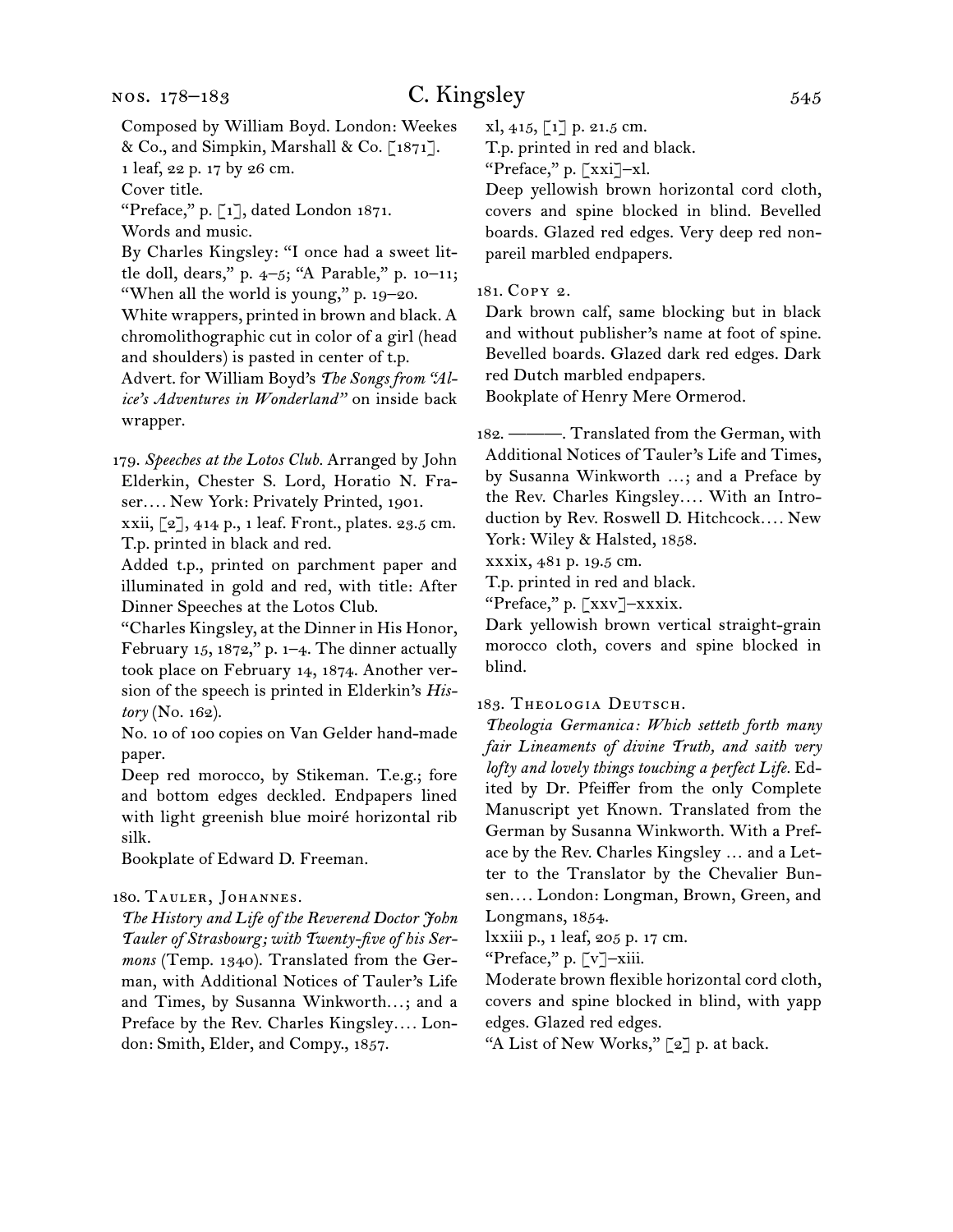184. ———. Edited by Dr. Pfeiffer from the only Complete Manuscript yet Known. Translated from the German by Susanna Winkworth. With a Preface by the Rev. Charles Kingsley … and a Letter to the Translator by the Chevalier Bunsen*. . . .* And an Introduction by Professor Calvin E. Stowe*. . . .* Andover: Printed & Published by W. F. Draper; Boston: John P. Jewett & Co, 1856.

lxxii p., 1 blank leaf, 203 p. 18 cm.

"Preface," p. [ix]-xvi.

Deep brown calf, covers elaborately blocked in blind, spine blocked in black. Glazed red edges.

185. *Touches of Nature by Eminent Artists and Authors.* London: Alexander Strahan, 1867.

3 prel. leaves, 47 numbered leaves, 47 numbered plates. 31.5 cm.

T.p., dedication page, and plates printed within gold borders.

"Hereward's Funeral," by Charles Kingsley, leaf 33, illustrated by Paul Gray.

Vivid purplish blue sand cloth, elaborately blocked in gold and black on front cover, in blind on back cover, spine blocked in gold and black. Bevelled boards. A.e.g.

Book label of William Henry Hatton. In CRAIK collection  $[$ DC 172].

#### 186. *The Visit of Mr. Charles Kingsley.*

In *The Berkeleyan,* Vol. 1, No. [unnumbered], June 11, 1874. University of California, Berkeley.

Broadside. 31.5 by 25.5 cm.

At head: An advance page of the students' paper.

Incorporates an account of the visit to the University of California, Berkeley, on June 4, 1874, published in the *Evening Bulletin* of San Francisco which includes a paraphrase of Kingsley's address to the student body. Much of the text of the broadside is published in *Charles Kingsley. His Letters and Memories of His Life* (London, 1877), Vol. ii, p. 438–441 (See No. 19).

187. *A Welcome: Original Contributions in Poetry and Prose.* London: Emily Faithfull, Printer and Publisher in Ordinary to Her Majesty, 1863. vi p., 1 leaf, 291, [1] p. 20.5 cm.

"The Knight's Leap. A Legend of Altenahr,"

by C. Kingsley, p.  $\lceil 127 \rceil$ –129.

Very dark yellowish green pebble cloth, covers and spine blocked in gold. Bevelled boards. A.e.g.

Inscribed on free front endpaper: Harriet Martineau With Emily Faithfulls kind regards.

Miss Martineau was one of the contributors to the volume.

188. Copy 2.

Light yellowish brown smooth leather, same blocking in gold. A.e.g.

Bookplate of Somerhill Library.

Both copies in ANTHONY TROLLOPE collection  $\lceil$ AT 455–456].

189. *A Wreath of Song for Children.* Containing The Songs from ["]Alice in Wonderland," The Songs from ["]Through the Looking-Glass," and the "Songs for Children," words by Kingsley, Procter, Macdonald, Dr. Nield [*sic*], Herrick, &c., &c. London: Weekes & Co. [1872].

3 prel. leaves, 54 p. 17.5 by 26 cm.

Words and music.

"In deference to a wish that has been expressed in many quarters, the Publishers have collected the entire series of Mr. [William] Boyd's children's songs into a single volume.—"Preface," 3rd prel. leaf, dated London 1872.

By Charles Kingsley: "I once had a sweet little doll, dears," p. 36–37; "A Parable," p. 42–43; "When all the world is young," p.  $51-52$ .

Very dark green fine cord cloth, front cover blocked in gold and blind, back cover in blind. On front cover: A Wreath of Song for Children.

W. Boyd[.] A.e.g. Pale yellow endpapers.

"New Songs,"  $\lceil 1 \rceil$  p. at back.

Bookplate of Thomas & Jania Erwin.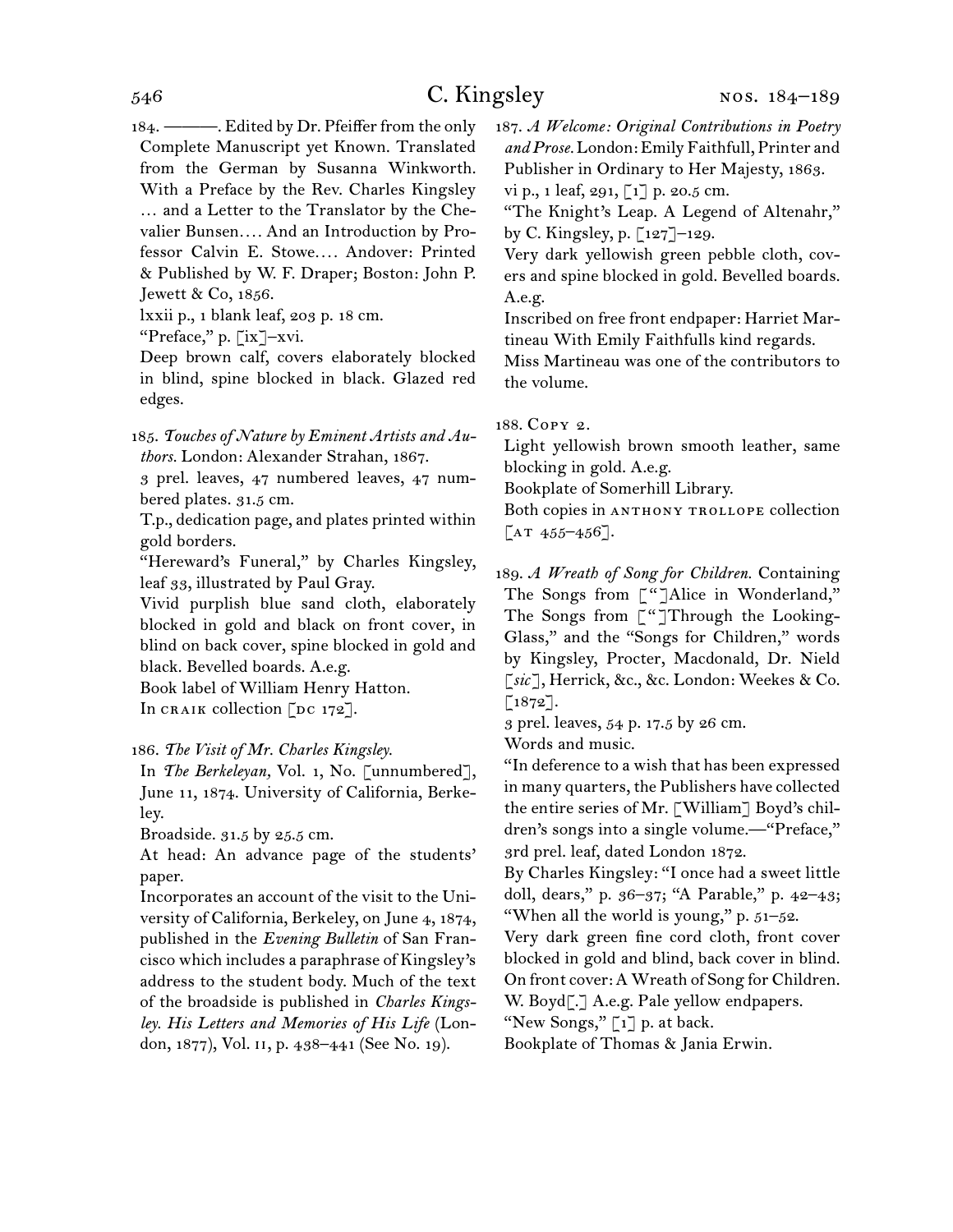190. Copy 2.

 $\lceil 1881. \rceil$ 

 $[2]$ , 54 p. 17.5 by 26 cm.

There is no dedication leaf, and the "Preface," which is undated, appears on verso of t.p.

Light brown sand cloth, covers differently blocked, all in blind. On front cover: A Wreath of Song[.] W. Boyd[.] Edges stained red. Floral-patterned endpapers, light grayish olive on light yellow.

No advert.

Both copies in DODGSON collection [CLD 676–  $677$ ].

#### words set to music

191. *Clear and Cool*, No. 1, of Four Songs from The Water Babies. by The Revd. Charles Kingsley. Set to Music by John Hullah*. . . .* London: Addison & Lucas [n.d.].

9 p. 32 cm.

Cover title.

Adverts., verso of p. 9.

No wrappers; stitched.

With an inscription at head of t.p., mostly trimmed away, dated Ap: 8th 1864.

192. … *Clear and Cool, A Brook.* The Poetry from "The Water Babies." By The Revd. Charles Kingsley, The Music Composed by Dolores [pseud.]*. . . .* London: Boosey & Co. [n.d.]. 1 leaf, 7 p. 35 cm.

Cover title. At head of title: Dedicated to The Revd. W. H. Lucas.

Dolores was the pseudonym of Ellen Dickson.

Adverts., verso of p. 7. No wrappers; stitched.

193. … *Clear and Cool.* Song. Words by Revd. Charles Kingsley. Music by C.N.K.... London: S. Clark; Ventnor: E. Lemare [n.d.]. 1 leaf, 7 p. 35.5 cm. Cover title. At head of title: To Mrs. J. W. Mitchell.

No wrappers; stitched.

194. … *The Doll Song*, from Kingsley's Water Babies. The Music Composed & Dedicated to Miss Lina Behrend, by A. H. Behrend*. . . .* London: Boosey & Co. [n.d.].

1 leaf, 5 p. 34.5 cm.

Page  $\lceil 1 \rceil$  is blank.

Cover title. At head of title: Sung by Miss Mary Davies.

Adverts., verso of p. 5.

No wrappers.

195. *Drei Lieder aus Charles Kingsley's "Waterbabies."* Ins Deutsche übertragen von Marie Wolff. für eine Singstimme mit Begleitung des Pianoforte in Musik Gestzt von Georg Henschel*. . . .* i. Der Fluss singt. ["]The Brook Sings. Clear and cool." II. "Wenn jung die Welt ist, Knabe." "When all the world is young, lad." III. "Jch hatt einst ein niedliches Püppchen." "I once had a sweet little doll, dears."*. . . .* Hamburg: Aug. Cranz; Wien: C. A. Spina (Alwin Cranz); Brüssel: A. Cranz, 1884.

15 p. 34.5 cm.

Gray wrappers.

Stamped at foot of outside front wrapper and at foot of t.p.: Stanley Lucas, Weber & Co. 84, New Bond Street, London, W. Stamped at foot of outside back wrapper: Cranz & Co., Music Publishers. 18, Berners St., London, W.

196. *The Night-Bird*, Song, for a Contralto Voice. Words by The Revd. Charles Kingsley, Music by Francesco Berger*. . . .* London: Addison, Hollier & Lucas [n.d.]. 1 leaf, 7 p. 32.5 cm. Cover title. No wrappers; stitched.

197. … *Oh! That We Two Were Maying*, Song, The Poetry by The Revd. Charles Kingsley. The Music with ad. lib. Accompaniment for Harmonium & Viola, by Charles Gounod*. . . .* London: Howard & Co. [n.d.].

7 p. 33.5 cm.

Cover title. At head of title: Composed Expressly for & Sung by Mrs. Weldon.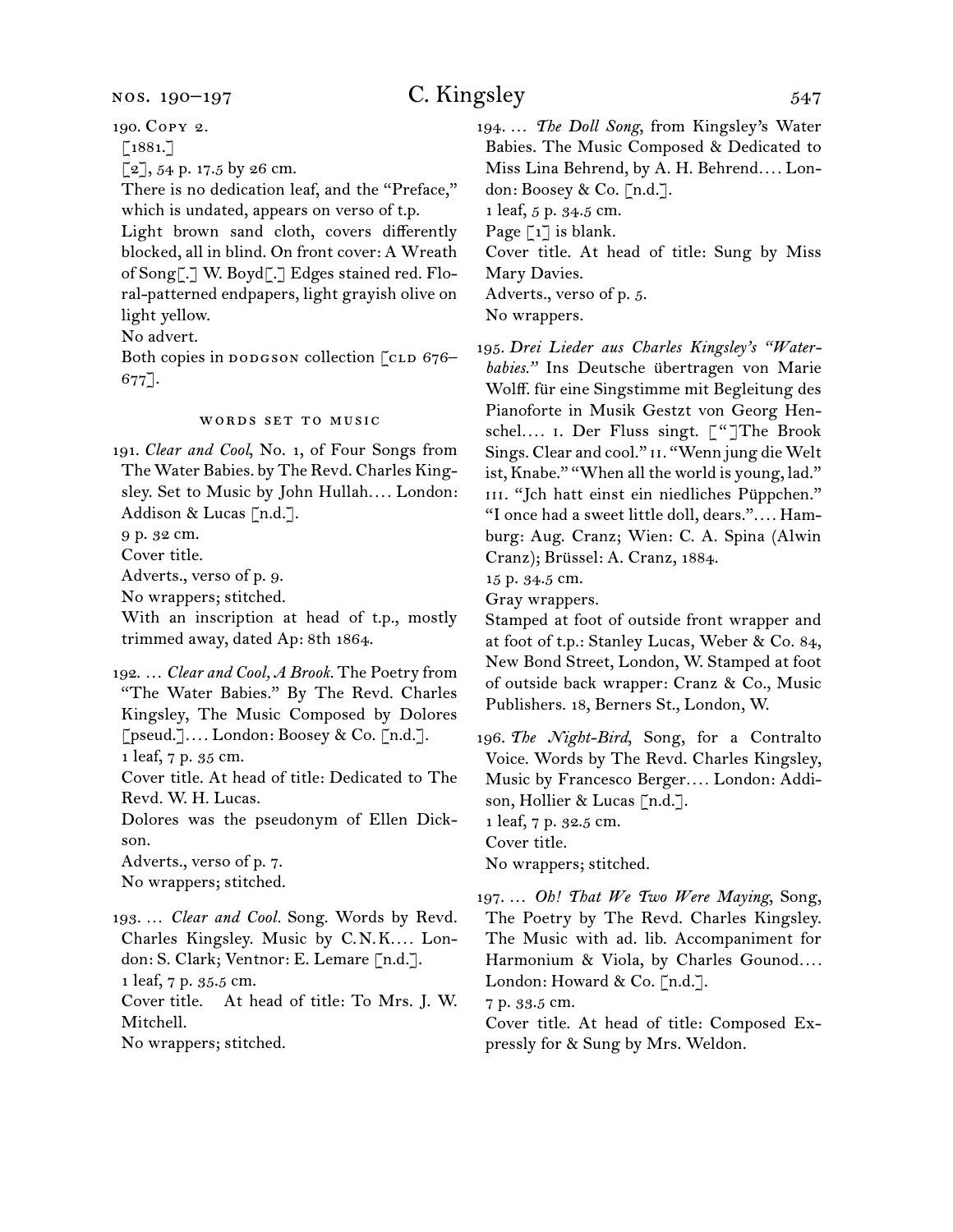Adverts., verso of p. 7. No wrappers; stitched.

- 198. *The Poacher's Widow.* Descriptive Song.... Written by The Rev Charles Kingsley, Composed by John Blockley*. . . .* London: John Blockley [n.d.]. 1 leaf, 7 p. 36.5 cm. Cover title. No wrappers.
- 199. *The Sands of Dee*, Song. By The Revd. Charles Kingsley, Set to Music for Miss Dolby, by John Hullah*. . . .* London: Addison Hollier & Lucas [n.d.]. 1 leaf, 5 p. 34 cm. Cover title.
- No wrappers.
- 200. … *The Sands o'Dee*, Poetry by Revd. Charles Kingsley, Music Dedicated to Mrs. Penrose Fitzgerald, by Frederic Cla*. . . .* London: Nicholls & Co. [n.d.].

7 p. 33.5 cm.

Cover title. At head of title: The Last Song Sung by His Late Lamented Royal Highness Leopold Duke of Albany (who died 28th March 1884) in Aid of the Esher National Schools. Sold for the benefit of Mrs. Weldon's Orphanage.

Adverts., verso of p. 7. No wrappers; stitched.

- 201. *Three Fishers Went Sailing*, Song, By The Revd. Charles Kingsley, Set to Music for Miss Dolby, by John Hullah*. . . .* London: Addison, Hollier & Lucas [1858]. 1 leaf, 5 p. 34 cm. Cover title. No wrappers; stitched.
- 202. *Three Fishers Went Sailing*, Song, By The Revd Charles Kingsley, Set to Music for Miss Dolby, by John Hullah*. . . .* London: Lamborn Cock, Addison & Co. [1868]. 1 leaf, 5 p. 35 cm. Cover title.

Adverts., verso of p. 5. No wrappers; stitched.

- 203. … *The Three Fishers.* Ballad*. . . .* Written by The Rev. Charles Kingsley. Composed by John Blockley*. . . .* London: John Blockley [n.d.]. 1 leaf, 5 p. 36 cm. Cover title. No wrappers.
- 204. … *Two Songs* (*Grave and Gay.*) *No. 1. A Farewell.* Words by Charles Kingsley. No. 2. The Song of a Button. Anonymous. By Howard Fisher*. . . .* London: Leonard & Co., c1906. 1 leaf, 5 p. 33.5 cm. Cover title, printed in red. Adverts., verso of p. 5. No wrappers.
- 205. *When All the World Is Young, Lad*, No. 2, of Four Songs. From The Water Babies. By The Revd. Charles Kingsley, Set to Music by John Hullah*. . . .* London: Addison & Lucas [n.d.]. 1 leaf, 5 p. 33 cm. Cover title. Adverts., verso of p. 5. No wrappers; stitched. With an inscription at head of t.p., partly trimmed away, dated Ap: 8th 1864.
- 206. … *When All the World Is Young.* The Words by The Revd. Charles Kingsley. Composed by Genista*. . . .*London: Ewer & Co. [n.d.]. 7 p. 34.5 cm. Cover title, printed in light purple. At head of title: To Miss Alice Carr Glyn. Adverts., verso of p. 7. No wrappers. 207. *The World goes up and the world goes down,*

*Sweet Wife.* Song Written by Rev. Ch. Kingsley. Composed with a Piano accompaniment by Ossian E. Dodge*. . . .* Cleveland: S. Brainard's Sons  $[n.d.]$ . 5 p. 35.5 cm. Cover title. No wrappers.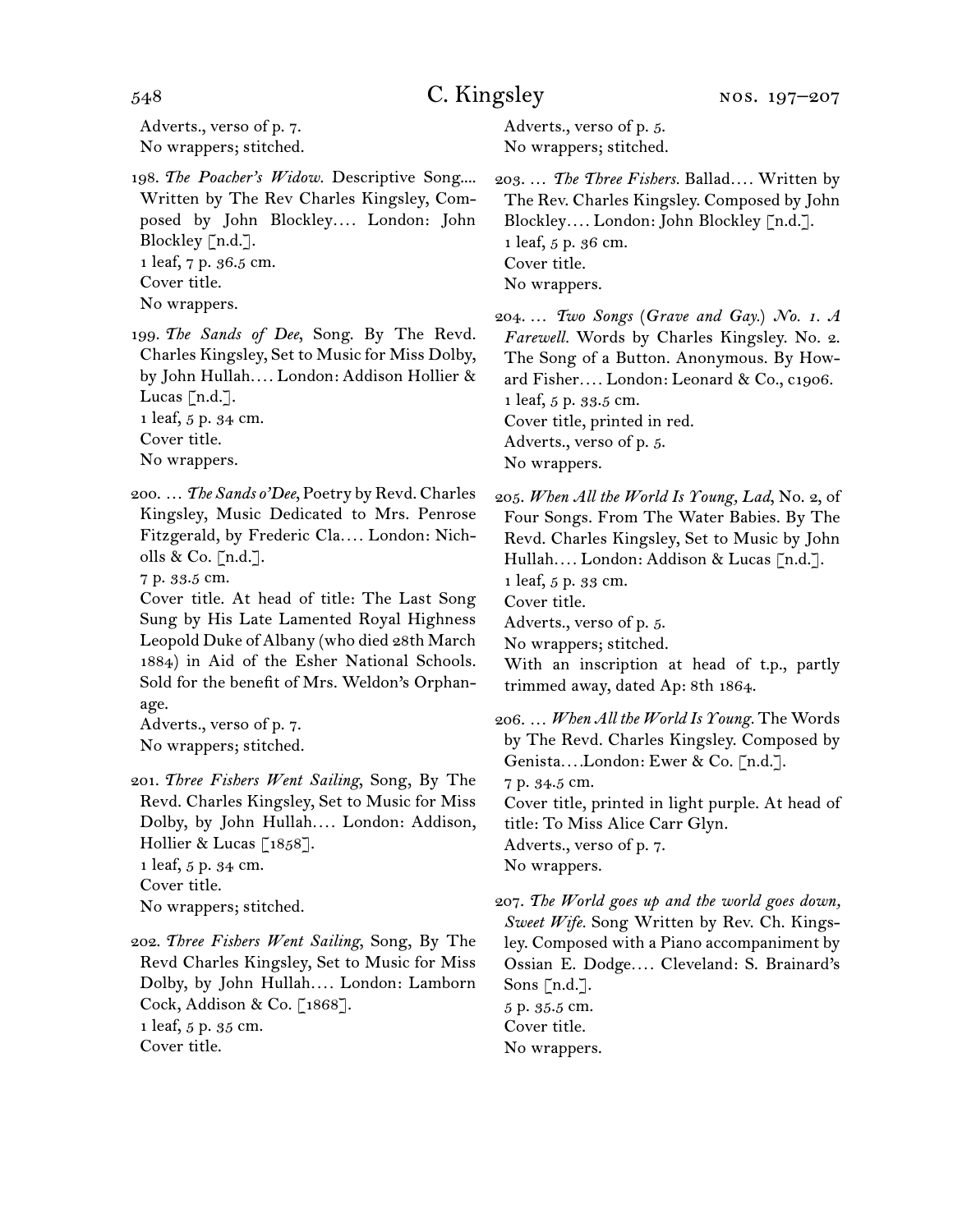nos. 208–214

## C. Kingsley 549

208. Barrington, Rutland.

… *The Water-Babies.* An adaptation for the Stage of Charles Kingsley's well-known Story. By Rutland Barrington. Music by Frederick Rosse. Additional Numbers by Albert Fox*. . . .*  Book of Lyrics*. . . .* London: Metzler & Co. Ltd. [1903].

20 p. 21.5 cm.

At head of title: Garrick Theatre.

Without the music.

Light green wrappers.

Three clippings inserted.

*Water Babies. A Play for Children.* Adapted from Charles Kingsley's "Water Babies"*. . . .* London: Swan Sonnenschein & Co., Lim., 1909.

40 p. 18.5 cm.

"Clear and Cool," Music by H.H.L. Middleton, p. 37–38; "The Lost Doll," Music by H.H.L. Middleton, p. 38–40. Brilliant red wrappers.

210. Cygnus, pseud.

*Crystals from Sydenham; or, What Modern Authors Say of the Palace.* Edited by "Cygnus." London: Hope & Co., 1855.

vi p., 1 leaf, 66 p. 19 cm.

"Effusions written last year for the opening of the [Crystal] Palace," being parodies in prose and verse of the literary style of 12 authors identified only by initials.

" 'Eastward, Ho!' By C. K., Junior," p. 42–45. Yellowish olive flexible vertical cord cloth, blocked in blind.

In THACKERAY collection [WMT 341].

#### 211. Dillon, Arthur.

The Tragedy of S. Elizabeth of Hungary.... Founded on "The Saint's Tragedy" of Charles Kingsley. [Buxton: Printed at the "Advertiser" Offices, 1898.]

133, [1] p. 18 cm.

Grayish green wrappers.

Inscribed on t.p.: Lady Roscoe from the Writer Arthur Dillon—1898—.

212. Ogilvie, Glencairn Stuart.

*Hypatia; A Play In Four Acts.* Founded on Charles Kingsley's Novel. By G. Stuart Ogilvie. London: William Heinemann, 1894.

69 p., 1 leaf. Front. 20 cm.

T.p. and text printed in red and black.

White buckram, with a design in black and red by J. D. Batten on front cover adapted from frontispiece, publisher's monogram blocked in red on back cover.

With a portfolio of nine photographs of actors in the play, "Produced at The Theatre Royal Haymarket On Monday, January 2nd, 1893."

#### miscellanea

213. Chanter, Charlotte Kingsley.

*Ferny Combes. A Ramble after Ferns in the Glens and Valleys of Devonshire. . . .* Second Edition, with a Map of the County. London: Lovell Reeve, 1856.

[8], 118 p. Colored front., 7 colored plates, folding map. 17.5 cm.

The 8 plates are hand-colored lithographs by Vincent Brooks.

The author was a sister of Charles Kingsley, and the book is dedicated to their parents "as a small token of the gratitude due to them for awakening and fostering in their children a love of nature and beauty."

Dark green horizontal cord cloth, front cover and spine blocked in gold.

Adverts., [2] p., and "Mr. Reeve's List of Publications," Nov. 1st, 1856, 23,  $\lceil 1 \rceil$  p., at back.

214. Cope, Sir William Henry, Bart.

*Living unto God.* A Sermon Preached in The Parish Church of Eversley On Sunday, Jan. 31, 1875 Being the Sunday next after the Funeral of the Rev. Charles Kingsley, Canon of St. Peter's, Westminster, and Rector of Eversley*. . . .*  London: Basil Montagu Pickering, 1875.

12 p. 21.5 cm.

Light purple wrappers.

<sup>209.</sup> CHATER, LUCY.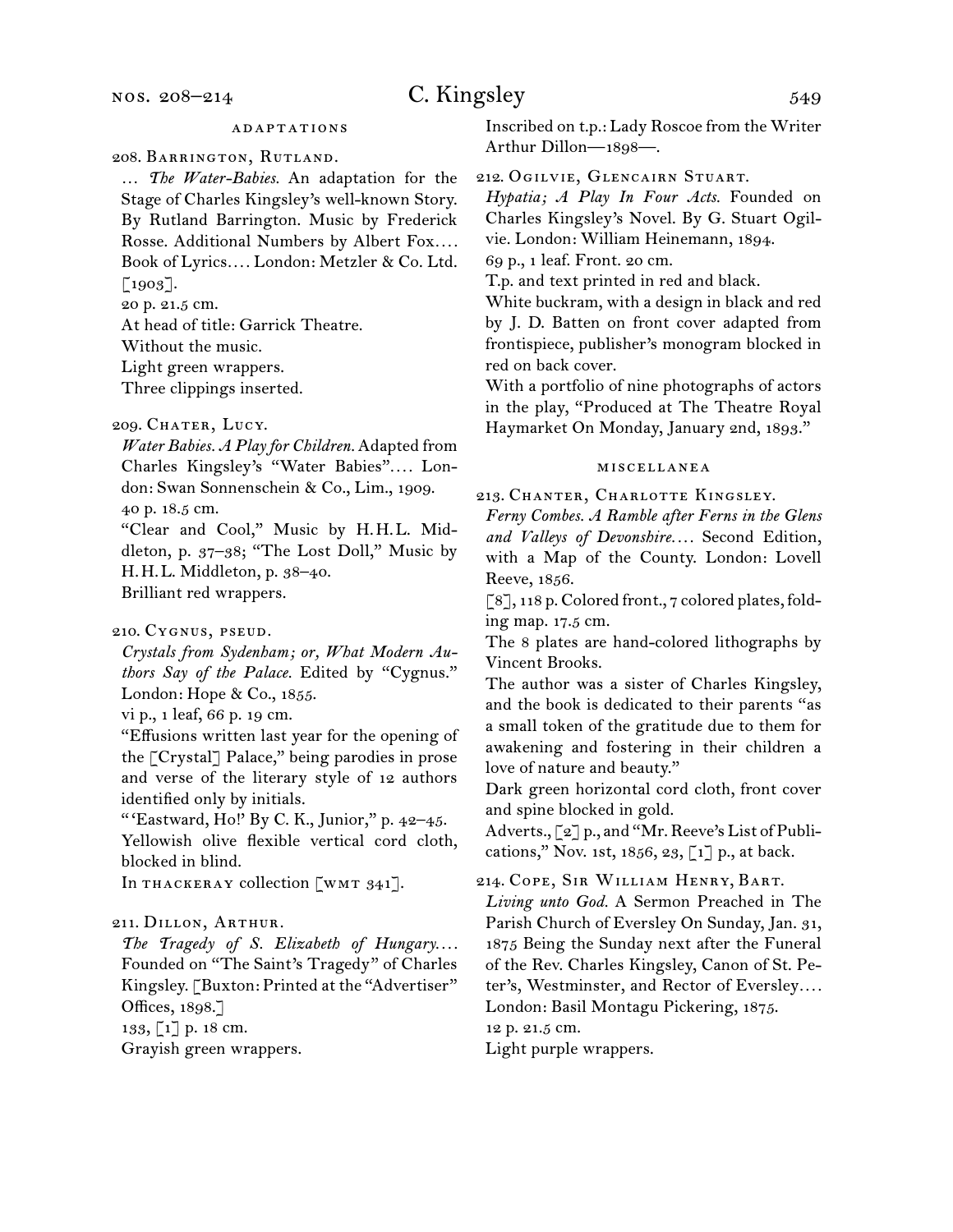215. [Hughes, Thomas.]

*Charles Kingsley.*

Extracted from *Macmillan's Magazine,* Vol. 35, No. 209, March 1877. [London: Macmillan and Co.]

Pages [337]–342. 21.5 cm.

A review of *Charles Kingsley: His Letters and Memories of His Life.*

Unbound.

The authorship of the article is noted above the title in the handwriting of Mrs. Kingsley. In HUGHES collection [HU 8].

216. *In Remembrance of the Late Mr. Douglas Jerrold. . . .* On Saturday Evening, June 27th, A Concert Will Take Place in St. Martin's Hall*. . . .* [London: "Nassau Steam Press," W. S. Johnson], [1857.]

 $[4]$  p. 46 by 18.5 cm.

Wilkie Collins, Esq., Charles Dickens, Esq., Sir Edward Bulwer Lytton, Bart., M.P., and William M. Thackeray, Esq., are listed as members of the Committee.

Part i of the Programme includes "Song—'Little Dorrit's Love' (first time) [by] Macfarren"; Part II, "Song-'Three Fishers went sailing' Poem by the Rev. C. Kingsley, set to Music for Miss Dolby by John Hullah."—p.  $\lceil 1 \rceil$ .

"On Tuesday Evening, June 30th, Mr. Charles Dickens Will Read His Christmas Carol in St. Martin's Hall*. . . .* On Saturday Evening, July 11th, 1857, at 8 o'Clock exactly, Will be Presented an Entirely New Romantic Drama, in Three Acts, by Mr. Wilkie Collins, Called The Frozen Deep [with Charles Dickens and Wilkie Collins listed as members of the cast]*. . . .*"—p. [2].

"To conclude with the Farce, in One Act, Two o'Clock in the Morning [with Charles Dickens in the role of Mr. Snobbington]*. . . .*"—p.  $\lceil 3 \rceil$ .

"On Wednesday Evening, July 22nd, Mr. W. M. Thackeray Will Deliver a Lecture on 'Week-Day Preachers,' in St. Martin's Hall...."--- p. [4].

Bound in yellowish green buckram. In DICKENS collection  $\lceil$  cD 811].

217. Newman, John Henry, Cardinal.

*Apologia pro Vita Sua: Being A Reply to a Pamphlet Entitled "What, Then, Does Dr. Newman Mean?". . . .* London: Longman, Green, Longman, Roberts, and Green, 1864.

iv, 430, 127 p. 23 cm.

Grayish purple horizontal cord cloth, blocked in blind.

"General List of Works," June 1864, 24 p. at back.

Signature (?) of Lady Georgiana Codrington at head of t.p.

Book label of Charles Whibley.

### 218. Sowerby, George Brettingham.

*Companion to Mr. Kingsley's "Glaucus," Containing Coloured Illustrations of the Objects Mentioned in the Work, Accompanied by Descriptions....* Cambridge and London: Macmillan and Co., 1858.

 $\lbrack 3 \rbrack, 48$  p. 12 colored plates. 17.5 cm.

The plates are signed: G. B. Sowerby; Plate iii is also signed: C.K. & S.B.S. del.; Plate iv is also signed: C.K. del.

Dark green bead cloth, covers blocked in blind and spine blocked in gold in imitation of 1855 edition of *Glaucus,* but with "Companion To Glaucus" and an ornament blocked in gold on front cover.

"New Works and New Editions," 24 p. at back.

### from the kingsley library

219. Eliot, George.

*The Spanish Gypsy. . . .* Fourth Edition. Edinburgh and London: William Blackwood and Sons, 1869.

 $\lceil 5 \rceil$ , 382 p. 18 cm.

Vivid blue sand cloth, front cover blocked in gold, back cover in blind. Bevelled boards. Inscribed on halftitle: To my darling wife Chester June 12. 1871 C[harles] K[ingsley].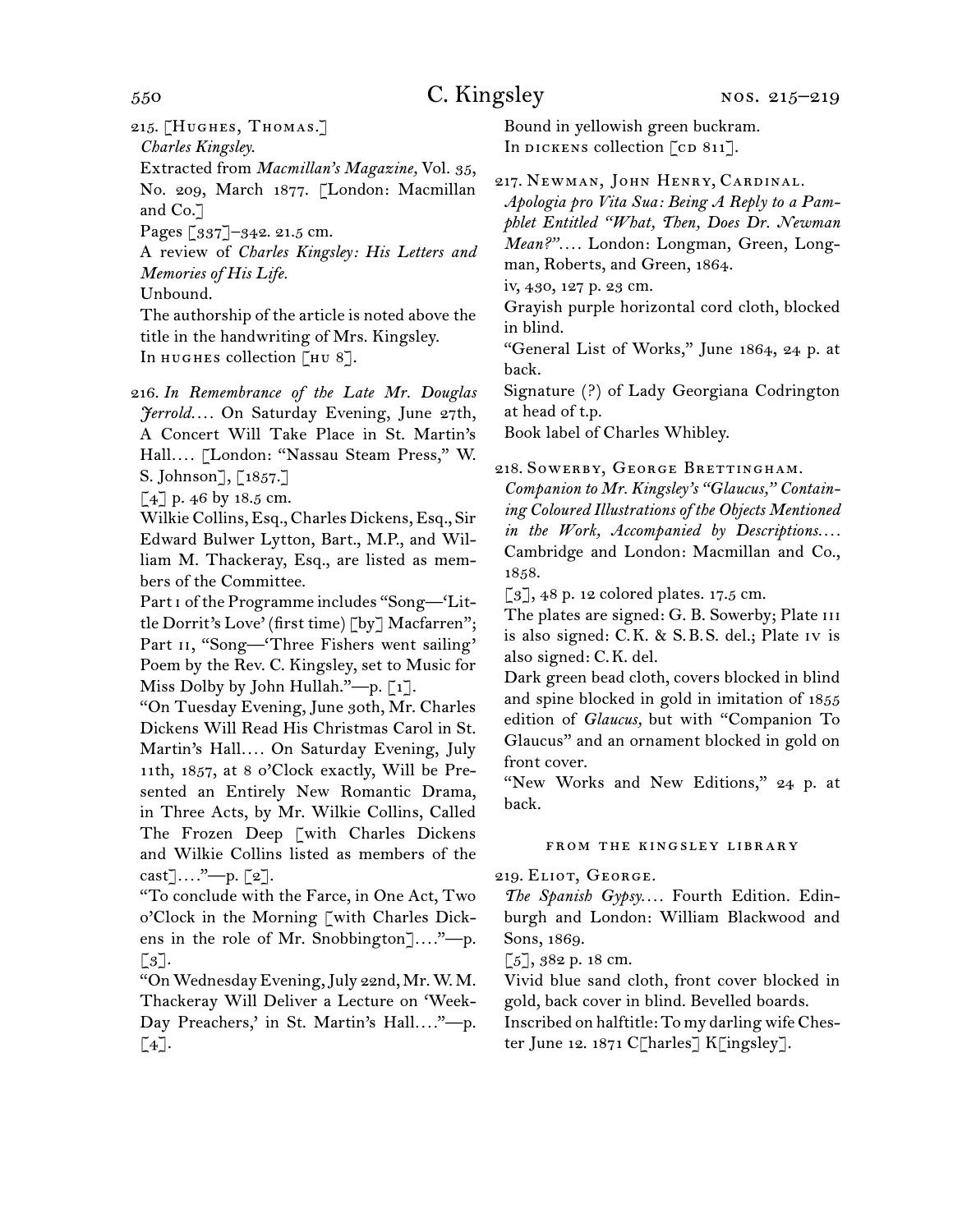Marginal markings in pencil and crayon and some underlining in pencil.

Pasted to the free front endpaper is a folded sheet on which Mrs. Charles Kingsley has transcribed in ink "Critiques on her [George Eliot's] writings in the Spectator of January 1. 1881," which she has described as "admirable."

In ELIOT collection  $\begin{bmatrix} G \end{bmatrix}$ .

#### 220. Gifford, Isabella.

*The Marine Botanist; An Introduction to the Study of the British Sea-Weeds; Containing Descriptions of All the Species, and the Best Method of Preserving Them. . . .* Third Edition, Greatly Improved and Enlarged, with Illustrations printed in Oil Colours by W. Dickes. Brighton: R. Folthorp; London: Longman and Co., 1853.

xl, 357, [3] p. [6] colored plates including front.; 6 uncolored plates. 17.5 cm.

Greenish blue vertical fine rib cloth, covers blocked in blind, spine blocked in gold.

"Works recently Published by Robert Folthorp," 8 p. at back.

Inscribed on free front endpaper: Revnd C. Kingsley With compts of the Authoress. Inscribed by Mrs. Kingsley on pastedown front endpaper: Charles & Fanny Kingsley Eversley Rectory. May. 1856.

Seven additional corrections have been listed in ink (in the author's hand?) on the Errata et Corrigenda leaf, and a further correction has been made in pencil on p. xiii.

#### 221. [Helps, Sir Arthur.]

*Friends in Council. A Series of Readings and Discourse Thereon.* London: John W. Parker and Son, 1857.

2 vols. 17.5 cm.

Published anonymously.

Dark yellowish brown horizontal cord cloth, covers blocked in blind, spine blocked in gold. "New Books and New Editions," [4] p. at back of Vol. i; "New Books and New Editions," [4] p. at back of Vol. ii. The adverts. differ.

Inscribed on halftitle of Vol. i: To my dear wife a birthday present from C Kingsley Eversley 1858. Inscribed on halftitle of Vol. ii: To my dear wife A birthday present from C Kingsley 1858.

With some markings, underlinings, and annotations in pencil and with the upper corner of a number of leaves in Vol. i bent over.

Kingsley, Charles

Kingsley family copies of his publications in the Parrish Collection are not listed separately here.

See Nos. 16, 22, 64, 65, 82, 102, 121, 126, 154, 167.

222. Loudon, Jane Webb.

*The Ladies' Companion to the Flower-Garden. Being an Alphabetical Arrangement of All the Ornamental Plants usually Grown in Gardens & Shrubberies; with Full Directions for Their Culture.* By Mrs. Loudon. Third Edition, with Considerable Additions and Corrections. London: William Smith, 1844.

viii, 346 p. Colored front., illus. 17.5 cm.

Light olive green horizontal fine rib cloth, front cover blocked in gold and blind, back cover in blind. A.e.g.

Adverts., 1 leaf preceding halftitle; "Popular Works," 16 p. at back.

Inscribed in Kingsley's hand on pastedown front endpaper: Fanny from her Husband On her birthday April 30. 1845. Inscribed in Mrs. Kingsley's hand on free front endpaper: To our darling Mary settling in her Father's old home at Clovelly. 1883 with Mother's blessing.

#### 223. Miller, Hugh.

*The Cruise of the Betsey; or, A Summer Ramble among the Fossiliferous Deposits of the Hebrides. With Rambles of a Geologist; or, Ten Thousand Miles over the Fossiliferous Deposits of Scotland. . . .* Edinburgh: Thomas Constable and Co.; London: Hamilton, Adams, and Co., 1858.

[4], 486 p. 19.5 cm.

Deep orange brown vertical cord cloth, blocked in blind.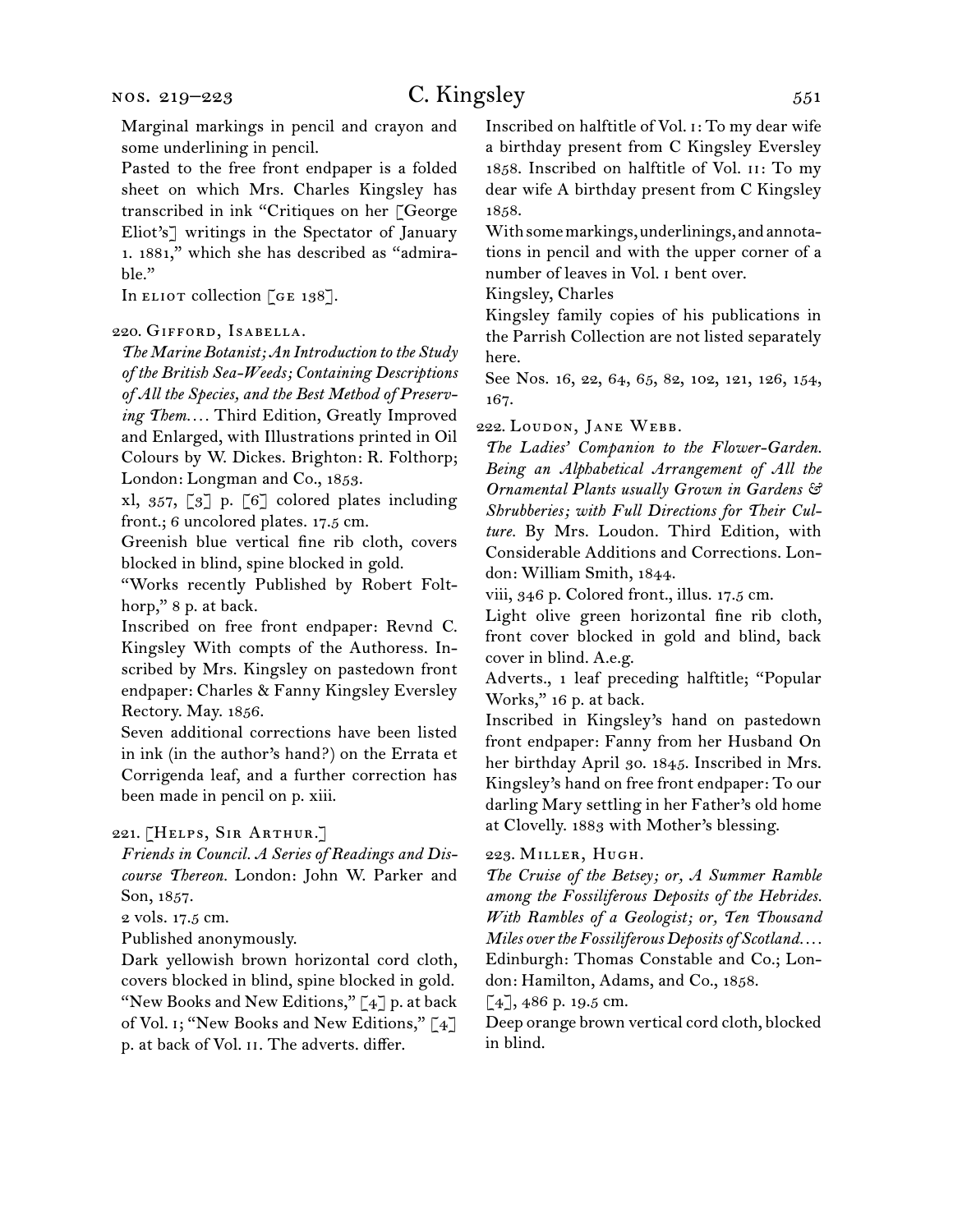"Works by the late Hugh Miller," [4] p.; "Lately Published by T. Constable & Co.,"  $\lceil 1 \rceil$ p., at back.

Inscribed by Kingsley on pastedown front endpaper: Charles Kingsley from his dear Wife Christmas 1858. Eversley Rectory.

#### 224. MÜLLER, FRIEDRICH MAX.

*Lectures on the Science of Language Delivered at the Royal Institution of Great Britain in April, May, and June, 1861. . . .* London: Longman, Green, Longman, and Roberts, 1861.

 $xii, 399, [1]$  p. 22 cm.

Light yellowish brown calf, covers and spine tooled in gold, rebacked. Dark red, blue, and yellow nonpareil marbled endpapers and edges. Inscribed on halftitle:Charles & Fanny Kingsley from J.N.F. Egerton in loving remem-

brance of Eversley Rectory April 19th-24th 1862.

225. Shakespeare, William.

*Shakespeare. A Reprint of his Collected Works As put forth in 1623. Part I containing The Comedies.* London: Printed for Lionel Booth, 1862.

4, [17], 303 p. Illus. 23.5 cm.

Light brown flexible smooth cloth, front cover blocked in gold, back cover in blind. The fore edges of the cloth overlap the boards and are creased downward.

Inscribed on pastedown front endpaper: Mrs Kingsley with the affectionate love of her brother in law Henry Kingsley.

Bookplate of Laura Mell Pleadwell.

### 226. [Tennyson, Alfred Tennyson, 1st Baron.]

*In Memoriam.* London: Edward Moxon, 1850.

vii, [1], 210 p. 18 cm.

Misprints on p. 2 and 198.

Reddish brown vertical fine rib cloth, blocked in blind.

Inscribed on halftitle: To my dear wife C Kingsley June 6. 1850 Eversley. Also, in Mrs. Kingsley's hand: The pages turned down at the corners were turned by C K. & those which

A T: read him are all marked by himself 1850. The upper corners of a number of pages are or were turned down. Kingsley has written on p. 152: Read to me by A.T.; on p. 156: Read to me by A.T.CK.; on p. 162: Read with A.T. There are notations, markings, and underlinings throughout by Mrs. Kingsley, who has changed on p. 62, line 12, the word "friend" to "Love." It is apparent that she turned to the book for comfort after Kingsley's death.

Fastened to pastedown back endpaper is a small pencil sketch (7 by 11.5 cm.), on which is written in pencil: Tennyson's Birth place Somersby, Lincolnshire.

Inscribed on pastedown front endpaper in Mrs. Kingsley's hand: Maurice from Mother 1881— Feby. 19. 1886.

227. Tennyson, Alfred Tennyson, 1st Baron.

*The Princess; A Medley. . . .* London: Edward Moxon, 1847.

 $[4]$ , 164 p. 18 cm.

Olive green diaper cloth, blocked in blind.

"A List of Books," Nov. 1,  $1847$ ,  $8$  p. at front.

Inscribed on t.p. (presumably by the recipient): Charlotte Kingsley from Charley. Inscribed on pastedown front endpaper: Lily C. Chanter from her Mother C. Chanter August 5th 1875. Charlotte Kingsley Chanter was Charles Kingsley's only sister.

228. Winkworth, Catherine.

*Lyra Germanica: Second Series: The Christian Life.* Translated from the German by Catherine Winkworth. London: Longman, Brown, Green, Longmans, and Roberts, 1858.

xii p., 2 leaves, 239 p. 17 cm.

Brilliant red flexible horizontal cord cloth, covers and spine blocked in blind, with yapp edges. Glazed red edges.

Inscribed on front flyleaf: The Rev. Charles Kingsley from the translator June 4. 1858.

With markings and a few marginal notations in pencil.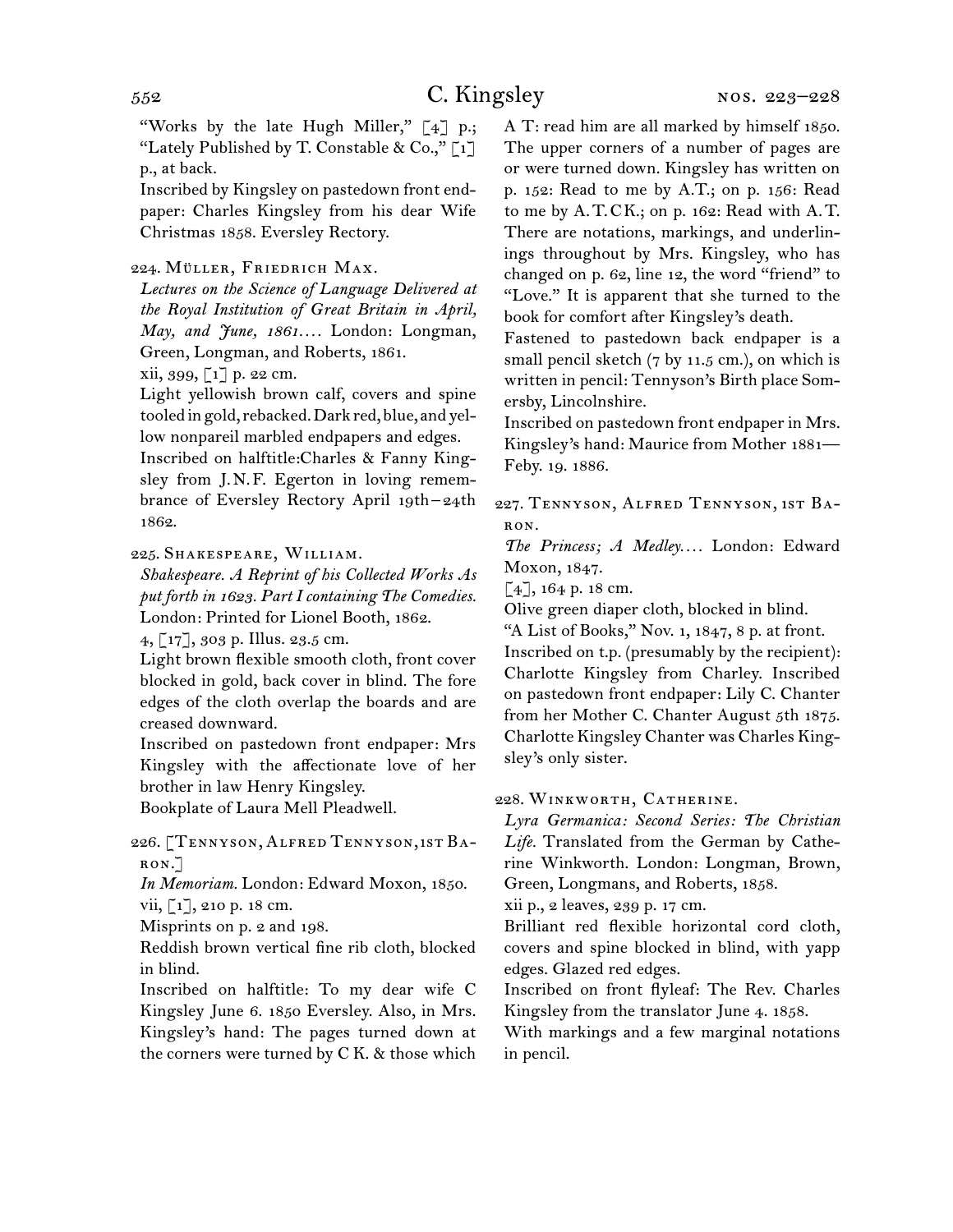#### 20.5 cm.

Dark green horizontal cord cloth. Dark green leather spine, lettered in gold: Pamphlets. Scientific. Edges stained orange.

All the pamphlets were bound without wrappers.

Inscribed on pastedown front endpaper in Mrs. Kingsley's hand: These papers now collected & bound up together were given by their Authors to Canon Kingsley. And, in another hand: From Mother 1887.

The "Contents of Volume" are written on free front endpaper.

Bookplate of Maurice Kingsley.

#### Contents:

[1] Gray, Asa. *Natural Selection not inconsistent with Natural Theology. A Free Examination of Darwin's Treatise on the Origin of Species, and of its American Reviewers. . . .* London: Trübner & Co.; Boston: Ticknor and Fields, 1861.

55 p.

[2] Tyndall, John. *On the Scientific Use of the Imagination. A Discourse Delivered before the British Association at Liverpool on Friday Evening, 16th September 1870. . . .* London: Longmans, Green, and Co., 1870.

42 p.

Inscribed at head of t.p.: The Revd. Canon Kingsley with the author's best wishes.

[3] Tyndall, John. *Notes of a Course of Six Lectures* (*Adapted to a Juvenile Auditory*)*, on Ice, Water, Vapour, and Air. . . .* Christmas, 1871–2. [London]: Royal Institution of Great Britain  $\lceil 1871 \rceil$ .

viii, 68 p. Illus.

One of the illustrations is by Justyne.

Inscribed on halftitle: The Revd. Canon Kingsley with the best wishes of the Author 1st. January 1872.

[4] Carpenter, William Benjamin. *Report on Deep-Sea Researches carried on during the Months*  *of July, August, and September 1870, in H.M. Surveying-Ship 'Porcupine.'* By W. B. Carpenter … and J. Gwyn Jeffreys*. . . .* Being No. 125 of the Proceedings of the Royal Society. London: Printed by Taylor and Francis, 1870.

 $\lceil 145 \rceil$ –221 p. Illus., 2 folding maps.

Inscribed on a slip (cut from front wrapper?) pasted on t.p.: Revd. C. Kingsley with Dr Carpenter's kind regards.

 $\lceil 5 \rceil$  [Grey-Egerton, Sir Philip de Malpas, 10th Bart.] *Our Holiday, or The Cruise of the Julia.*  [Hertford: Stephen Austin and Sons, Printers], [n.d.]

28 p.

Caption title.

Manuscript corrections on p. 15, 23, and 26. Inscribed on a slip (cut from front wrapper?) pasted on p. [1]: The Revd Canon Kingsley with the kind regards of P de M Grey Egerton.

[6] Carpenter, William Benjamin. *Preliminary Report of the Scientific Exploration of the Deep Sea in H.M. Surveying-Vessel 'Porcupine,' during the Summer of 1869*, Conducted by Dr. Carpenter … J. Gwyn Jeffreys … and Prof. Wyville Thomson*. . . .* Being No. 121 of the Proceedings of the Royal Society. London: Printed by Taylor and Francis, 1870.

1 leaf, [397]–492 p., 3 leaves. Illus., 4 folding maps.

Inscribed on a slip (cut from front wrapper?) pasted on p. [397]: Revd C. Kingsley with Dr Carpenter's kind regards.

[7] Playfair, Lyon Playfair, 1st Baron. … *The Inosculation of the Arts and Sciences. Address Delivered at the Town Hall, Birmingham, on the 29th September, 1870. . . .* Birmingham: Printed by Josiah Allen, Jun. [1870].

30 p.

At head of title: Birmingham and Midland Institute.

[8] Galton, Sir Francis. *Address to the Geographical Section of the British Association for the Advancement of Science, at Brighton, Aug. 15,*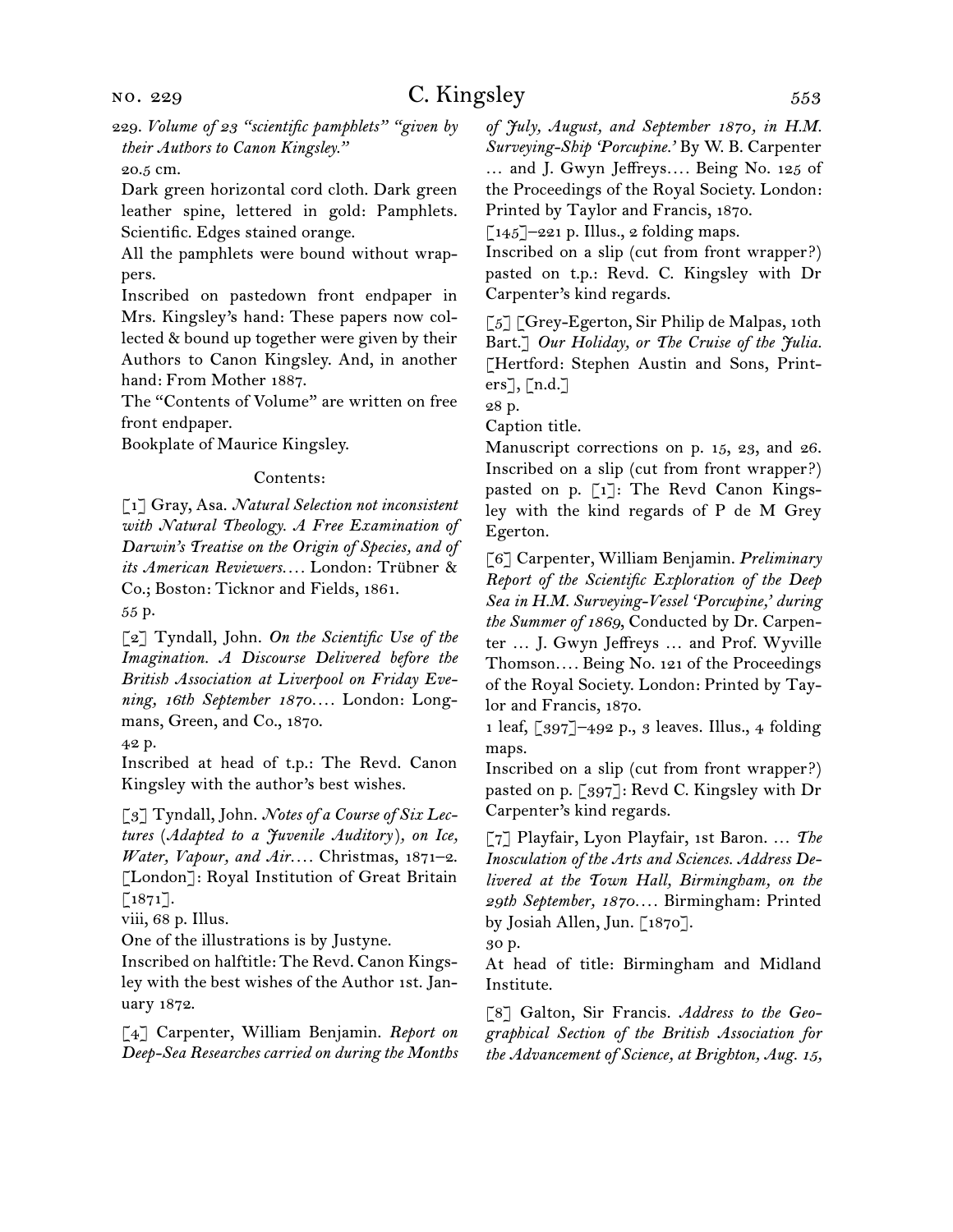*1872. . . .* London: Printed by William Clowes and Sons, 1872.

10 p., 1 leaf.

Manuscript corrections on p. 9.

[9] Osborn, Sherard. *On the Exploration of the North Polar Region.* The Proceedings of the Royal Geographical Society, at their Evening Meeting, in Burlington House, on the 23rd January, 1865, when a Paper was read on the Above Subject.... [London: Printed by W. Clowes and Sons, 1865.]

 $31, 1$ ] p.

[10] *Proceedings of the Royal Geographical Society.* Published July 7th, 1876. Session 1875–76. [London, 1876.] Vol. 20.

 $[367]$ –448 p.

Caption title.

Contains Address by Sir Henry Creswicke Rawlinson, 22 May 1876, p. [377]–448.

[11] Hughes, William. *Geography in its Relation to Physical Science. An Inaugural Lecture Delivered at Bedford College, London October 12, 1870. . . .* London: Longmans, Green, and Co., 1870.

27, [1] p.

Inscribed on t.p.: With the writer's respects.

[12] Fitzjames, James. *The Last Journals of Captain Fitzjames, R.N., of the Lost Polar Expedition.* Edited by William Coningham*. . . .*  Brighton: W. Pearce, (Late Wallis,) [n.d.]. 28 p.

Inscribed on t.p.: Revd. C. Kingsley.

[13] Carpenter, William Benjamin. … *Epidemic Delusions. A Lecture … Delivered in the Hulme Town Hall, Manchester, December 8th, 1871. . . .* Manchester: John Heywood; London: F. Pitman [and] J. C. Tacey [1871].

27 p.

At head of title: Science Lectures for the People. Third Series—1871.

With Charles Kingsley's signature at head of t.p.

[14] Carpenter, William Benjamin. *Address. . . .*

[London: Printed by Taylor and Francis],  $\lceil n.d. \rceil$ 

20 p.

Caption title.

Inscribed on p. [1]: With the Author's kind regards.

 $\lceil 15 \rceil$  Royal Institution of Great Britain.  $\lceil$ Notices of the meetings, March  $18 -$ May 9,  $1853$ . [London, 1853.]

 $\lceil 281 \rceil - 312 \text{ p.}$ 

[16] Symonds, John Addington. *The Address on Health. . . . Delivered at the Congress of the Social Science Association, in Bristol, October 4th, 1869.* London: [Printed by W. Wilfred Head, Victoria Press], 1869.

24 p.

Inscribed on blank leaf preceding t.p.: The Revnd Canon Kingsley etc. etc. With kindest regards. Inscribed on t.p. in Kingsley's hand: Charles & Fanny Kingsley from Mr. Sym[onds] 18[–]. On the t.p. part of the inscription and part of the imprint date have been trimmed away.

[17] Scudder, Samuel Hubbard. … *The Curious History of a Butterfly. . . .* [Salem, Mass.: Peabody Academy of Science, 1872.]

6 p.

Caption title. At head of title: From the American Naturalist, September, Vol. vi.

Two manuscript corrections on p. 3. Inscribed on p. [1]: Canon Kingsley with the regards  $\lceil$  of  $\rceil$  the au $\lceil$  thor  $\rceil$ . Part of the inscription has been trimmed away.

[18] Budd, William. *Scarlet Fever,* (*Sometimes Called Scarlatina* ) *and Its Prevention. . . .* Fourth Edition. London: Simpkin, Marshall & Co; Bristol: Thomas Kerslake & Co., 1870.

9 p.

[19] *The Lake Dwellings of Switzerland.* [n.p., n.d.]  $\lceil 3 \rceil - 8$  p.

Caption title.

Poem.